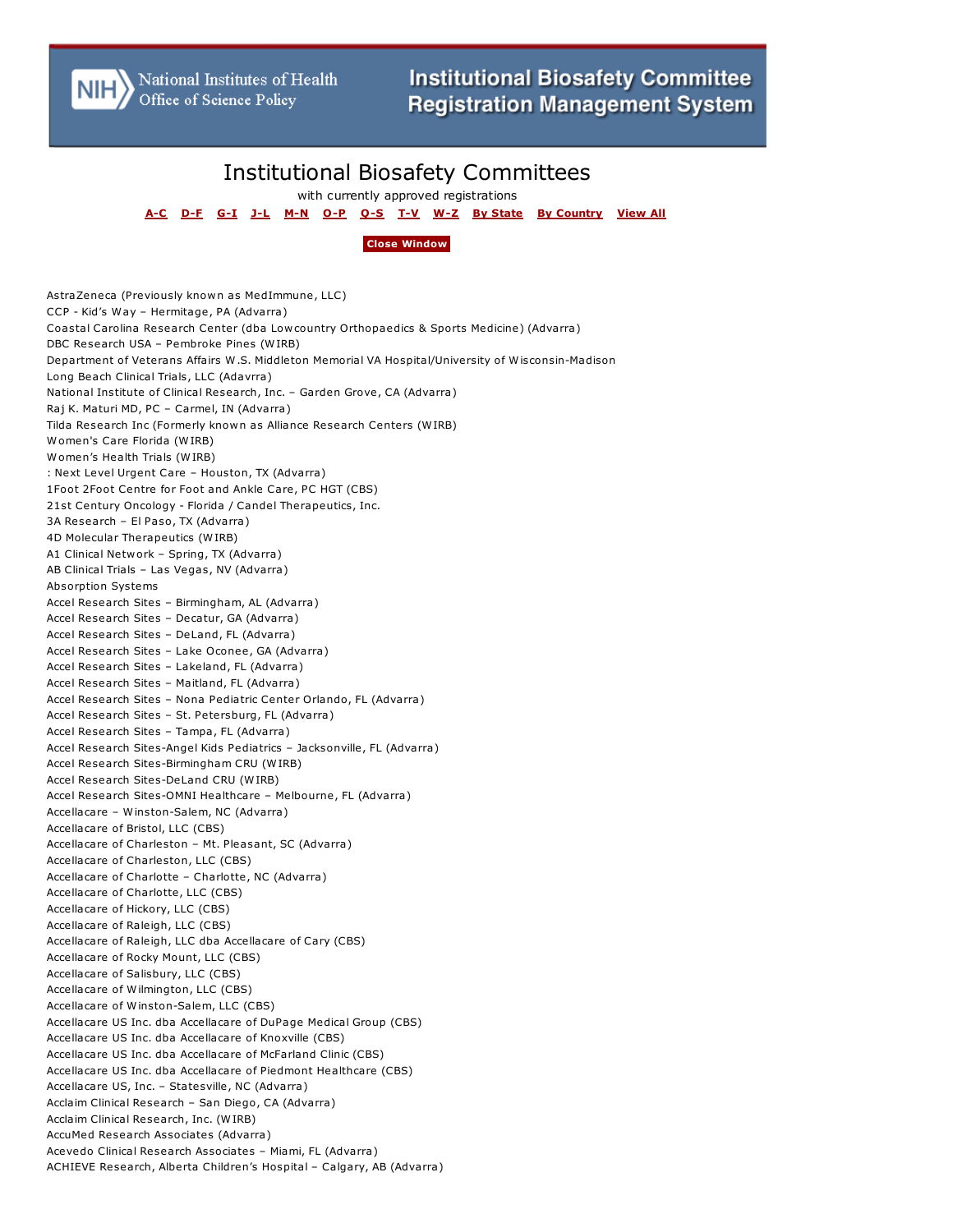ACTG Network, Leadership and Operations Center (UCLA) – Los Angeles, CA (Advarra) ActivMed Practices and Research, Inc. (WIRB) AcuraStem Incorporated (BRANY Addgene Admed Research (WIRB) Adult Medicine of Lake County – Mount Dora, FL (Advarra) Advanced BioScience Laboratories, Inc. (ABL, Inc.) Advanced Clinical Research (Advarra) Advanced Clinical Research - Jordan Ridge Family Medicine (CBS) Advanced Clinical Research – Banning, CA (Advarra) Advanced Clinical Research – Meridian, ID (Advarra) Advanced Foot & Ankle Center (CBS) Advanced Investigative Medicine, Inc. Advanced Medical Research Group, Inc. (WIRB) Advanced Medical Research Institute – Miami, FL (Advarra) Advanced Research Center, Inc. (CBS) Advanced Research for Health Improvement, LLC – Immokalee, FL (Advarra) Advanced Research for Health Improvement, LLC – Naples, FL (Advarra) Advanced Research, LLC (CBS) Advanced Urology Institute – Daytona Beach, FL (Advarra) AdventHealth Orlando (WIRB) Adventist Health System/Sunbelt, Inc. dba Florida Hospital (BRANY) Advocate Aurora Health - Downers Grove (WIRB) Advocate Aurora Health - Green Bay (WIRB) Advocate Aurora Health - Milwaukee (WIRB) Affinity Health Corp – Oakbrook, IL (Advarra) Affinity Health(WIRB) AGA Clinical Centro de Investigación (WIRB) AGA Clinical Trials – Hialeah, FL (Advarra) Ainsworth Institute of Pain Management (ADVARRA) Alabama A & M University, (AAMU) Alabama Clinical Therapeutics, LLC (ADVARRA) Alabama College of Osteopathic Medicine Alaska Urological Institute dba Alaska Clinical Research Center (CBS) Albany Medical College Albert Einstein College of Medicine Albuquerque Clinical Trials – Albuquerque, NM (Advarra) Alfred I. DuPont Hospital for Children, Nemours Biomedical Research Alira Health Boston (formerly CMC Consulting) Allegheny Health Network Research Institute (WIRB) Allegheny Singer Research Institute Allen Institute Allergy and Clinical Immunology Associates – Pittsburgh, PA (Advarra) Allergy Associates of Utah – Murray, UT (Advarra) Alliance for Multispecialty Research - Fort Myers (CBS) Alliance for Multispecialty Research - Norfolk (WIRB) Alliance for Multispecialty Research - Tempe (CBS) Alliance for Multispecialty Research - Wichita East (CBS) Alliance for Multispecialty Research – Kansas City (CBS) Alliance for Multispecialty Research – Kaysville, UT (Advarra) Alliance for Multispecialty Research – Lexington (CBS) Alliance for Multispecialty Research – Mobile, AL (Advarra) Alliance for Multispecialty Research – Murray, UT (Advarra) Alliance for Multispecialty Research – Norfolk (CBS) Alliance for Multispecialty Research – Norfolk, VA (Advarra) Alliance for Multispecialty Research – Syracuse, UT (Advarra) Alliance for Multispecialty Research – Wichita West (CBS) Alliance for Multispecialty Research Tempe (WIRB) Alliance for Multispecialty Research, LLC – Las Vegas, NV (Advarra) Alliance for Multispecialty Research, LLC (Advarra) Alliance for Multispecialty Research, LLC (CBS) Alliance for Multispecialty Research, LLC - Las Vegas (CBS) Alliance for Multispecialty Research, LLC - Miami (WIRB) Alliance for Multispecialty Research, LLC - Miami – Coral Gables, FL (Advarra) Alliance for Multispecialty Research, LLC - Mobile (WIRB) Alliance for Multispecialty Research, LLC - Mobile (CBS) Alliance for Multispecialty Research, LLC - Newton (WIRB) Alliance for Multispecialty Research, LLC - Wichita East (WIRB) Alliance for Multispecialty Research, LLC – Coral Gables (CBS) Alliance for Multispecialty Research, LLC – El Dorado (CBS)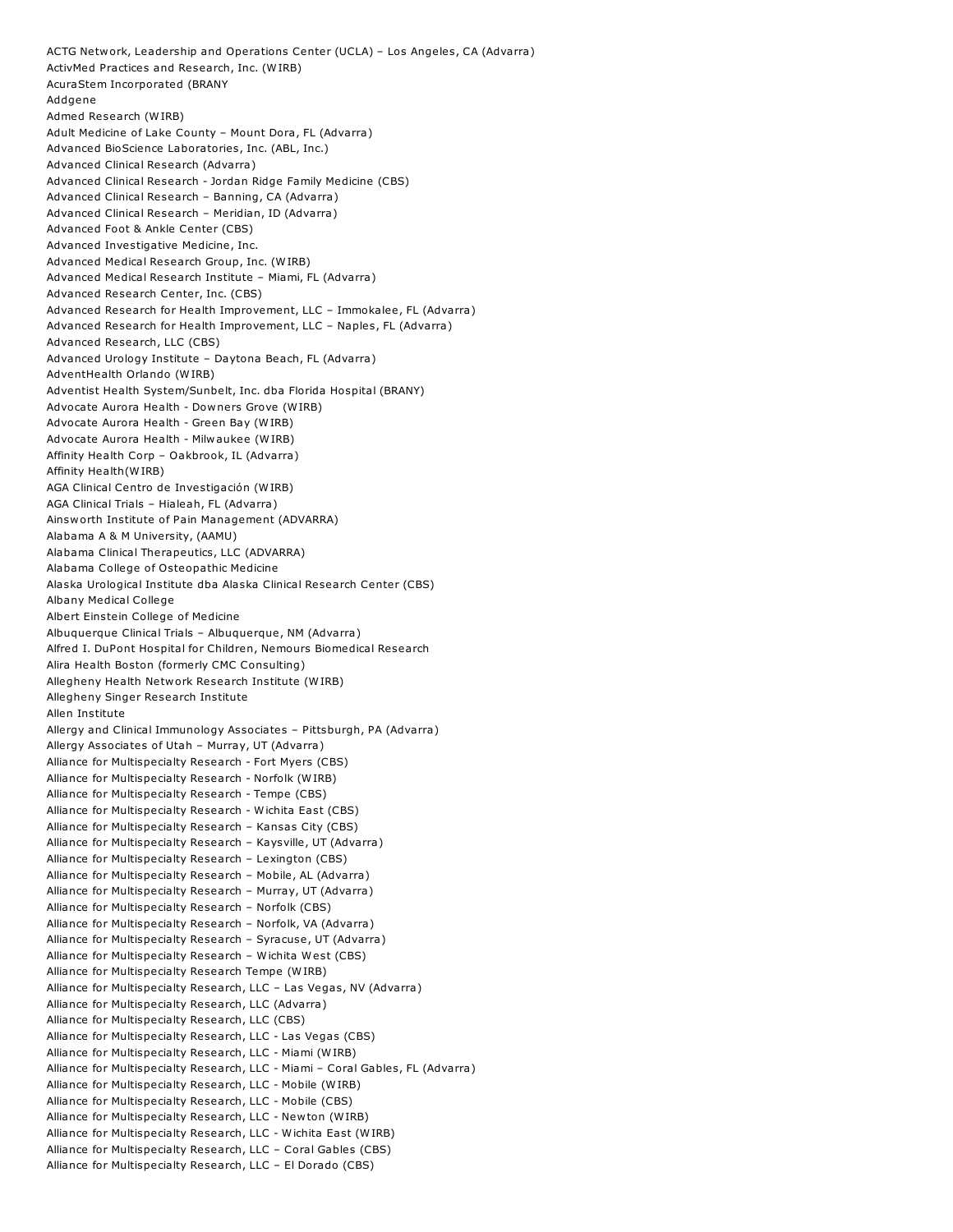Alliance for Multispecialty Research, LLC – El Dorado, KS (Advarra) Alliance for Multispecialty Research, LLC – Fort Myers, FL (Advarra) Alliance for Multispecialty Research, LLC – Knoxville (CBS) Alliance for Multispecialty Research, LLC – Knoxville, TN (Advarra) Alliance for Multispecialty Research, LLC – Lexington (WIRB) Alliance for Multispecialty Research, LLC – New Orleans (CBS) Alliance for Multispecialty Research, LLC – New Orleans, LA (Advarra) Alliance Health Center (CBS) Alliance Urology Specialists (WIRB) Allied Biomedical Research Institute, Inc. (CBS) Allina Health System (WIRB) Alpha Science Research, LLC – Miami, FL (Advarra) Alta Bates Summit Comprehensive Cancer Center (WIRB) Altoona Center for Clinical Research (Advarra) Altoona Center for Clinical Research (CBS) Altus Research (CBS) Altus Research (WIRB) Amarillo Center for Clinical Research, Ltd. Amatsigroup Inc Amedica Research Institute, Inc. – Hialeah, FL (Advarra) America Research Corporation at the Texas Liver Institute (WIRB) American Health Research – Charlotte, NC (Advarra) American Institute of Research (CBS) American Institute of Research – Los Angeles, CA (Advarra) American Institute of Research – Whittier, CA (Advarra) American Oncology Partners of Maryland, PA (CBS) American Type Culture Collection (ATCC) American University Amherst College Amherst Family Practice, P.C. – Winchester, VA (Advarra) Amici Clinical Research (WIRB) Amici Clinical Research – Hoboken, NJ (Advarra) Amici Clinical Research – Raritan, NJ (Advarra AmplifyBio AmplifyBio/ Battelle AMR Lexington – Lexington, KY (Advarra) Anaheim Clinical Trials HGT (CBS) Anaheim Clinical Trials LLC (WIRB) Angeles Clinic and Research Institute (WIRB) Ann & Robert H. Lurie Children's Hospital of Chicago Ann & Robert H. Lurie Children's Hospital of Chicago – Chicago, IL (Advarra) Antria, Inc. (WIRB) Antria, Inc. – Indiana, PA (Advarra) Appalachian State University Applied Genetic Technologies Corp. (AGTC) Applied Genetic Technologies Corp. (AGTC), Cambridge Applied Research Center of Arkansas (WIRB) APTAGEN, LLC ARC Clinical Research at Kelly Lane - Pflugerville, TX (Advarra) ARC Clinical Research at Wilson Parke (WIRB) ARC Clinical Research at Wilson Parke – Austin, TX (Advarra) Argonne National Laboratory, (ANL) Arizona Arthritis and Rheumatology Research, Inc. (Advarra) Arizona Oncology Associates, PC HGT (CBS) Arizona Research Center (ADVARRA) Arizona Research Center (WIRB) Arizona Research Center HGT (CBS) Arizona Retina and Vitreous Consultants (Advarra) Arizona State University, (ASU) Ark Clinical Research - Tustin, CA (Advarra) Ark Clinical Research – Long Beach, CA (Advarra) Arkansas Children's (Health System)/ Arkansas Children's Research Institute Arkansas State University at Jonesboro, (ASU, Jonesboro) Arkansas Tech University Arlington Dermatology – Rolling Meadows, IL (Advarra) Artemis Institute for Clinical Research (Advarra) Artemis Institute for Clinical Research (CBS) Artemis Institute for Clinical Research – Riverside (CBS) Artemis Institute for Clinical Research – San Diego, CA (Advarra) Arthritis & Osteoporosis Center, P.C. (Advarra)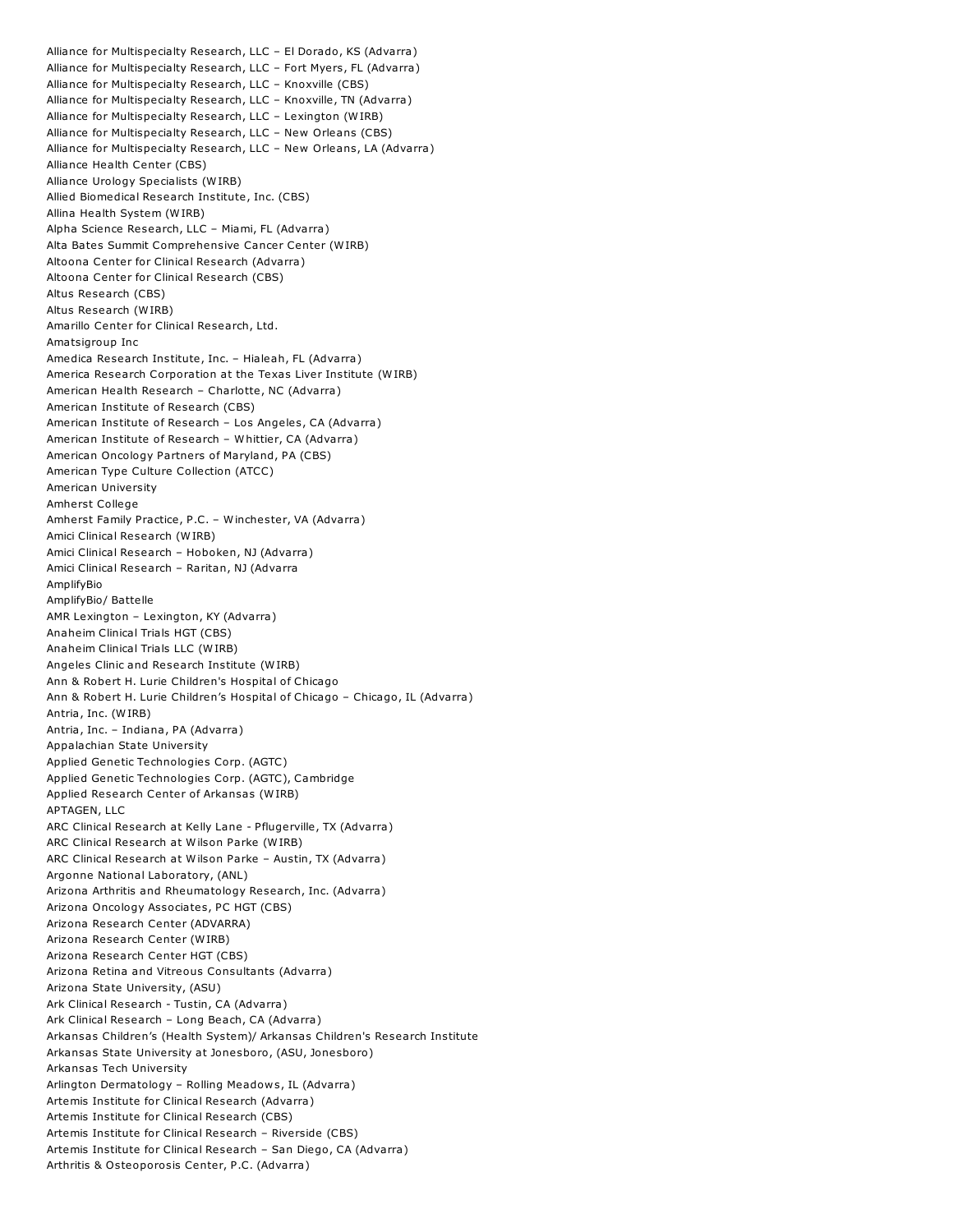Arthritis & Rheumatology Center of Oklahoma (ADVARRA) Articularis Healthcare (Advarra) Articularis Healthcare Group, Inc dba Low Country (ADVARRA) Ascada Research – Fullerton, CA (Advarra) Ascension DePaul Services – New Orleans, LA (Advarra) Ascension Providence Hospital Southfield (Advarra) Ascension Sacred Heart – Pensacola, FL (Advarra) Ascension Seton (WIRB) Ascension St. John Hospital (WIRB) Ashland-Bellefonte Cancer Center (Advarra) Ashland-Bellefonte Cancer Center (CBS) ASL Citta di Torino (WIRB) Asociación Civil Impacta Salud y Educación Lima, Peru (WIRB) Asociacion Civil Selva Amazonica, Iquitos, Peru (WIRB) Associated Retinal Consultants, PC (WIRB) Associated Urologists of North Carolina – Raleigh, NC (Advarra) Asthma Inc. Clinical Research Center (WIRB) Atella Clinical Research (CBS) Atlanta Center for Medical Research (WIRB) Atlanta Center for Medical Research – Atlanta, GA (Advarra) Atlanta Orthopedic Institute, LLC/Advarra Atlantic Health System – Morristown, NJ (Advarra) Atlantic Health System, Morristown Medical Center Atlantic Health System, Overlook Medical Center Hospital Atlantis Eyecare (ADVARRA) Atrium Health Auburn University Augusta University Aurum Institute/University of the Witwatersrand, Johannesburg Austin Area Obstetrics, Gynecology and Infertility PLLC – Austin, TX (Advarra) Austin Clinical Research, LLC (WIRB) Austin Clinical Research, LLC – Austin, TX (Advarra) Austin Neuromuscular Center (CBS) Austin Neuromuscular Center – Austin, TX (Advarra) Austin Regional Clinic– Austin, TX (Advarra) Austin Research Center for Retina (WIRB) Austin Retina Associates (WIRB) Austin Retina Associates – Austin, TX (Advarra) Australian National University (ANU) Avacare Clinical Research at Wilmington Health – Wilmington, NC (Advarra) Avanza Medical Research Center – Pensacola, FL (Advarra) Aventiv Research Inc. – Columbus, OH (Advarra) Aventiv Research Inc. – Mesa (WIRB) Aventiv Research, Inc (WIRB) Aventura Clinical Research, LLC – Aventura, FL (Advarra) Avera McKennan Hospital and University Health Center (Advarra) AXCES Research Group – Santa Fe, NM (Advarra) Azienda Ospedaliero-Universitaria di Modena (WIRB) Ball State University Ballad Research Institute (Previously known as) San Diego Diabetes Research Institute Banner Health (CBS) Banner Research Institute (WIRB) Banner University Medical Center Tucson/ University of Arizona Baptist Health Center for Clinical Research – Little Rock, AR (Advarra) Baptist Health Louisville (WIRB) Baptist Healthcare System, Inc. (WIRB) Baptist MD Anderson Cancer Center (WIRB) Baptist Memorial Health Care Corporation (WIRB) Bardmoor Surgery Center – Largo, FL (Advarra) Barnet Dulaney Perkins Eye Center (WIRB) Batavia Biosciencies, Inc. Bates College Battelle Memorial Institute Battelle National Biodefense Institute (BNBI) Bay Area Retina Associates – Walnut Creek, CA (Advarra) Bay Colony Pediatrics – Dickinson, TX (Advarra) Bay Pines VA Healthcare/University of South Florida Bay State Clinical Trials, Inc. (Advarra) Baylor College of Medicine Baylor Research Institute, Dallas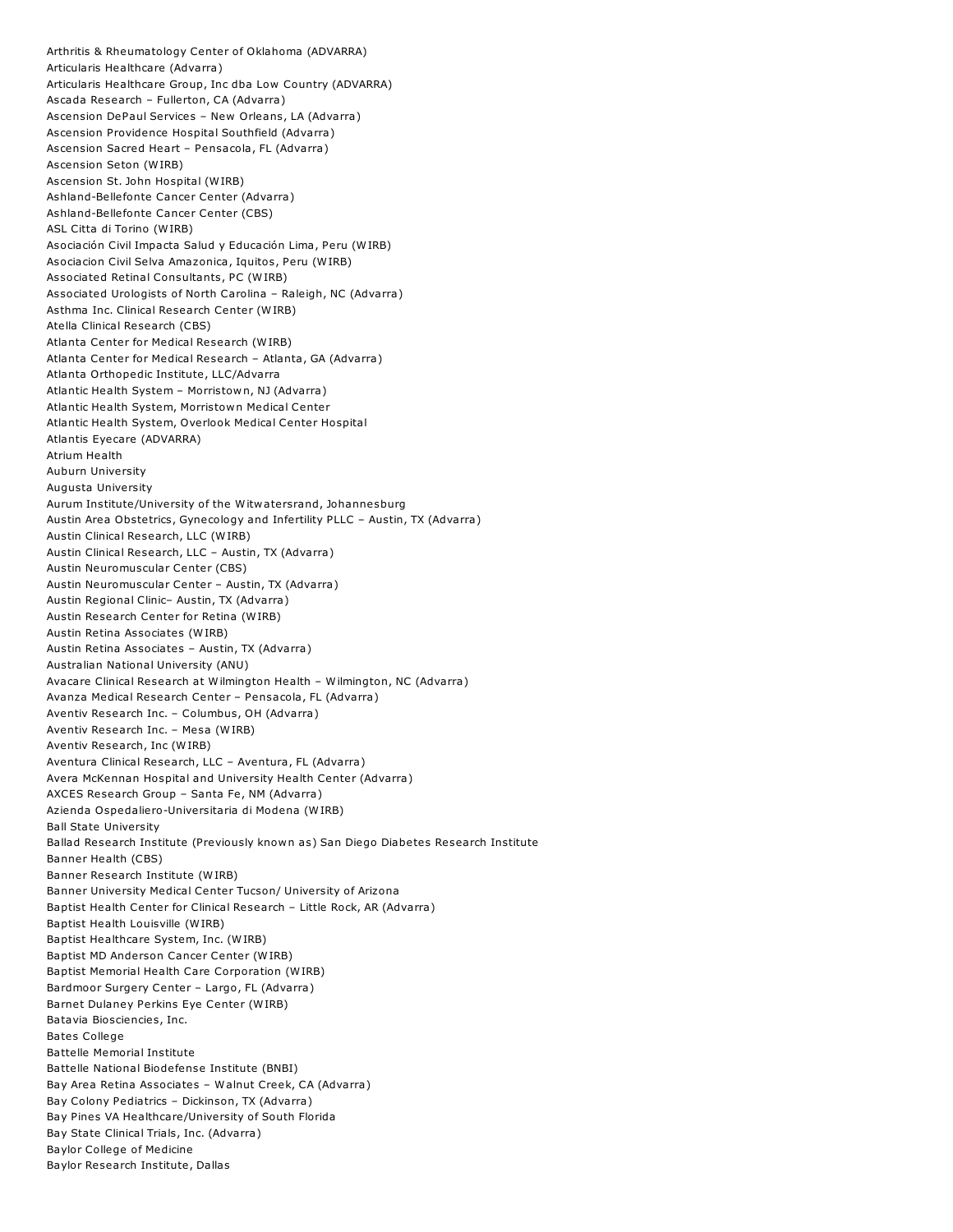Baylor Scott & White Research Institute HGT-Temple (CBS) Baylor Scott and White HGT - Dallas (CBS) Baylor University Baystate Medical Center BCG Oncology (CBS) Be Well Clinical Studies (WIRB) Be Well Clinical Studies – Lincoln, NE (Advarra) Be Well Clinical Studies – Round Rock, TX (Advarra) Beach Clinical Research, Inc. – Huntington Beach, CA (Advarra) Beaumont Hospital – Royal Oak, MI (Advarra) Benaroya Research Institute at Virginia Mason, (BRIVM) Benchmark Research (Advarra) Benchmark Research - San Angelo (WIRB) Benchmark Research – Covington, LA (Advarra) Benchmark Research – Fort Worth, TX (Advarra) Benchmark Research – Metairie, LA (Advarra) Benchmark Research – San Angelo (Advarra) Benchmark Research – San Angelo, TX (CBS) Benchmark Research – San Antonio, TX (Advarra) Benchmark Research, Austin, TX (CBS) Benchmark Research, Fort Worth, TX (CBS) Benchmark Research, Metairie, LA (CBS) Benchmark Research, Sacramento, CA (CBS) Benefis Hospitals Sletten Cancer Institute – Great Falls, MT (Advarra) Bergstrom Eye Research (CBS) Bergstrom Eye Research – Fargo, ND (Advarra) Best Quality Research, Inc. – Hialeah, FL(Advarra) Beth Israel Deaconess Medical Center Beth Isreal Deaconess Medical Center (Advarra) Beverly Hills Cancer Center (WIRB) Bigelow Laboratory Billings Clinic (WIRB) Billings Clinic (CBS) Billings Clinic – Billings, MT (Advarra) Bingham Memorial Hospital (WIRB) Biofortis – Addison, IL (Advarra) Biopharma Informatic – Houston, TX (Advarra) BIOQUAL, Inc. Bioresearch Institute LLC (CBS) Biosolutions Clinical Research Center (Advarra) Biotrial Inc. – Newark, NJ (Advarra) BiRite Quality Pharmacy – La Habra, CA (Advarra) Black Hills Center for American Indian Health – Rapid City, SD (Advarra) Black Hills Regional Eye Institute (Advarra) Black Hills Regional Eye Institute (WIRB) Bleeding and Clotting Disorders Institute (WIRB) BloodCenter of Wisconsin/Medical College of Wisconsin Bloomsburg University of Pennsylvania Blue Ocean Clinical Research – Clearwater, FL (Advarra) Boca Raton Regional Hospital (WIRB) Boca Raton Regional Hospital HGT (Advarra) Boca Raton Regional Hospital, Inc. - Lynn Cancer Institute (CBS) Boeson Research LLC – Missoula, MT (Advarra) Boise State University Boise VA Medical Center Boston Children's Hospital /Harvard Catalyst Common Reliance/Dana-Farber Cancer Institute IBC Boston College, (BC) Boston Medical Center Boston University Charles River Campus Boston University Medical Campus Bowdoin College Bowling Green State University, (BGSU) Boys Town National Research Hospital Bozeman Health Clinical Research – Bozeman, MT (Advarra) Brandeis University BRCR Global Texas Corp. (WIRB) BRCR Medical Center Inc. dba BRCR Global Texas (CBS) BRCR Medical Center Inc. dba BRCR Global Texas - G. Athanasi Orfanos Pediatrics (CBS) BRCR Medical Center, Inc. – Plantation, FL (Advarra) Brigham and Women's Hospital / Mass General Brigham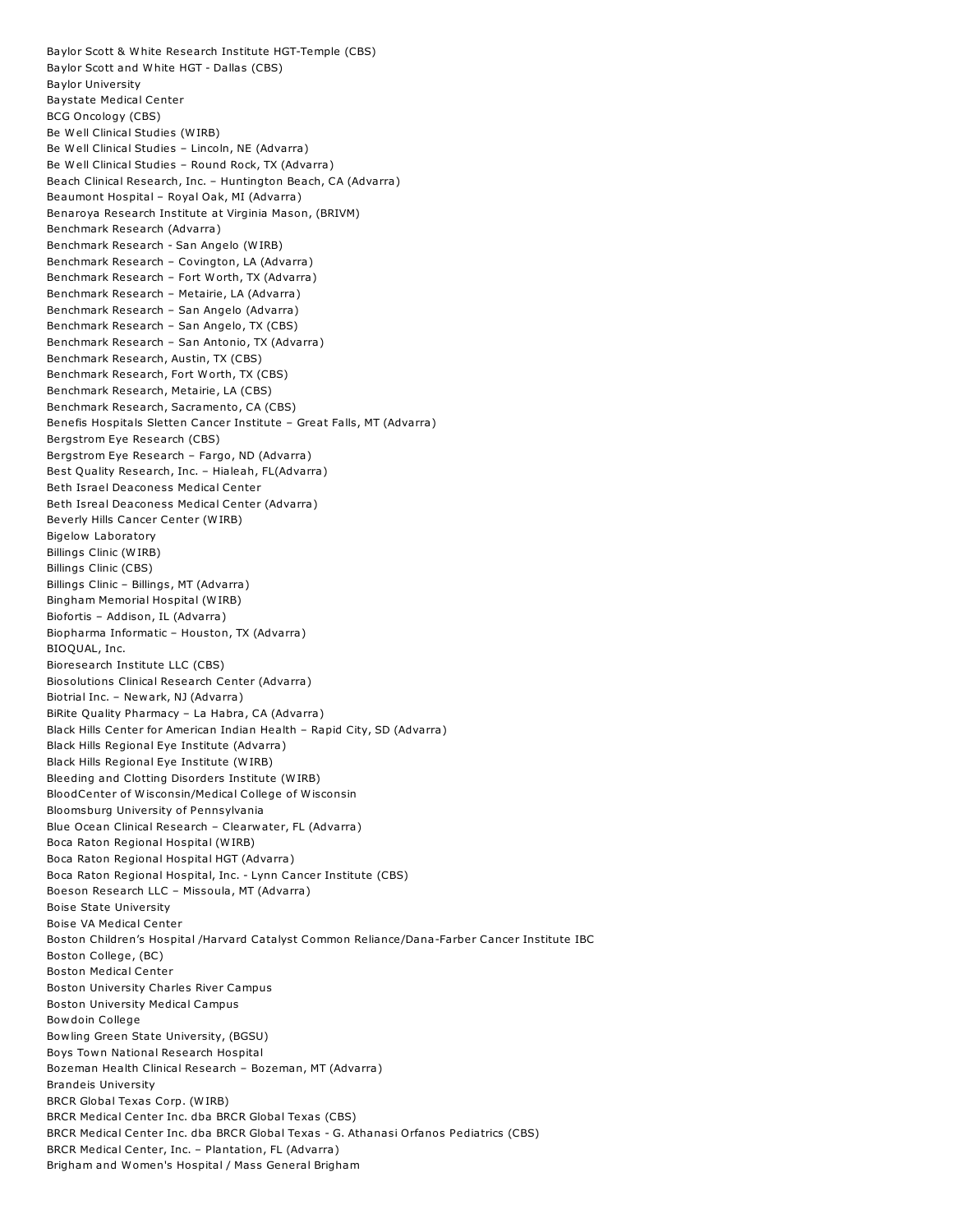Brigham Young University Broad Institute Brody School of Medicine at ECU – Greenville, NC (Advarra) Brooke Army Medical Center (WIRB) Brookhaven National Laboratory Brown University Bryn Mawr College Bucher Medical Services, S.C. dba Anal Dysplasia Clinic MidWest (CBS) Buck Institute for Research on Aging Bucknell University Burrell College of Osteopathic Medicine Butler University Buynak Clinical Research – Valparaiso, IN (Advarra) C-1 Headlands dba Centex Studies – Houston, TX (Advarra) C1-Headlands (CBS) C2 Biotechnologies, LLC CAICI Institute (WIRB) California Cancer Associates for Research and Excellence (cCARE) (WIRB) California Eye Specialists Medical Group, Inc. (WIRB) California Institute of Renal Research (ADVARRA) California Institute of Technology California Medical Research Associates Inc. – Northridge, CA (Advarra) California Pacific Medical Center Research Institute California Pharmaceutical Research Institute, Inc. – Anaheim, CA (Advarra) California Polytechnic State University California Research Foundation (WIRB) California Research Foundation – San Diego, CA (Advarra) California Retina Consultants (Advarra) California Retina Consultants (WIRB) California Retina Consultants - Bakersfield (Advarra) California Retina Consultants - Santa Barbara (WIRB) California Retina Consultants – Oxnard (Advarra) California Retina Consultants – Santa Maria (Advarra) California Retina Consultants – Santa Maria (WIRB) California State Polytechnic University California State University Monterey Bay California State University San Marcos California State University, Long Beach California State University, San Bernardino California State University-Fresno Calvin College Canadian Center for Vaccinology – Halifax, NS (Advarra) Cancer Center of Kansas (ADVARRA) Cancer Research Collaboration, Inc. (Advarra) Cancer Specialists, LLC dba Cancer Specialists of North Florida (WIRB) Caparra Internal Medicine Service Group, PSC - Rio Grande, PR (Advarra) Capital Area Research, LLC (CBS) Carbon Health Technologies – San Francisco, CA (Advarra) Carbon Health Technologies, NoHo West – Los Angeles, CA (Advarra) Cardiovascular Associates Research, LLC – Covington, LA (Advarra) CardioVoyage – 1107 E. Sara Swamy Dr./Sherman, TX (Advarra) CardioVoyage – 2600 N. US Hwy. 75/Sherman TX (Advarra) CardioVoyage – 4510 Med. Ctr. Dr./McKinney, TX (Advarra) CardioVoyage – 5012 S. US Hwy 75/Denison, TX (Advarra) CardioVoyage – 5325 W. Univ. Dr./McKinney, TX (Advarra) CardioVoyage – Ardmore, OK (Advarra) CardioVoyage –101 US Hwy. 75/Denison, TX (Advarra) Care United Research, LLC – Forney, TX (Advarra) Caribbean Medical Research Center – San Juan, PR (Advarra) Carilion Clinic Carle Foundation d/b/a Carle Cancer Center (WIRB) Carleton College Carnegie Institution of Washington Carnegie Mellon University Carolina BioOncology Institute – Huntersville, NC (Advarra) Carolina Institute for Clinical Research, LLC (Advarra) Carolina Urologic Research Center (CBS) Carolina Urologic Research Center (WIRB) Carolina Urologic Research Center – Myrtle Beach, SC (Advarra) CaroMont Regional Medical Center (WIRB)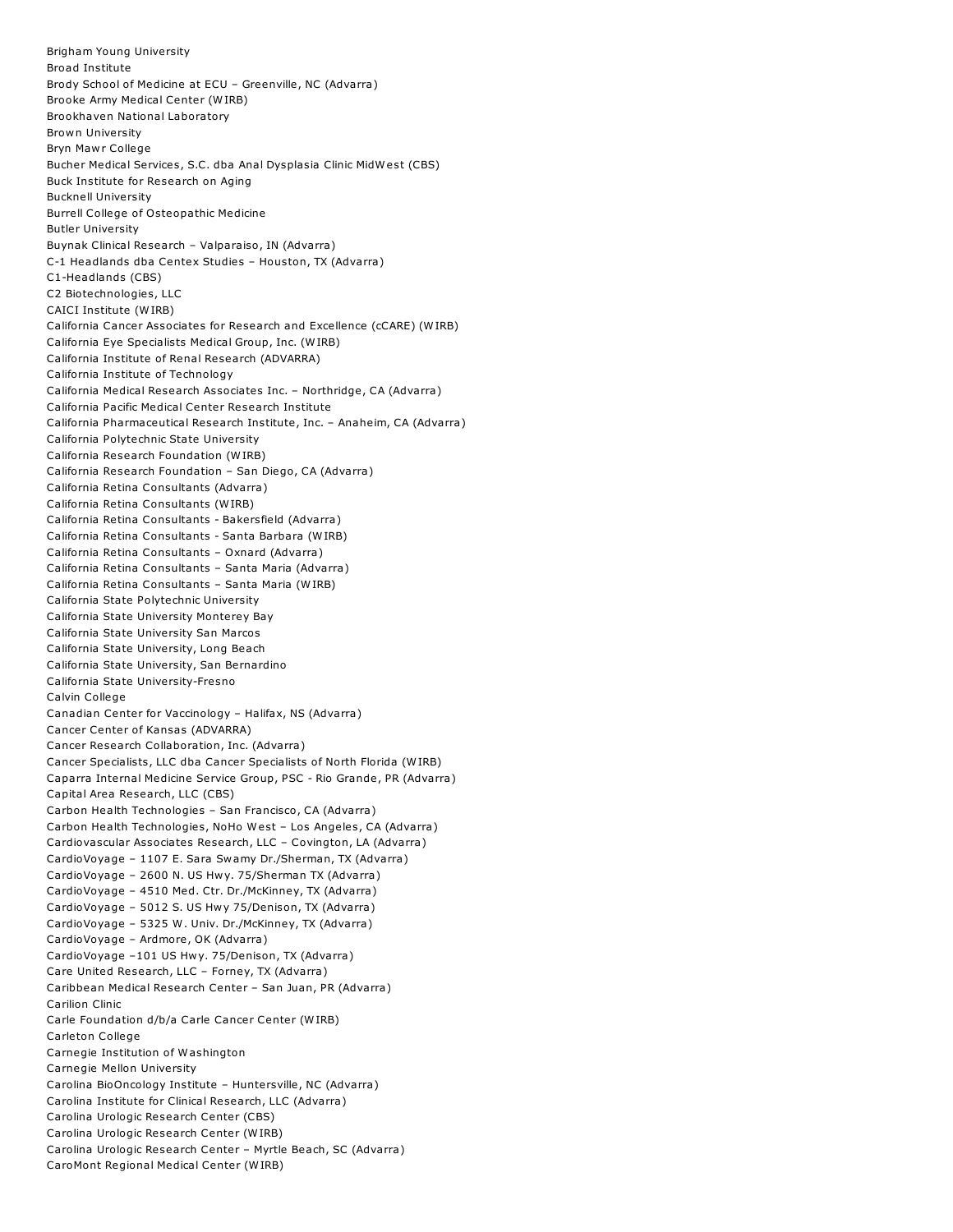Case Western Reserve University Catalent Indiana, LLC Catholic University of America CBH Health (WIRB) CBH Health – Gaithersburg, MD (Advarra) CCR in Carmichael (CBS) CCR in Eugene HGT (CBS) CCR in San Francisco and Castro Valley (CBS) CCT Research (WIRB) Cedar Crosse Research Center (Advarra) Cedars-Sinai Medical Center Celerion, Inc – Lincoln, NE (Advarra) Celerion, Inc – Tempe, AZ (Advarra) Celldex Therapeutics, Inc. Centennial Medical Group (CBS) Centennial Medical Group (WIRB) Centennial Medical Group – Elkridge, MD (Advarra) Center for Advanced Research & Education (ADVARRA) Center for Cancer and Blood Disorders (CBS) Center for Clinical Research Inc. (Advarra) Center for Clinical Research, Inc. (WIRB) Center for Clinical Research, LLC (CCR) – Winston-Salem, NC (Advarra) Center for Clinical Trials, LLC – Paramount, CA (Advarra) Center for Infectious Disease Research in Zambia (CIDRZ) (WIRB) Center for Inherited Blood Disorders (WIRB) Center for Pharmaceutical Research, LLC (Advarra) Center for Pharmaceutical Research, P.C. (WIRB) Center for Rare Neurological Diseases (CBS) Center for Retina and Macular Disease (ADVARRA) Centers for Disease Control/National Center for Infectious Diseases CDC/NCID Centex Studies – Houston, TX (Advarra) Centex Studies – Lake Charles, LA (Advarra) Centex Studies – McAllen (CBS) Centex Studies – McAllen, TX (Advarra) Centex Studies, Inc. (CBS) Centex Studies, Inc. – Lake Charles (CBS) Central Alabama Research (CBS) Central Alabama Research (WIRB) Central Arizona Medical Associates – Mesa, AZ (Advarra) Central Arkansas Veterans Healthcare System/ University of Arkansas for Medical Sciences (UAMS) Central Maine Medical Center Hematology & Oncology (Advarra) Central Michigan University Central Michigan University - Detroit (WIRB) Central Phoenix Medical Clinic, LLC / Synexus Clinical Research US, Inc. HGT (CBS) Central Research Associates, Inc. (CBS) Central Research Associates, Inc. HGT (Advarra) Central Texas Veterans Health Care System/ University of Texas at Austin, (UTA) Central Texas Veterans Healthcare System Central Valley Research – Modesto, CA (Advarra) Centre de Recherche Saint-Louis - Quebec, QC (Advarra) Centricity Research (CBS) Centro de Atencion y Diagnostico de Enfermedades Infecciosas S.A. (CDI SA) (WIRB) Centro de Investigaciones Technologicas Biomedicas (CITBM) Y Medioambientales and Unidad de Ensayos Clinicos (UNIDEC) (WIRB) Centro de Pesquisas Clinicas do Hospital das Clinicas da UFMG (WIRB) Centro de Referência e Treinamento DST/AIDS Centro de Referencia e Treinamento DST/AIDS (WIRB) Centro Medico Sao Francisco (WIRB) Centura Health – Centennial, CO (Advarra) Centura Health, Avista Adventist Hospital – Louisville, CO (Advarra) Centura Health, Littleton Adventist Hospital – Littleton, CO (Advarra) Centura Health, Parker Adventist Hospital – Parker, CO (Advarra) Centura Health, Penrose Hospital – Colorado Springs, CO (Advarra) Centura Health, Porter Adventist Hospital – Denver, CO (Advarra) Centura Health, St. Anthony Hospital – Lakewood, CO (Advarra) Centura Health, St. Anthony North Campus – Westminster, CO (Advarra) Centura Health, St. Francis Medical Center – Colorado Springs, CO (Advarra) Certified Foot & Ankle Specialists – Boca Raton, FL (Advarra) Certified Foot & Ankle Specialists, LLC – St. Petersburg, FL (Advarra) Chan Soon-Shiong Institute for Medicine (Advarra) Chapman University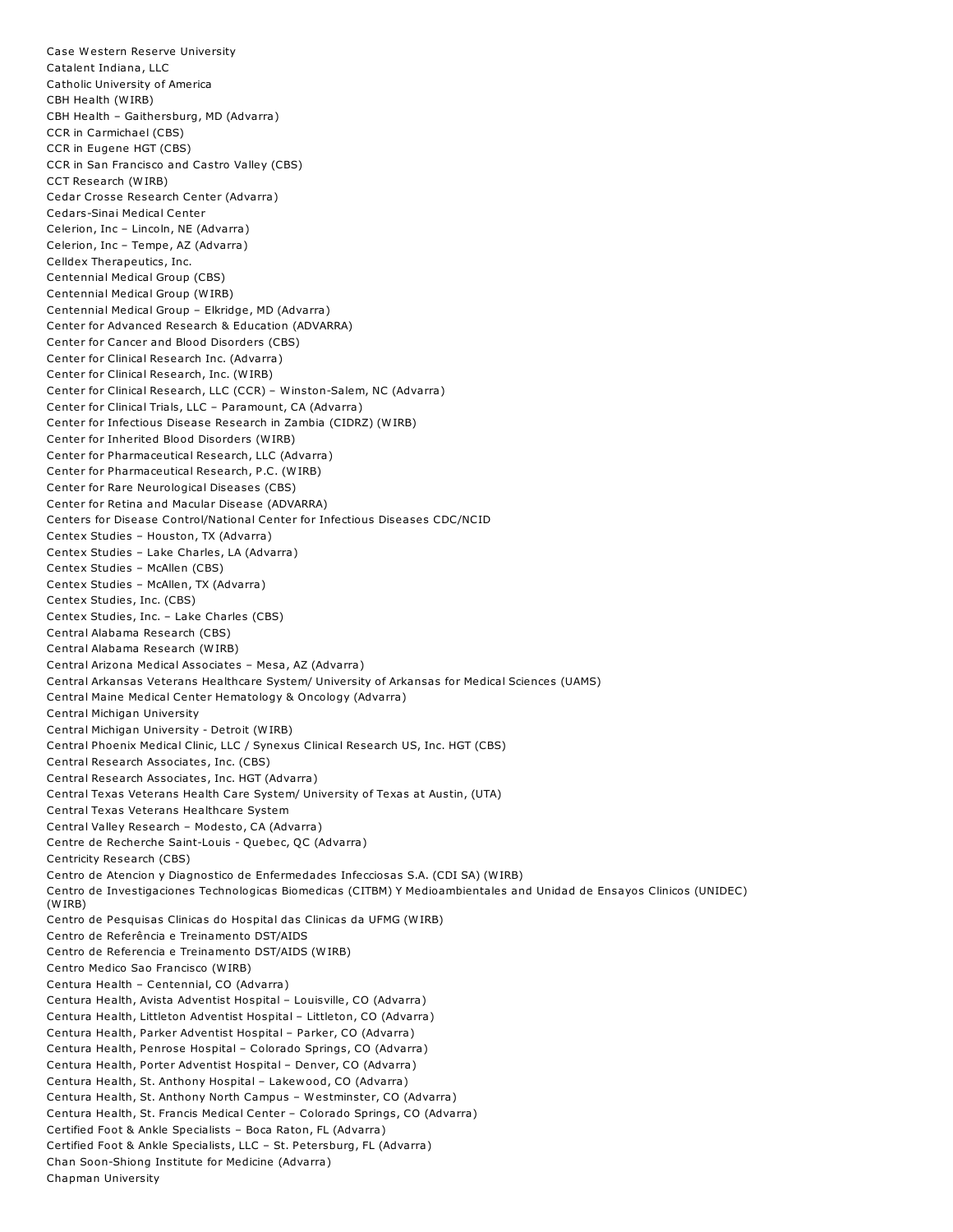Charles R. Drew University of Medicine and Science Charles R. Drew University of Medicine and Science – Los Angeles, CA (Advarra) Charles Retina Institute (WIRB) Charles Retina Institute – Germantown, TN (Advarra) Charlesson, LLC Charleston Neuroscience Institute (CBS) Charlie Norwood VA Medical Center Charlottesville Medical Research Center, LLC – Charlottesville, VA (Advarra) Chase Medical Research – Waterbury, CT (Advarra) Chattanooga Medical Research, LLC (WIRB) Chattanooga Medical Research, LLC – Chattanooga, TN (Advarra) Chattanooga's Program in Women's Oncology (WIRB) CHEAR Center, LLC (WIRB) CHEAR Center, LLC – Bronx, NY (Advarra) Chemidox Clinical Trials, Inc. (CBS) Cherry Health – Grand Rapids, MI (Advarra) Chesapeake Urology Associates, LLC d/b/a/ Chesapeake Urology Research Associates (CBS) Chesapeake Urology Research Associates (WIRB) Chesapeake Urology Research Associates - Hanover (WIRB) Chesapeake Urology Research Associates – Baltimore, MD (Advarra) Chesapeake Urology Research Associates – Hanover, MD (Advarra) Chevy Chase Health Management (CBS) CHI Franciscan Health, St Joseph Medical Center (ADVARRA) CHI Health St. Francis (WIRB) CHI University Chicago Association for Research and Education in Science (CARES) Chicago Clinical Research Institute – Chicago, IL (Advarra) Chicago State University Children's Cancer Therapy Development Institute Children's Healthcare of Atlanta, Inc. (WIRB) Children's Hospital Los Angeles (WIRB) Children's Hospital of Boston (CHB) Children's Hospital of Los Angeles Children's Hospital of Orange County (WIRB) Children's Hospital of Philadelphia Research Institute Children's Hospital of Wisconsin/Medical College of Wisconsin, (MCW) Children's Mercy Kansas City Children's Minnesota (WIRB) Children's National Medical Center Children's National Research Institute of Children's National Medical (WIRB) Children's Hospital Los Angeles – Los Angeles, CA (Advarra) Children's Hospital of Eastern Ontario Research Institute, Inc. – Ottawa, ON (Advarra) Children's Hospital of Los Angeles (CHLA) (CBS) Children's Hospital of Orange County (CHOC) (CBS) Children's Hospital of Orange County (CHOC) – Orange, CA (Advarra) Children's Hospital of The King's Daughters – Norfolk, VA (Advarra) Children's Hospital of The King's Daughters HGT (CBS) Children's Mercy Hospital HGT (CBS) China Medical University Christ Hospital (WIRB) Christie Clinic – Champaign, IL (Advarra) Christina Care Health Systems/Thomas Jefferson University Christina Sebestyen, MD, PA dba OBGYN North – Austin, TX (Advarra) CHRISTUS Institute for Innovation and Advanced Clinical Care (WIRB) Cincinnati Children's Hospital Medical Center Cincinnati Eye Institute (Advarra) Cincinnati Eye Institute (CBS) Cincinnati Eye Institute (WIRB) Circuit Clinical (CBS) Circuit Clinical – West Seneca, NY (Advarra) Circuit Clinical/Alliance Health Center – Jersey City, NJ (Advarra) Circuit Clinical/David Avino, MD, PC – Orchard Park, NY(Advarra) Circuit Clinical/Hamburg Regional Gynecology Group – Orchard Park, NY (Advarra) Circuit Clinical/Invision – Williamsville, NY (Advarra) Circuit Clinical/IZ Medical Center - Moonachie, NJ (Advarra) Circuit Clinical/OB.GYN Associates of NY – West Seneca, NY (Advarra) Circuit Clinical/Orchard Park Family Practice, PC – Orchard Park, NY (Advarra) Circuit Clinical/Riverside Medical Group - Secaucus, NJ (Advarra) Circuit Clinical/Urban Family Practice – Buffalo, NY (Advarra) City College-CUNY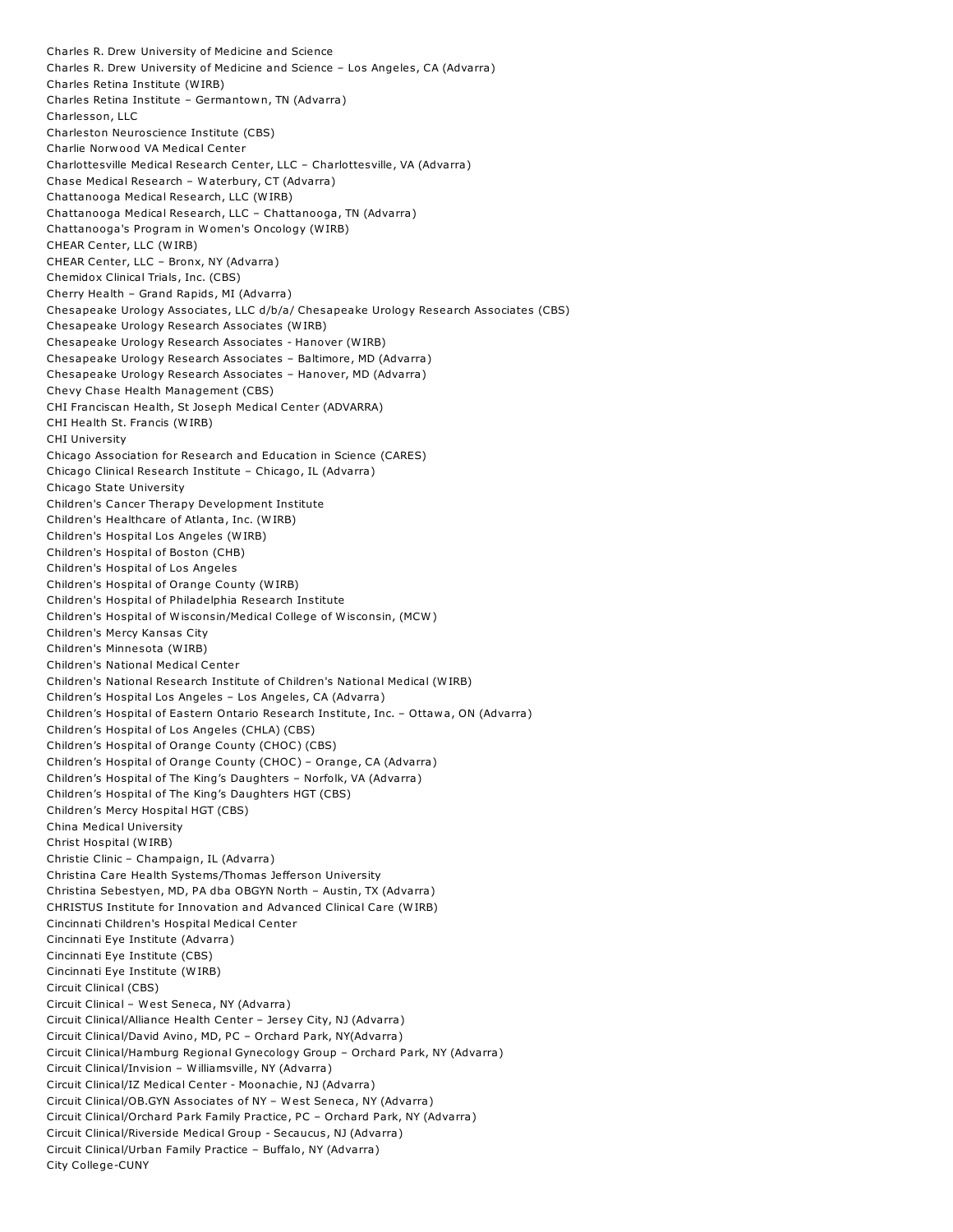City of Hope – Duarte, CA (Advarra) City of Hope – Newport Beach City of Hope – South Pasadena City of Hope – Upland City of Hope HGT (CBS) City of Hope National Medical Center City University of New York, Advanced Science Research Center (CUNY ASRC) City University of New York, College of Staten Island City University of New York, Lehman College, (CUNYLC) City University of New York, Queens College, (CUNYQC) Clarity Clinical Research, LLC (CBS) Clement J. Zablocki VA Medical Center Clemson University Cleveland Clinic Florida Research & Innovation Center Cleveland Clinic Foundation Cleveland State University Clinica de la Costa Ltda. (WIRB) Clinica Especializada Condesa-Iztapalapa "Dr. Jaime Sepulveda Amor" (CECI) (WIRB) Clínica Optimus U (CBS) Clinical Alliance for Research & Education - Infectious Diseases (WIRB) Clinical Investigations, LLC – Edmond, OK (Advarra) Clinical Neuroscience Solutions, Inc. (WIRB) Clinical Neuroscience Solutions, Inc. - Jacksonville (WIRB) Clinical Neuroscience Solutions, Inc. - Memphis (WIRB) Clinical Research Associates (WIRB) Clinical Research Associates – Cortland, NY (Advarra) Clinical Research Associates, Inc. – Nashville, TN (Advarra) Clinical Research Associates, LLC – Huntsville, AL (Advarra) Clinical Research Atlanta (WIRB) Clinical Research Atlanta – Stockbridge, GA (Advarra) Clinical Research Center of Alabama (dba Allervie Clinical Research) – Birmingham, AL (Advarra) Clinical Research Center of Florida – Pompano Beach, FL (Advarra) Clinical Research Center of Reading, LLC (ADVARRA) Clinical Research Center of the Carolinas – Charleston, SC (Advarra) Clinical Research Consortium - Nevada (WIRB) Clinical Research Consulting, LLC – Milford, CT (Advarra) Clinical Research Institute (CBS) Clinical Research Institute, Inc. (Advarra) Clinical Research Institute, Inc. (CBS) Clinical Research Institute, Inc. – Minneapolis, MN (Advarra) Clinical Research of Gastonia – Gastonia, NC (Advarra) Clinical Research of South Nevada – Las Vegas, NV (Advarra) Clinical Research of West Florida – HGT (Advarra) Clinical Research of West Florida, Inc. (WIRB) Clinical Research Partners, LLC (WIRB) Clinical Research Prime, LLP (CBS) Clinical Research Professionals – Chesterfield, MO (Advarra) Clinical Research Professionals, LLC (CBS) Clinical Research Professionals, LLC (WIRB) Clinical Research Puerto Rico (WIRB) Clinical Research Puerto Rico - Guayama (WIRB) Clinical Research Puerto Rico – San Juan, PR (Advarra) Clinical Research Solutions – Jackson, TN (Advarra) Clinical Research Solutions – Middleburg Heights, OH (Advarra) Clinical Research Trials of Florida, Inc. (WIRB) Clinical Site Partners – Winter Park, FL (Advarra) Clinical Trials Managements, LLC – Metairie, LA (Advarra) Clinical Trials of America, LLC (WIRB) Clinical Trials of Florida – Miami, FL (Advarra) Clinical Trials of South Carolina - Columbia – Columbia, SC (Advarra) Clinical Trials of South Carolina – HGT (Advarra) Clinical Trials of SWLA, LLC – Lake Charles, LA (Advarra) Clinical Trials of Texas, Inc. (CCT) (CBS) Clinical Trials of Texas, Inc. (WIRB) Clinical Trials of Texas, Inc. – San Antonio, TX (Advarra) Clinical Trials Research (WIRB) Clinical Trials, Inc. (WIRB) Clinical Trials, Inc. (CBS) Clinical Trials, Inc. – Little Rock, AR (Advarra) ClinOhio Research Services, LLC (WIRB)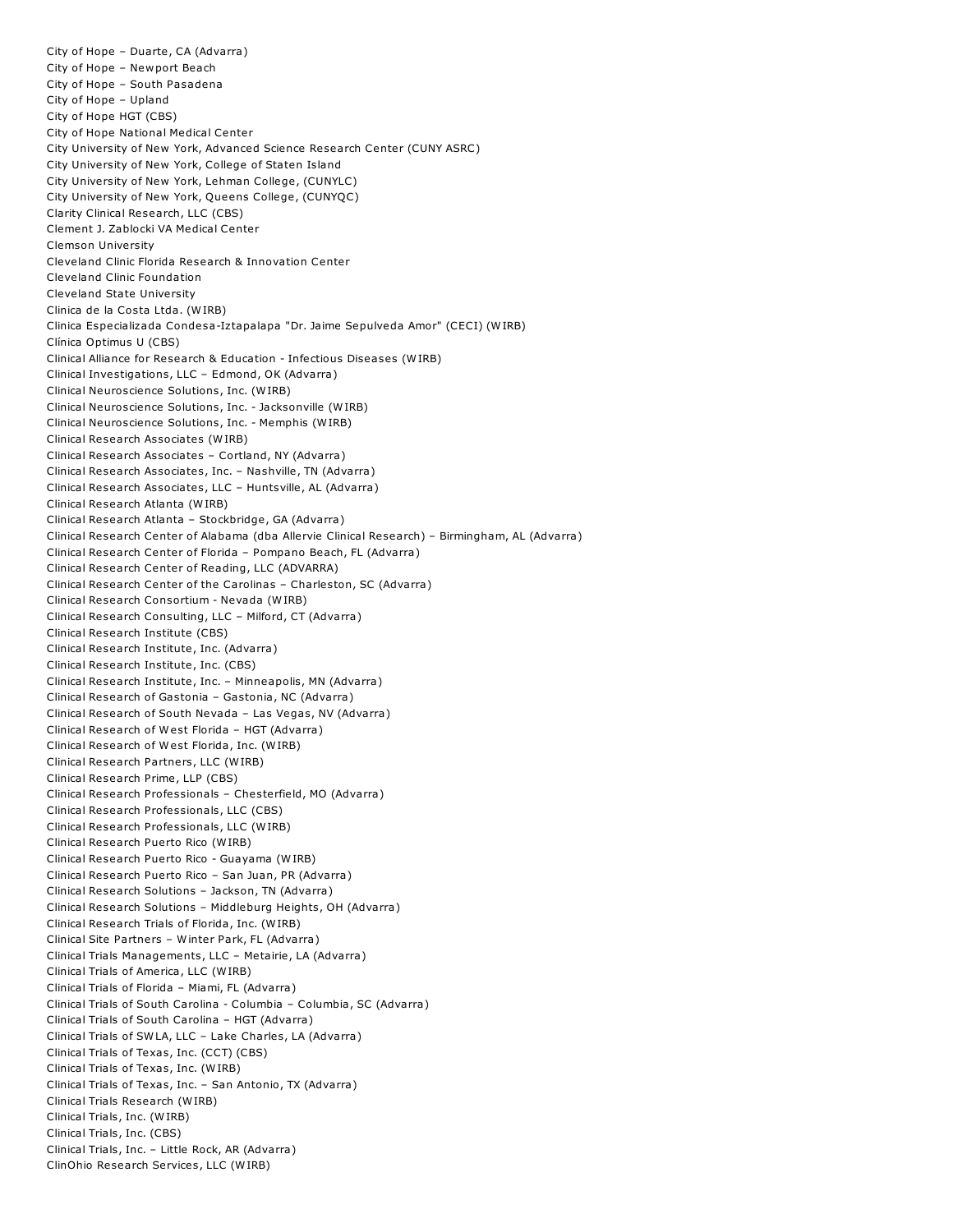ClinPoint Trials LLC (CBS) ClinPoint Trials– Waxahachie, TX (Advarra) Clintex Research Group, Inc. – Miami, FL (Advarra) Coast Clinical Research, LLC – Bellflower, CA (Advarra) Coastal Carolina Research Center (WIRB) Coastal Carolina Research Center – Mt Pleasant, SC (Advarra) Coastal Carolina Research Center HGT (CBS) Coastal Clinical Research, LLC, an AMR Company(Advarra) Coastal Pediatric Research (CBS) Coastal Pediatric Research – Charleston, SC (Advarra) Codagenix Inc Cognitive Clinical Trials, LLC – Phoenix, AZ (Advarra) Cold Spring Harbor Laboratory Colgate University Collaborative Neuroscience Research, LLC (WIRB) College of William and Mary Colorado Blood Cancer Institute HGT (CBS) Colorado Clinical Research (WIRB) Colorado Retina Associates (CBS) Colorado Retina Associates (WIRB) Colorado State University, (CSU) Columbia University Health Sciences Division Columbus Regional Research Institute (WIRB) Community Clinical Research Network, Inc. – Marlborough, MA (Advarra) Community Health Network (WIRB) Compassionate Cancer Care – Fountain Valley, CA (Advarra) Comprehensive Cancer Care and Research Institute of Colorado, LLC (Advarra) Comprehensive Cancer Centers of Nevada (WIRB) Comprehensive Clinical Research, LLC – West Palm Beach, FL (Advarra) Comprehensive Retina Consultants, LLC – Ocala, FL (Advarra) Concordia University, Inc. Confluence Health dba Wenatchee Valley Hospital & Clinics | Central Washington Hospital & Clinics (WIRB) Connecticut Agricultural Experiment Station Connecticut Children's Medical Center (WIRB) Conquest Research LLC – Orlando, FL (Advarra) Consano Clinical Research, LLC – Shavano Park, TX (Advarra) Consorcio Hospital General Universitario De Valencia (WIRB) Cook Children's Health Care System (CBS) Cook Children's Health Care System – Fort Worth, TX (Advarra) Cooperativa de Facultad Medica Sanacoop dba Instituto Sanacoop – Bayamon, PR (Advarra) Cope Family Medicine/CCT Research (CBS) Coral Gables Clinical Research HGT Coral Research Clinical Corp. – Miami, FL (Advarra) Cordova Clinical Research – Sacramento, CA (Advarra) Coriell Institute for Medical Research Cornell University, Ithaca Cornell University, Weill Cornell Medical College Corning Center for Clinical Research – Horseheads, NY (Advarra) Corporal Michael J. Crescenz VA Medical Center (CMCVAMC) Costa Rican Center of Medical Research (CCIM) (WIRB) Cotton O'Neil Clinical Research Center – Topeka, KS (Advarra) Covercress Inc Cozy Research, LLC – Wesley Chapel, FL (Advarra) Creighton University Crisor, LLC – Medford, OR (Advarra) Crossroads Clinical Research – Corpus Christi, TX (Advarra) Crossroads Clinical Research – Victoria, TX (Advarra) Crossroads Clinical Research, LLC (CBS) Crown College CS Mott Clinical Research Center (Wayne State University) – Detroit, MI (Advarra) CSL Behring (WIRB) CTI Clinical Research Center – Cincinnati, OH (Advarra) Cumberland Valley Retina Consultants (WIRB) Cumberland Valley Retina Consultants – Hagerstown, MD (Advarra) Cyn3rgy Research and Development – Gresham, OR (Advarra) Cypress Harmony Research, LLC (WIRB) CytoImmune Therapeutics CytoImmune Therapeutics Puerto Rico (WIRB) Dade Research Center (WIRB) Dana Farber Cancer Institute / Mass General Brigham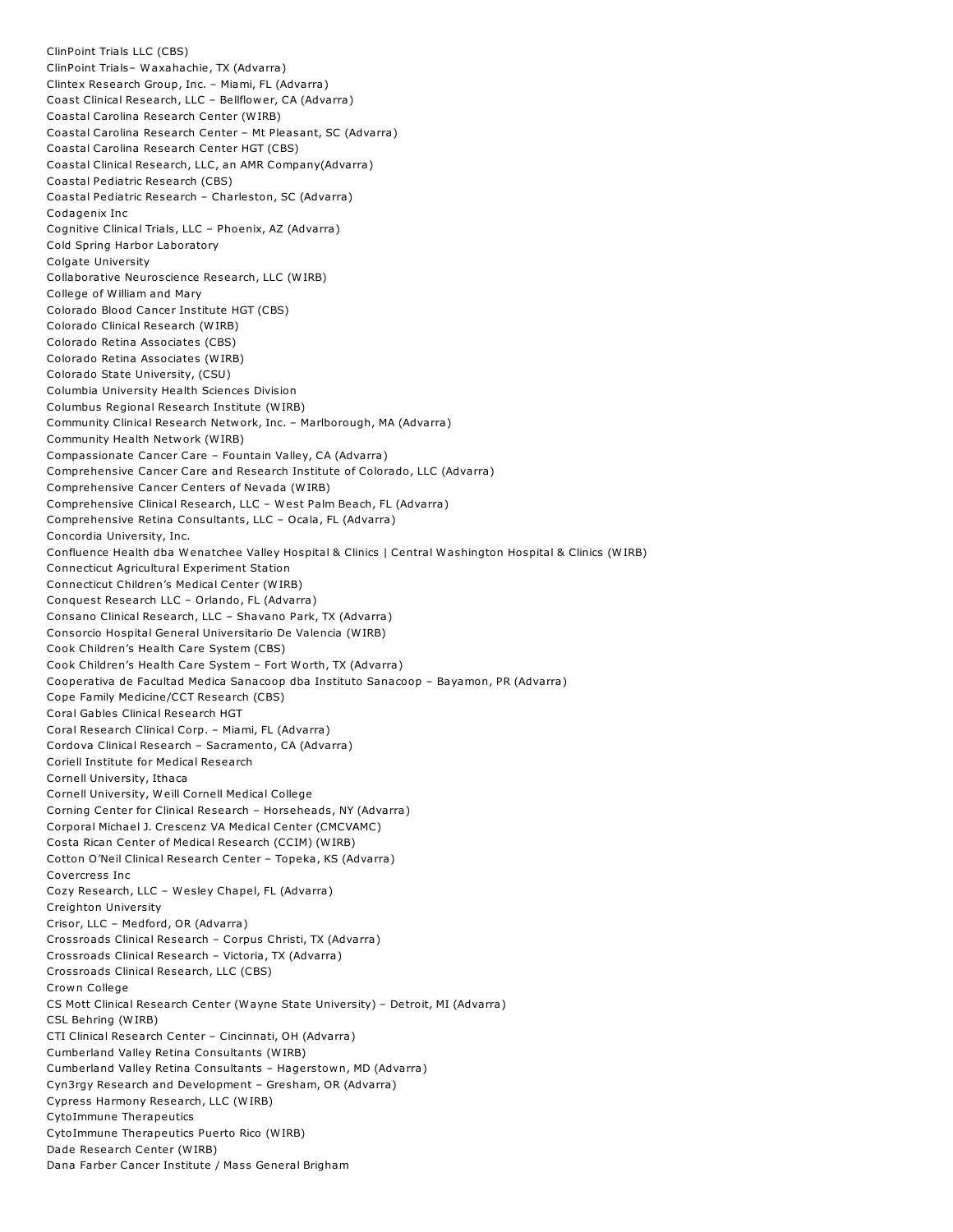Dana-Farber Cancer Institute Dartmouth College Dartmouth College (Gene Transfer Studies Only) Dartmouth College, Dartmouth Hitchcock Clinic and Mary Hitchcock Memorial Hospital Dartmouth College, Department of Veterans Affairs Medical Center, White River Junction Dartmouth College-CGT, Department of Veterans Affairs Medical Center, White River Junction Dartmouth College-Clinical Gene Transfer, Dartmouth Hitchcock Clinic and Mary Hitchcock Memorial Hospital Dayton Clinical Research – Dayton, OH (Advarra) DBC Research Corp - Tamarac (WIRB) De La Cruz Research Center, LLC (WIRB) Decatur Memorial Hospital (WIRB) Del Sol Research Management, LLC – Tucson, AZ (Advarra) Dell Children's Medical Group – Austin, TX (Advarra) Delray Physician Care Center – Delray Beach, FL (Advarra) DelRicht Research – Prairieville, LA (Advarra) DelRicht Research – Tulsa, OK (Advarra) Deparment of Veterans Affairs William Jennings Brian Dorn VA Medical center Department of Veteran Affairs Connecticut Healthcare System/Yale University Department of Veteran Affairs Harry S. Truman Memorial Hospital/ University of Missouri, Columbia Department of Veteran Affairs Jesse Brown VA Medical Center Department of Veteran Affairs Medical Center, Lexington KY Department of Veteran Affairs Medical Center, Northport Department of Veteran Affairs, Eastern Colorado Health Care System Department of Veteran Affairs, Palo Alto Health Care System/Stanford University Department of Veteran Affairs, VA Ann Arbor Healthcare System/University of Michigan Department of Veterans Affairs (VA) Salt Lake City Department of Veterans Affairs - Sierra Nevada Health Care System Department of Veterans Affairs Atlanta VA Medical Center Department of Veterans Affairs Boston Healthcare System Department of Veterans Affairs James A. Haley Veterans Hospital/University of South Florida. Department of Veterans Affairs Medical Center, Ralph H. Johnson Department of Veterans Affairs Medical Center Department of Veterans Affairs Providence Healthcare System/Brown University Department of Veterans Affairs San Diego Healthcare System Department of Veterans Affairs St. Louis Healthcare System/Washington University in St. Louis Department of Veterans Affairs Tennessee Valley Healthcare System Department of Veterans Affairs VA St. Louis Health Care System Department of Veterans Affairs, Administration Medical Center, Durham, NC Department of Veterans Affairs, Central Arkansas Healthcare System Department of Veterans Affairs, Cincinnati Department of Veterans Affairs, Edith Nourse Rogers Memorial Veterans Hospital Department of Veterans Affairs, Edward Hines Jr. Hospital Department of Veterans Affairs, Greater Los Angeles Health Care System Department of Veterans Affairs, James H. Quillen VA Medical Center Department of Veterans Affairs, James J. Peters VA Medical Center Department of Veterans Affairs, Jerry L. Pettis Memorial Veterans Hospital Department of Veterans Affairs, Miami VA Healthcare System Department of Veterans Affairs, North Texas Health Care System Department of Veterans Affairs, Pittsburgh Healthcare System Department of Veterans Affairs, Sioux Falls VA Health Care System and the University of South Dakota Department of Veterans Affairs; Puget Sound Health Care Systems/Boise VA Medical Center DePaul University DermResearch, Inc. – Austin, TX (Advarra) Des Moines University Desert Clinical Research, LLC/CCT Research (CBS) Diablo Clinical Research (WIRB) Diablo Clinical Research, Inc. – Walnut Creek, CA (Advarra) Diagnostics Research Group (WIRB) Diagnostics Research Group – San Antonio, TX (Advarra) Dickinson College Diex Recherche Joliette, Inc. – Saint-Charles-Borromée, QC (Advarra) Diex Recherche Quebec, Inc. – Quebec City, QC (Advarra) Diex Recherche Sherbrooke, Inc. – Sherbrooke, QC (Advarra) Diex Recherche Victoriaville, Inc. – Victoriaville, QC (Advarra) Institution Type: Research Dignity Health d.b.a. as St. Joseph's Hospital and Medical Center HGT (CBS) DM Clinical Research - Philadelphia (WIRB) DM Clinical Research - River Forest (WIRB) DM Clinical Research - Southfield (WIRB) DM Clinical Research - Tomball (WIRB) DM Clinical Research / Martin Diagnostic Clinic (Advarra) DM Clinical Research – Humble, TX (Advarra)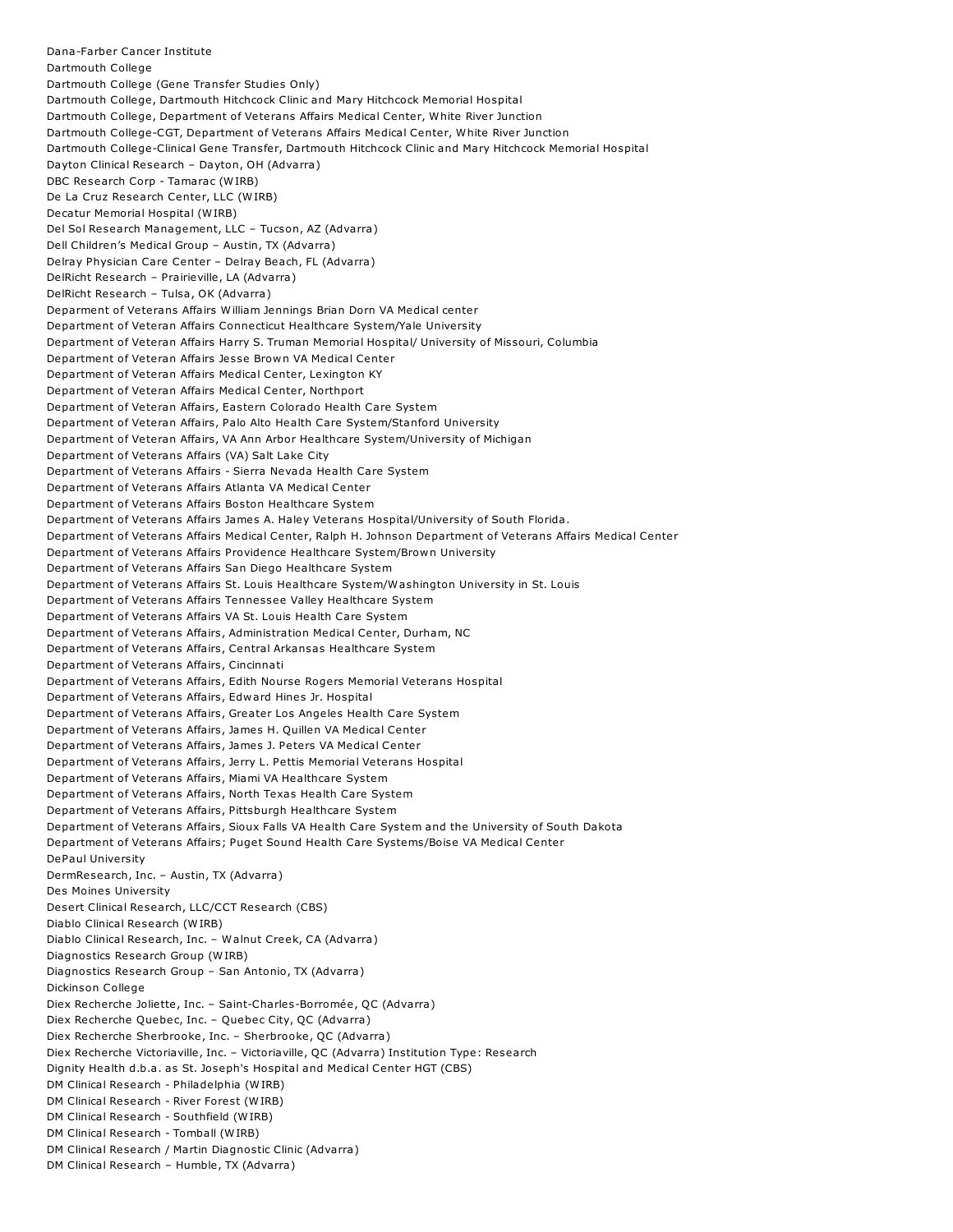DM Clinical Research – Texas Center for Drug Development – Tomball, TX (ADVARRA) DM Clinical Research HGT/Sabai Global, LLC (CBS) DMI Research – Pinellas Park, FL (Advarra) Doctors Research Network (CBS) Dolphin Medical Research (CBS) Dominion Medical Associates, Inc. (CBS) Donald Danforth Plant Science Center Doral Medical Research, Inc. (CBS) Dow AgroSciences LLC (DAS) Dr Anil K Gupta Medicine Professional Corporation - Toronto, ON (Advarra) Drexel University Drexel University College of Medicine, (PHEC) (WIRB) Drug Studies America/ADVARRA Drug Trials America – Hartsdale, NY (Advarra) Drury University Duke University Medical Center, (DUMC) Duquesne University East Carolina University East Carolina University (CBS) East Coast Institute for Research, LLC – (Advarra) East Coast Institute for Research, LLC – Canton, GA (Advarra) East Coast Institute for Research, LLC – Jacksonville, FL (Advarra) East Coast Institute for Research, LLC – Lake City, FL (Advarra) East Coast Institute for Research, LLC – Macon, GA (Advarra) East Coast Institute for Research, LLC – St. Augustine, FL (Advarra) East Tennessee State University, (ETSU) East Valley Family Physicians, PLC / Synexus Clinical Research US, Inc. HGT (CBS) East-West Medical Research Institute (WIRB) East-West Medical Research Institute – Honolulu, HI (Advarra) Eastern CT Hematology and Oncology Associates (WIRB) Eastern Virginia Medical School HGT IBC (CBS) Eastern Virginia Medical School, (EVMS) Eclipse Clinical Research – Tucson, AZ (Advarra) ECOGENE-21 - Chicoutimi, QC (Advarra) El Centro Regional Medical Center (WIRB) Elite Clinical Research (ADVARRA) Elite Clinical Trials LLLP – Blackfoot, ID (Advarra) Elixia, LLC (CBS) Elligo Health Research, Inc. – Austin, TX (Advarra) Ellis Fischel Cancer Center – University of Missouri (WIRB) Ellison Institute Elo Life Systems Emanuelli Research & Development Center, LLC (CBS) Emanuelli Research and Development Center, LLC (WIRB) Emanuelli Research and Development Center, LLC – Arecibo, PR (Advarra) EMD Serono Research & Development Institute Emergent BioSolutions Emerson Clinical Research Institute – Passaic, NJ (Advarra) Emerson Clinical Research Institute – West New York (Advarra) Emerson Clinical Research Institute –Washington, DC (Advarra) Emmaus Research Center, Inc. – Anaheim, CA (Advarra) Emory University Emory University (WIRB) Emory University-Rwanda Site/Project San Francisco Emory University-Zambia Site Empire Clinical Research – Pomona, CA (Advarra) Encompass Clinical Research – Spring Valley, CA (Advarra) Encore Borland-Groover Clinical Research – Jacksonville, FL (Advarra) Endeavor Clinical Trials, LLC – San Antonio, TX (Advarra) ENSO MB, LLC, dba, Victoria Clinical Research Group (CBS) Entasis Therapeutics Envision Research, LLC – Shreveport, LA (Advarra) Epic Clinical Research Inc – Lewisville, TX (Advarra) Epic Medical Research – Red Oak, TX (Advarra) Erie Retina Research, LLC – Erie, PA (Advarra) Erlanger Oncology and Hematology (CBS) Erskine College eStudySite – La Mesa, CA (Advarra) Etubics Corporation EvergreenHealth – Kirkland, WA (Advarra)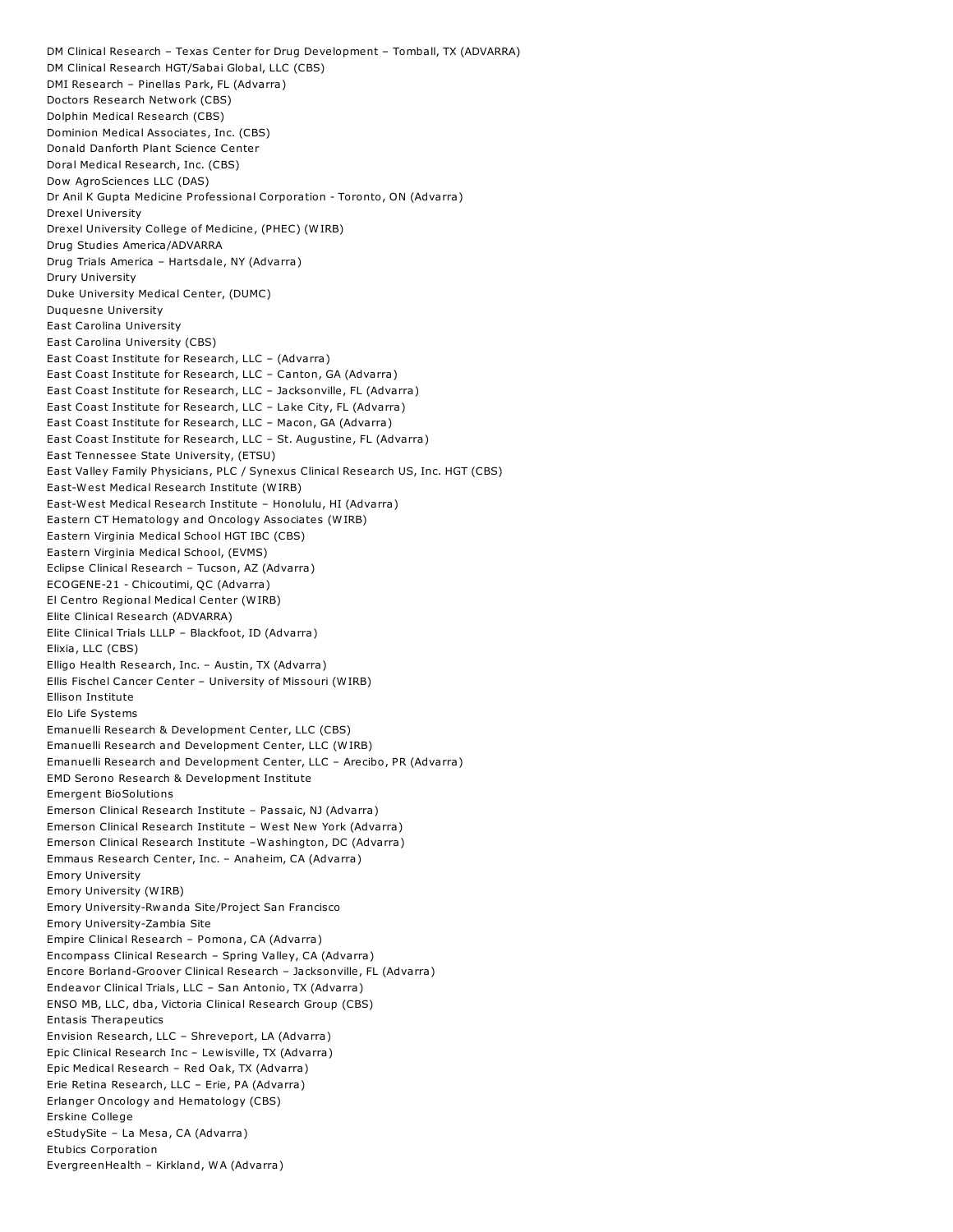Evrys Bio Excel Clinical Research – Las Vegas, NV (Advarra) Excel Clinical Research, LLC (WIRB) Exemplar Genetics Eye Care Center of Northern Colorado d.b.a. Advanced Vision Research Institute (CBS) F & T Medical Research, Inc. \_Miami, FL (Advarra) Family Medical Clinic – El Monte, CA(Advarra) Family Medicine Specialists - Wauconda, IL (Advarra) Family Practice Specialists / Synexus Clinical Research US, Inc. HGT (CBS) Feinstein Institute for Medical Research (Clinical) Feinstein Institute for Medical Research (Pre-Clinical) Fenway Community Health Fenway Health (WIRB) Fenway Health – Boston, MA (Advarra) Ferris State University FHI Clinical, Inc. (WIRB) FHI Clinical, Inc. (WIRB) Fiel Family and Sports Medicine/CCT – Tempe, AZ (Advarra) Fiel Family and Sports Medicine/CCT Research (CBS) Finger Lakes Clinical Research (CBS) Finger Lakes Clinical Research – Rochester, NY (Advarra) Fleming Island Center for Clinical Research (CBS) Fleming Island Center for Clinical Research – Fleming Island, FL (Advarra) Florida Atlantic University Florida Cancer Specialists – West Palm Beach HGT (CBS) Florida Cancer Specialists and Research Institute (WIRB) Florida Cancer Specialists, Sarasota Downtown (CBS) Florida Eye Associates (CBS) 502 E New Haven Ave. Florida Eye Associates – Melbourne, FL (Advarra) Florida Hospital Cancer Institute HGT (CBS) Florida International University, (FIU) Florida Orthopaedic Associates – Orange City, FL (Advarra) Florida Research Associates, LLC Florida Research Associates, LLC/Florida Orthopedic Associates – Deland, FL Florida Retina Consultants (CBS) Florida Retina Institute (CBS) Florida Retina Institute – Jacksonville, FL(Advarra) Florida State University, (FSU) Florida Urology Partners – Tampa, FL (Advarra) Floridian Clinical Research – Hialeah, FL (Advarra) Floridian Clinical Research, LLC (CBS) Fluoresprobe Sciences LLC FMC Science – Lampasas, TX (Advarra) FOMAT Medical Research – Oxnard, CA (Advarra) Fomat Medical Research, Inc. (CBS) FOMAT Medical Research, Inc. – Ventura (CBS) Foot and Ankle Center of IL, PC (CBS) Foot and Ankle Clinic (CBS) Foothills Research Center/CCT Research (CBS) Forsyth Institute Fort Belvoir Community Hospital (WIRB) Fox Chase Cancer Center Franciscan Health, Indianapolis (WIRB) Franklin and Marshall College Fraunhofer USA Inc, Center for Molecular Biotechnology Fred Hutchinson Cancer Center (Clinical) Fred Hutchinson Cancer Center (Non-Clinical) Froedtert Memorial Lutheran Hospital (FMLH)/Medical College of Wisconsin (MCW) Frontier Clinical Research, LLC- Pennsylvannia (WIRB) Fujifilm Diosynth Biotechnologies Texas, LLC. Fundacao de Medicina Tropical Dr. Heitor Vieira Dourado (FMT-HVD) (WIRB) Fundacio Hospital Universitari Vall d'Hebron - Institut de Recerca (WIRB) Fundacion de Investigacion de Diego (WIRB) Fundacion Huesped (WIRB) Future Health Research Clinic – Miami, FL (Advarra) Futuro Clinical Trials HGT (CBS) Futuro Clinical Trials, LLC – McAllen, TX (Advarra) Gabrail Cancer Center Research (WIRB) Gabrail Cancer Center Research Institute HGT (Advarra) Galenus Group Inc. – Lehigh Acres, FL (Advarra)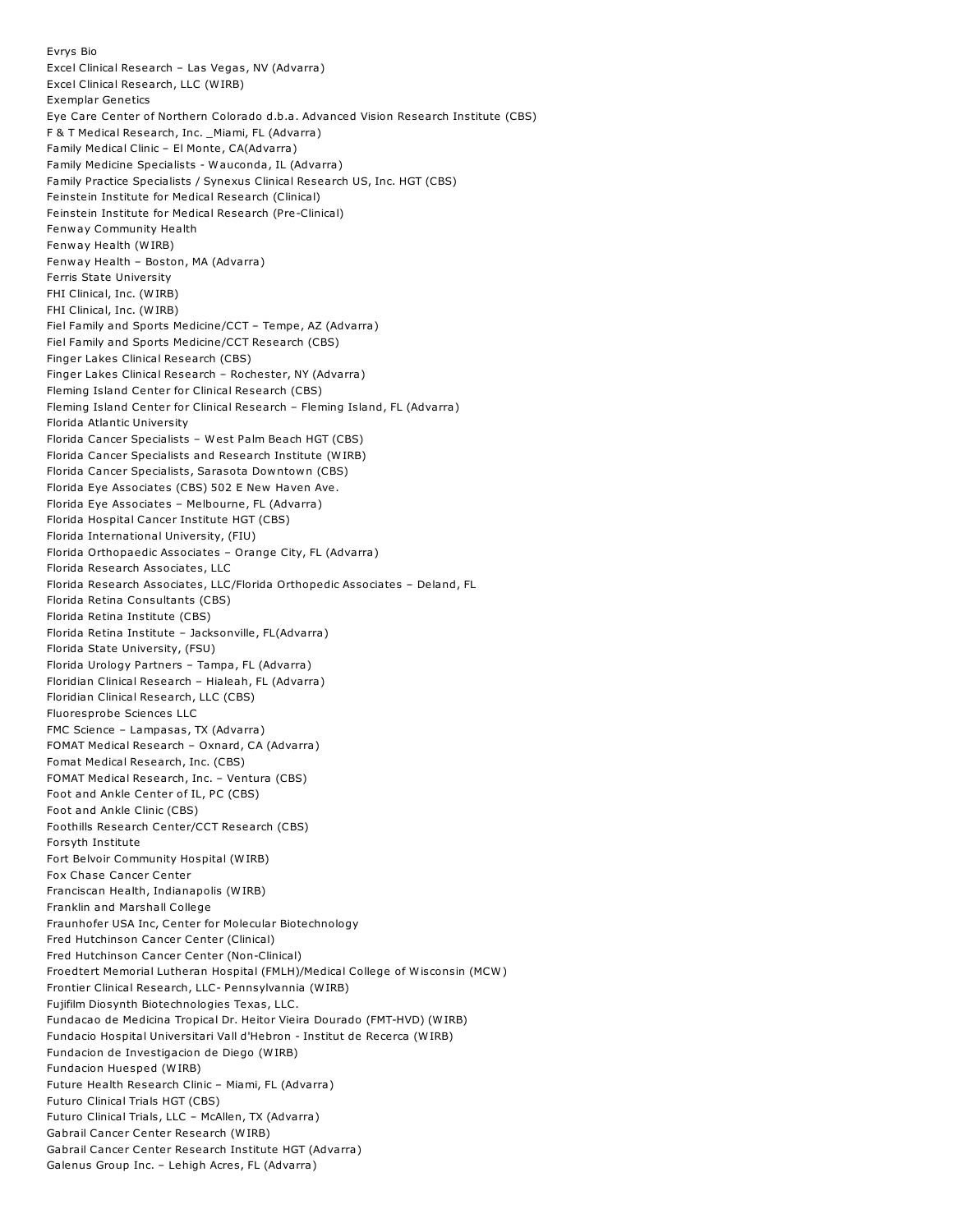Galenus Group Inc. – Manati, PR (Advarra) Gateway Clinical Trials (CBS) Gateway Clinical Trials, LLC – O'Fallon, IL (Advarra) Geisinger Commonwealth School of Medicine General Biologics Inc Genesis Clinical Research – Tampa, FL (Advarra) GenHarp Clinical Solutions – Chicago, IL (Advarra) George Mason University, (GMU) George Washington University (GWU) Georgetown Lombardi Comprehensive Cancer Center HGT (CBS) Georgetown University (Advarra) Georgetown University Medical Center (GUMC) Georgia Clinic (CBS) Georgia Clinical Research, LLC – Lawrenceville, GA (Advarra) Georgia Institute of Technology Georgia Retina, P.C. (WIRB) Georgia State University (GSU) GeoVax, Inc. Germans Trias I Pujol Institute (WIRB) Gettysburg College Global Health Research Center, Inc. (CBS) Global Health Research Center, Inc. – Miami Lakes, FL (Advarra) Grand River Aseptic Manufacturing, Inc. Grand Valley State University Great Lakes Clinical Trials - Gurnee (CBS) Great Lakes Clinical Trials – Ravenswood – Chicago. IL (Advarra) Great Lakes Clinical Trials, LLC (CBS) Great Lakes Clinical Trials, LLC - Ravenswood (CBS) Great Lakes Clinical Trials, LLC – Chicago, IL (Advarra) Greater Baltimore Medical Center (WIRB) Greater Los Angeles Veterans Research and Education Foundation (GLAVREF)/Department of Veterans Affairs, Greater Los Angeles Health Care System Greenville Health System – HGT (Advarra) Grinnell College Group for Women (WIRB) GU Research Network - Wichita Urology Group (WIRB) Gulfcoast Research Institute, LLC – Sarasota, FL (Advarra) Gynecologic Oncology Associates H. Lee Moffitt Cancer Center/ University of South Florida Hackensack Meridian Health (WIRB) Hackensack University Medical Center, (HUMC) Hadassah Medical Organization Hamburg Regional Gynecology Group (CBS) Hamilton College Hamilton Eye Institute – Memphis, TN (Advarra) Hampton University Hans Richard Barthel – HGT (Advarra) Harmony Clinical Research, Inc. – North Miami Beach, FL (Advarra) Hartford Hospital (CBS) Hartford Hospital (WIRB) Harvard Business School Harvard Medical School Harvard School of Public Health Harvard University Hassman Research Institute (Advarra) Hassman Research Institute (WIRB) Haverford College Hawai'i Pacific Health (WIRB) Hawaii Agriculture Research Center Hawaii Biotech, Inc. Hawaii Pacific University HCA MidAmerica Division, Inc. c/o Research Medical Center (WIRB) HCA Research Institute (Advarra) HCA-HealthONE, LLC, dba Presbyterian/St. Luke's Medical Center (WIRB) HD Research, LLC – El Paso, TX (Advarra) Headlands Research Orlando – Orlando, FL (Advarra) Headlands Research Sarasota – Sarasota, FL (Advarra) Headlands Research Scottsdale – Scottsdale, AZ (Advarra) Healor Primary Care/CCT Research (CBS) Health Awareness, Inc. – Jupiter, FL (Advarra) Health Awareness, Inc. – Port St. Lucie, FL (Advarra)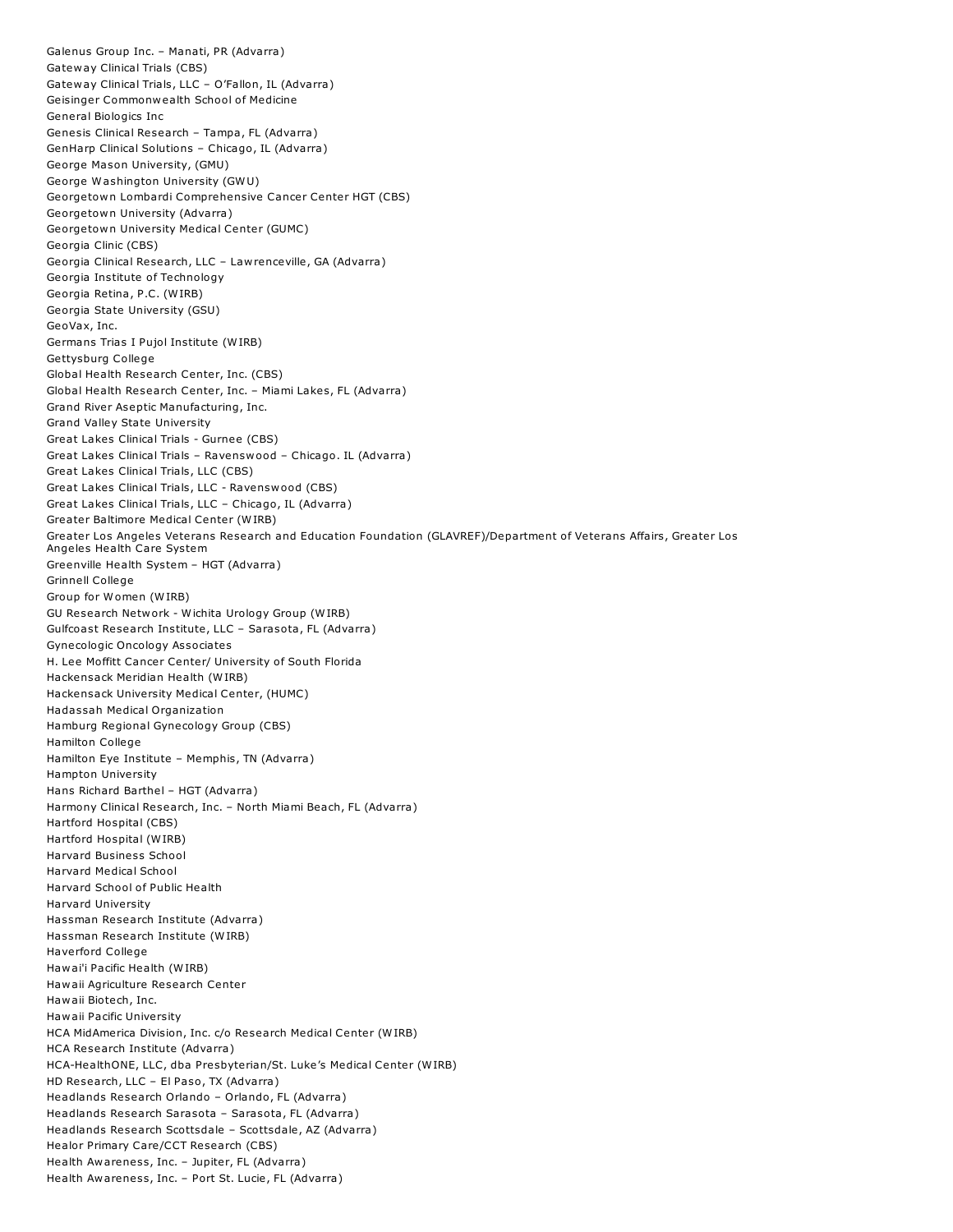Health Concepts (WIRB) Health Research of Hampton Roads, Inc. – Newport News, VA (Advarra) Healthcare Clinical Data, Inc. – North Miami, FL (Advarra) HealthPartners Institute Heartland Research Associates, LLC – HGT (Advarra) Helios Salud SA (WIRB) Helix Biomedics LLC – Boynton Beach, FL (Advarra) Hematology Oncology Associates of Central New York PC (WIRB) Hematology Oncology Associates of the Treasure Coast (CBS) Hematology Oncology Associates of the Treasure Coast – Port St. Lucie, FL Hennepin Healthcare Research Institute Henry Ford Health System – Detroit, MI (Advarra) Henry Ford Health Systems Henry Small MD, PA – Houston, TX (Advarra) Hera Biolabs Hershel "Woody" Williams VA Medical Center/ Marshall University High Point Clinical Trials Center – High Point, NC (Advarra) Highlands Oncology Group (CBS) Highlands Oncology Group, Fayetteville, AR (WIRB) Hillcrest Medical Research, LLC (WIRB) Hoag Memorial Hospital Presbyterian (WIRB) Hoag Memorial Hospital Presbyterian – Newport Beach, CA (Advarra) Hofstra Holston Medical Group / Seasons of Bristol – Bristol, TN (Advarra) Institution Type: Research Holston Medical Group – Bristol, TN (Advarra) Holston Medical Group – Kingsport, TN (Advarra) Holston Medical Group, PC (CBS) Holy Name Medical Center (WIRB) Honor Health (WIRB) HonorHealth (CBS) Hope Clinical Research (WIRB) Hope Clinical Research – Canoga Park, CA (Advarra) HOPE Research Institute (WIRB) HOPE Research Institute – Chandler, AZ (Advarra) HOPE Research Institute – Phoenix, AZ (Advarra) Horizon BioAdvance (Advarra) Horizon Oncology Research, LLC (WIRB) Horizon Solutions, Inc. dba Quest Research Institute (CBS) Hospital Civil Fray Antonio Alcalde (WIRB) Hospital Clinico San Carlos (WIRB) Hospital das Clínicas da Faculdade de Medicina da Universidade de São Paulo Hospital das Clínicas da Faculdade de Medicina da Universidade de São Paulo/HCFMUSP (WIRB) Hospital Federal dos Servidores do Estado - HFSE Hospital for Special Surgery (BRANY) Hospital for Special Surgery/Cornell University, Weill Cornell Medical College Hospital General de Agudos JM Ramos Mejia (WIRB) Hospital Geral de Nova Iguaçu (HGNI) Hospital Geral de Nova Iguacu (WIRB) Hospital Nossa Senhora da Conceição - IPARGS Hospital Universitario Fundacion Jimenez Diaz (WIRB) Hospital Universitario Reina Sofía (WIRB) Houston Eye Associates (ADVARRA) Houston Metro Urology - Houston, TX (Advarra) Houston Pulmonary Sleep, Allergy and Asthma Associates – Houston, TX Howard Brown Health Center (CBS) Howard University HRMD Research – Dallas, TX (Advarra) Humboldt State University Hunter College Hunterian Medicine (Advarra) Hunterian Medicine-LifeBridge Health Bioincubator – Baltimore, MD (Advarra) Huntington Medical Research Institutes (Advarra) Hussman Institute for Autism Hutchinson Clinic, PA HGT (CBS) IACT Health – Columbus, GA (Advarra) Icahn Sinai School of Medicine at Mount Sinai ICM, Inc. Idaho National Laboratory (INL) Idaho State University Idaho Urologic Institute, PA (CBS)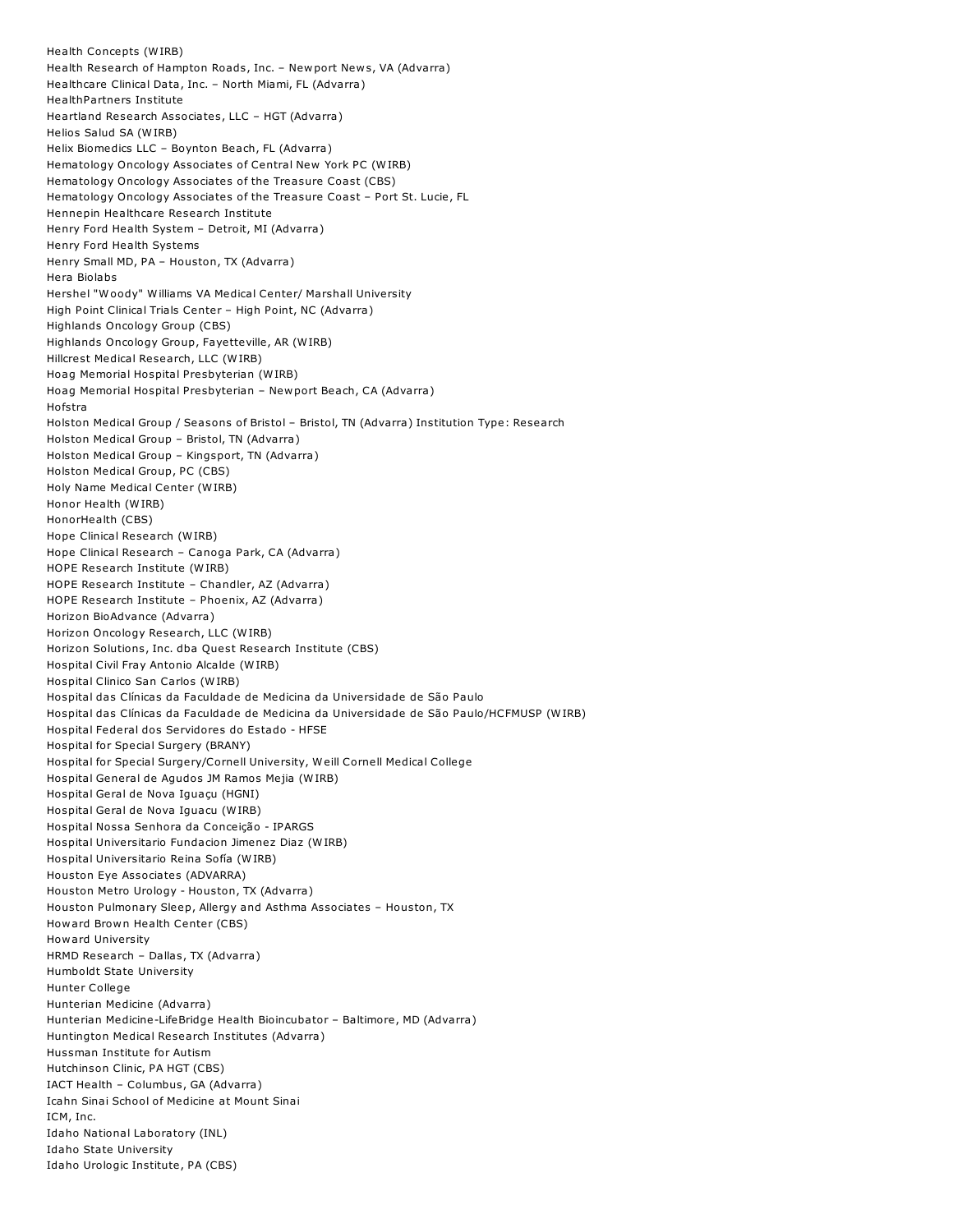Idaho Urologic Institute, PA – Meridian, ID (Advarra) Ideal Clinical Research Inc. (CBS) IDT-Biologika (Advarra) IIT Research Institute Illinois Cancer Care -Peoria, IL (Advarra) Illinois Cancer Specialists (WIRB) Illinois Cancer Specialists – HGT (Advarra) Illinois CancerCare, PC (WIRB) Illinois Institute of Technology Illinois Retina Associates (CBS) Illinois Retina Associates, S.C. – Oak Park, IL (Advarra) Illinois State University, (ISU) IMA Clinical Research – New York, NY (Advarra) IMA Clinical Research – San Antonio, TX (Advarra) Imagine Research of Palm Beach County– Boynton Beach, FL (Advarra) IMIC, Inc. (CBS) IMMUNARTES LLC Immusoft Corporation (WIRB) Implicyte, Inc. – Washington, DC (Advarra) InBios International Indago Research and Health Center, Inc – Hialeah, FL (Advarra) Indago Research and Health Center, Inc. (CBS) Indago Research and Health Center, Inc. (WIRB) Indiana State University, (ISU) Indiana University Indiana University Health/Methodist Research Institute Indiana University/Purdue University at Indianapolis Infectious Disease Research Institute, (IDRI) Infinite Clinical Research (ADVARRA) Infinite Clinical Research – Miami, FL (Advarra) Injury Care Research, LLC – Boise, ID (Advarra) INMI L.Spallanzani IRCCS Innovative Clinical Research Institute (ICRI) (WIRB) Innovative Research of West Florida, Inc (WIRB) Innovative Research of West Florida, Inc. – Clearwater, FL (Advarra) Inova Health Care Services (WIRB) Inovio Pharmaceuticals, Inc. (CBS) Insight Clinical Trials LLC – Beachwood, OH (Advarra) inSoma Bio (WIRB) Institute for Asthma and Allergy, PC (WIRB) Institute for Cancer Research Institute for Medical Research/Durham Veterans Affairs Medical Center Institute for Systems Biology Instituto de Infectologia Emilio Ribas Instituto de Infectologia Emilio Ribas (WIRB) Instituto nacional de Infectologia Evandro Chagas - Fiocruz Integral Molecular Integrated BioTherapeutics Integrated Clinical Research Group OBA Retina Research Institute of Texas, LLC (WIRB) Integrative Clinical Research dba Retina Research Institute of Texas (CBS) Intermountain Cancer Center of St. George Intermountain Medical Center International Research Associates, LLC – Miami, FL (Advarra) International Spine, Pain & Performance Center – HGT (Advarra) Invesclinic US, LLC - Edinburg (WIRB) Invesclinic US, LLC - Fort Lauderdale (WIRB) Invesclinic US, LLC – Fort Lauderdale, FL (Advarra) Investigative Clinical Research of Indiana HGT (CBS) Investigative Clinical Research of Indiana, LLC (WIRB) Invision Health (CBS) Iowa City Veterans Affairs (VA) Health Care System Iowa State University, ( ISU) iResearch Atlanta LLC (CBS) iResearch Atlanta, LLC (WIRB) iResearch Savannah, LLC (CBS) Isolere Bio, Inc. (WIRB) Ithaca College IZ Medical (CBS) J. Craig Venter Institute West, La Jolla J. Craig Venter Institute, Inc. (East)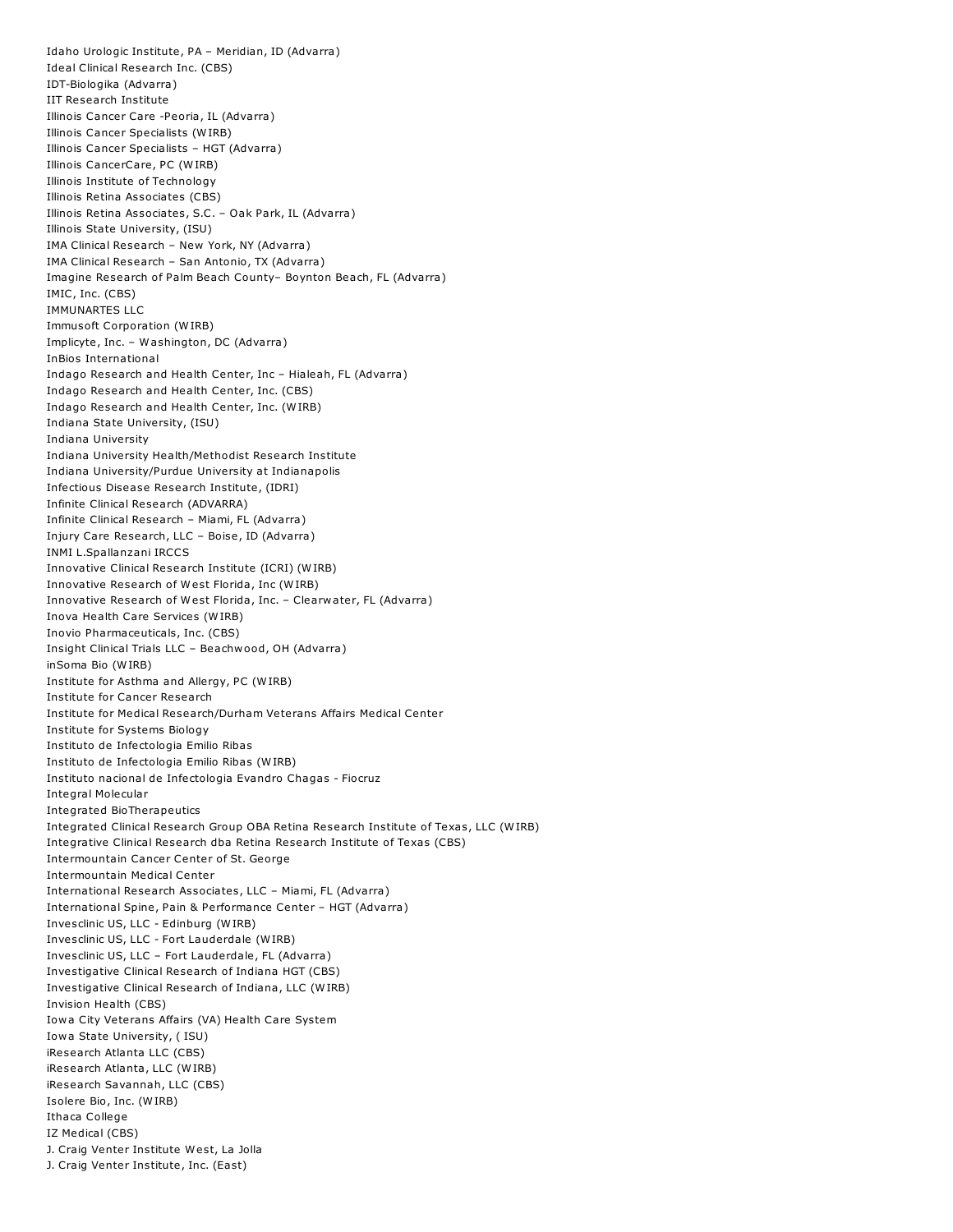J. Lewis Research, Inc. / Foothill Family Clinic (WIRB) Jackson Laboratory Jackson State University Jacksonville Center for Clinical Research (CBS) Jacksonville Center for Clinical Research – Jacksonville, FL (Advarra) Jacksonville Center for Clinical Research-APEX – Jacksonville, FL (Advarra) Jacobi Medical Center (BRANY) Jacobi Medical Center – Bronx, NY (Advarra) James Madison University, (JMU) Janssen Pharmaceuticals Research & Development, LLC/Spring House & Malvern Janssen, Boston Javara Inc. – Charlotte, NC (Advarra) Javara Inc. – Dallas, TX (Advarra) Javara Inc. – Forest, Javara Inc. – Forest, VA (Advarra) Javara Inc. – Fort Worth, TX (Advarra) Javara Inc. – The Woodlands, TX (Advarra) Javara, Inc. – Chevy Chase, MD (Advarra) JBR Clinical Research – Salt Lake City, UT (Advarra) JBR Clinical Research, LLC (CBS) Jean Brown Research (WIRB) Jedidiah Clinical Research (WIRB) Jedidiah Clinical Research – Tampa, FL (Advarra) Jefferson City Medical Group, P.C. (CBS) JEM Headlands, LLC – Atlantis, FL (Advarra) Jersey Shore University Medical Center (WIRB) JFK Medical Center (WIRB) John D. Dingell, VA Medical Center John Kenyon Eye Institute (HGT) (CBS) John R. Oishei Children's Hospital (CBS) John Wayne Cancer Institute (BRANY) John-Kenyon American Eye Institute (WIRB) John-Kenyon American Eye Institute – New Albany, IN (Advarra) Johns Hopkins Institutions Johns Hopkins Medicine / All Children's Hospital Johns Hopkins Medicine at Sibley Memorial Hospital Johns Hopkins Medicine/Kennedy Krieger Institute Johns Hopkins University Applied Physics Laboratory, LLC Johnson County Clin-Trials HGT (CBS) Johnson County Clin-Trials (WIRB) Johnson County ClinTrials – Lenexa, KS (Advarra) Join Clinical Trials, LLC (CBS) Joint School of Nanoscience and Nanoengineering – Greensboro, NC (Advarra) JOSHA Research (WIRB) Joslin Diabetes Center/Harvard Committee on Microbiological Safety (COMS) JPS Health Network (CBS) Juno Research, LLC – Houston, TX (Advarra) Jupiter Medical Center (WIRB) K2 Medical Research LLC (CBS) K2 Medical Research, LLC – Maitland, FL (Advarra) Kaiser Permanente Oakland Medical Center (ADVARRA) Kaiser Permanente Point West Medical Offices – Sacramento, CA (Advarra Kaiser Permanente Roseville Medical Center (ADVARRA) Kaiser Permanente Santa Clara Medical Center (ADVARRA) Kaiser Permanente Vallejo Medical Center (ADVARRA) Kaiser Permanente Washington (Advarra) Kaiser Permanente, Downtown Commons Medical Center (ADVARRA) Kaiser Permanente, Northen California Kansas City Research Institute (WIRB) Kansas City University Kansas City VA Medical Center Kansas State University Karolinska Institute in Stockholm KC Care Health Center – Kansas City, MO (Advarra) Keck Graduate Institute/Western University of Health Sciences Kent State University, (KSU) Kentucky Pediatric/Adult Research – Bardstown, KY(Advarra) Kentucky Pediatric/Adult Research (WIRB) Kenyon College Kephera Diagnostics, LLC Kettering Health Network (WIRB)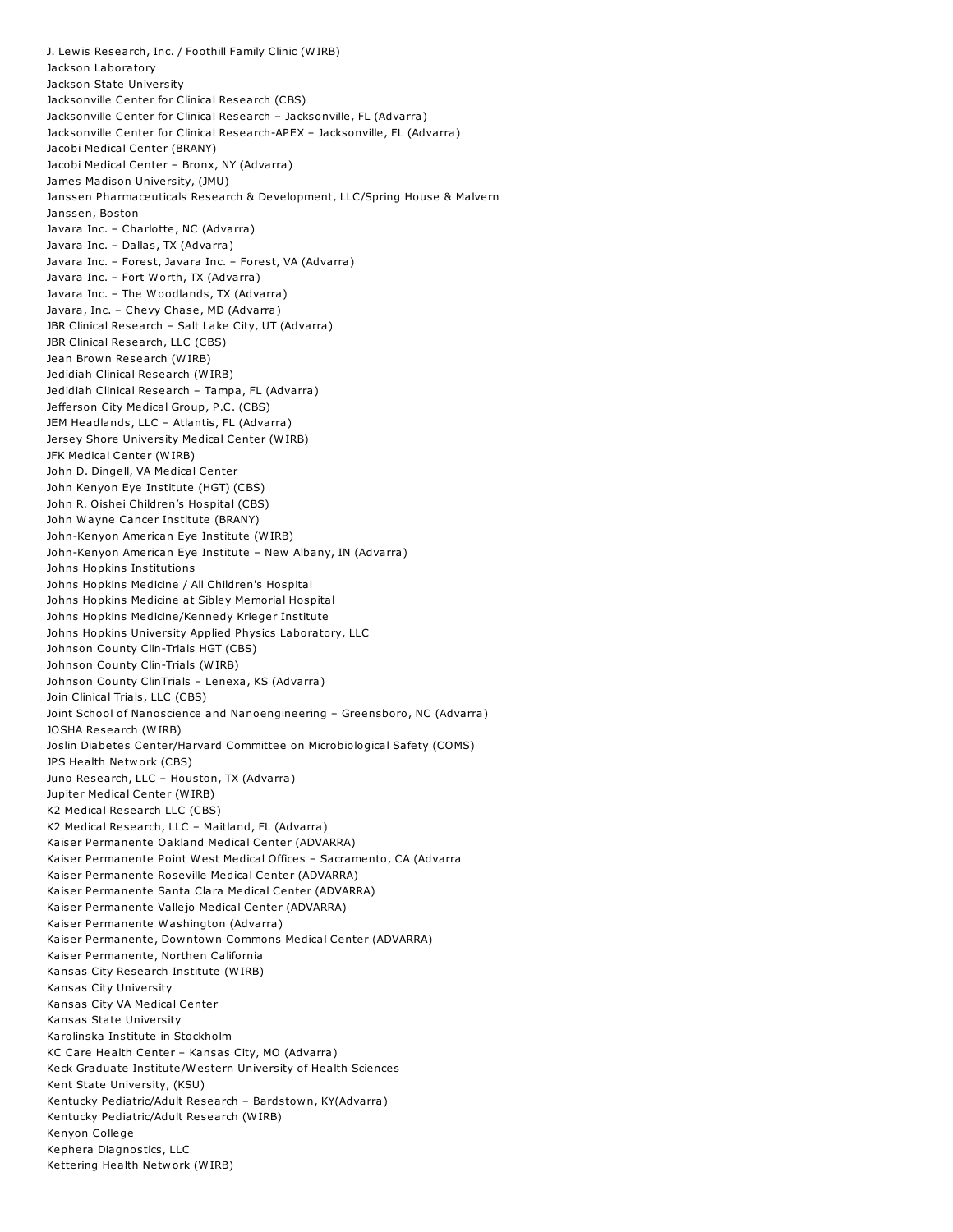Keystone Urology Specialists (CBS) Kineta, Inc. Kissimmee Clinical Research (CBS Kissimmee Clinical Research Corp. – Kissimmee, FL (Advarra) Knoxville Kidney Center, PLLC – Knoxville, TN (Advarra) Kresge Eye Institute – Detroit, MI (Advarra) KU Wichita Center for Clinical Research – Wichita, KS (Advarra) L2 Diagnostics, LLC. La Jolla Institute for Immunology Labcorp Early Development Laboratories Inc. Lacerta Therapeutics – Alachua, FL (Advarra) Laguna Clinical Research Associates, LLC (Advarra) Lahey Clinic Lake Forest College Lakes Research, LLC – Miami, FL (Advarra) Lancaster General Hospital – Lancaster, PA (Advarra) Lankenau Institute for Medical Research Las Vegas Clinical Trials, LLC – Las Vegas, NV (Advarra) Laser Surgery Care (CBS) Lawrence Berkeley National Laboratory (LBNL) Lawrence Livermore National Laboratory (LLNL) LCC Miami Medical Research Institute Leavitt Clinical Research – Idaho Falls, ID (Advarra) Legacy Research Institute Lehigh Valley Health Network (WIRB) Lenzmeier Family Medicine/CCT Research (CBS) Lepidext Inc. Lewis & Clark College Lewis University Lewis-Clark State College LFB USA Life Spring Research Foundation, LLC – Miami, FL (Advarra) Lifeline Primary Care, Inc. (CBS) Lifespan Lima's Excellence in Allergy and Dermatology Research (LEADER), Inc.-Burlington, ON (Advarra) Limb Preservation Platform, Inc. (Advarra) LinQ Research, LLC – Pearland, TX (Advarra LMC Clinical Research Inc. (CPU) (CBS) LMC Research Inc. (CPU) – Toronto, ON (Advarra) Loma Linda University Health Long Beach Clinical Trials Services, Inc. – Long Beach, CA (Advarra) Long Beach Clinical Trials, LLC (CBS) Long Beach Memorial Medical Center – Long Beach, CA (Advarra) Long Island University (Advarra) Long Island Vitreoretinal Consultants (WIRB) Los Alamos National Laboratory, (LANL) Los Angeles Cancer Network (WIRB) Los Angeles Hematology Oncology Medical Group (ADVARA) Louis Stokes Cleveland DVAMC/ Case Western University Louisiana Cancer Research Consortium (LCRC) Louisiana Center for Advanced Medicine (WIRB) Louisiana State University Ag Center Louisiana State University Agricultural & Mechanical College Louisiana State University Health Sciences Center, (LSUHSC) Louisiana State University Health Sciences Center, New Orleans Louisiana State University System/Pennington Biomedical Research Center Lovelace Respiratory Research Institute Loyola University Chicago, Lakeside Campus (LSC) Loyola University of Chicago, (LUC) LSB Research, LLC, aka Benchmark Research - Austin (WIRB) LSB Research, LLC, aka Benchmark Research - San Antonio (WIRB) LSB Research, LLC, aka Benchmark Research – Fort Worth (WIRB) LSB Research, LLC, dba Benchmark Research (WIRB) LSUHSC-Shreveport (WIRB) Lucas Research (WIRB) Lucas Research, Inc – Morehead City, NC (Advarra) Lumen Bioscience, Inc. (WIRB) Luminis Health Research Institute (WIRB) Lundquist Institute for Biomedical Innovation at Harbor UCLA Medical Center Lyndhurst Clinical Research, Winston Salem (WIRB)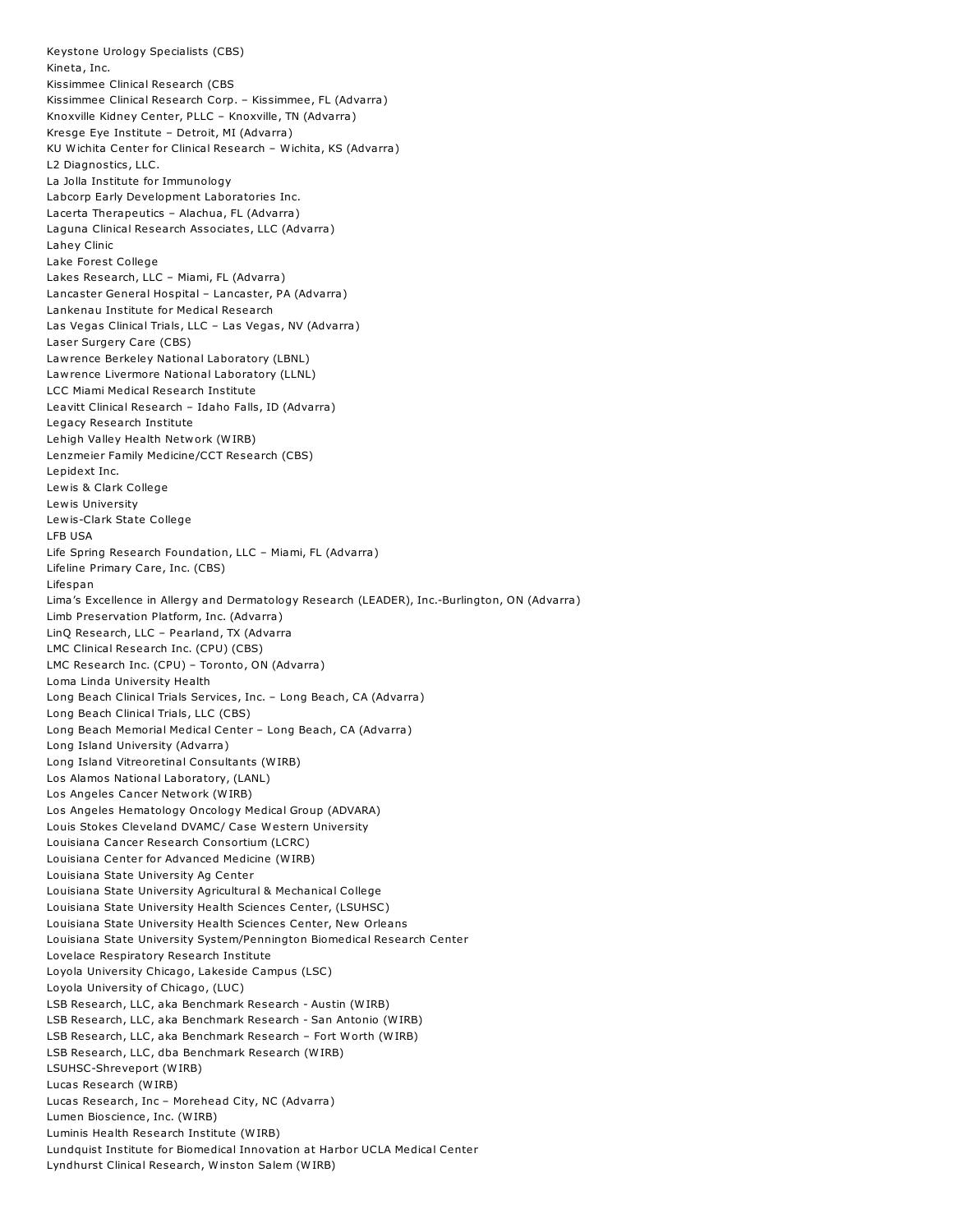Lynn Health Science Institute (CBS) Lynn Institute of Denver (CBS) Lynn Institute of Denver – Aurora, CO (Advarra) Lynn Institute of Norman – Norman, OK (Advarra) Lynn Institute of the Ozarks (CBS) Lynn Institute of the Ozarks – Little Rock, AR (Advarra) Lynn Institute of the Rockies – Colorado Springs, CO (Advarra) Lynn Institute of the Rockies HGT (CBS) Lynn Institute of Tulsa (WIRB) Lynn Institute of Tulsa – Tulsa, OK (Advarra) Lynn Institute Oklahoma City – Oklahoma City, OK (Advarra) Lysosomal and Rare Disorders Research & Treatment Center - LDRTC (WIRB) M & M Medical Center Inc (ADVARRA) M.A.G.I.C. Clinic LTD (CBS) M3 Emerging Medical Research, LLC – Durham, NC (Advarra) M3 Emerging Medical Research, LLC – Raleigh, NC (Advarra) M3 Wake Research Inc. (WIRB) M3 Wake Research, Inc. – Raleigh, NC(Advarra) Macha Research Trust Madibeng Centre for Research (WIRB) Magee-Womens Research Institute (MWRI) Mahidol University Maine Medical Center (WIRB) Maine Medical Center, (MMC) Manassas Clinical Research Center (WIRB) Manna Research (Burlington North) – Burlington, ON (Advarra) Manna Research (Mirabel) – Mirabel, QC (Advarra) Manna Research (Montreal) – Montreal, QC (Advarra) Manna Research (Ottawa) – Nepean, ON (Advarra) Manna Research (Quebec) – Levis, QC (Advarra) Manna Research (Toronto) – Toronto, ON (Advarra) Manna Research - Burlington North (CBS) Manna Research – Toronto (CBS) Mapp Biopharmaceutical, Inc. Marian University Marietta Eye Clinic – Marietta, GA (Advarra) Marine Biological Laboratory Marquette University Marshall University Marshfield Clinic Research Institute (WIRB) Martin Foot and Ankle (WIRB) Martin Foot and Ankle – York, PA (Advarra) Martin Podiatry, LLC (CBS) Marvel Research 002, LLC (ADVARRA) Mary Crowley Medical Research Center (WIRB) Maryland Oncology Hematology, PA (WIRB) Mass Innovation Labs Massachusetts Eye and Ear Infirmary (MEEI)/Mass General Brigham Massachusetts General Hospital / Mass General Brigham Massachusetts Institute of Technology, (MIT) Masters of Clinical Research – Augusta, GA (Advarra) Matrix Clinical Research – Gardena, CA (Advarra) Mattawan site of Charles River Laboratories (Charles River, Mattawan) MaxPlanck Florida Institute (MPFI) Mayo Clinic McGuire Veterans Administration Medical Center Richmond (VAMC) McLaughlin Research Institute McLean Hospital / Mass General Brigham MD Clinical – Hallandale Beach, FL (Advarra) MDI Biological Laboratory Mecru Clinical Research Unit (WIRB) Med Partners, Inc. dba Premiere Medical Center, Inc. – Toluca Lake, CA (Advarra) Medallion Clinical Research Institute, LLC (ADVARRA) MedEye Associates (HGT) (CBS) MedEye Associates – Miami, FL (Advarra) Medical Affiliated Research Center (WIRB) Medical Center of the Rockies (WIRB) Medical Center Ophthalmology Associates (ADVARRA) Medical City Healthcare (CBS) Medical Colleagues of Texas, LLP – Katy, TX (Advarra)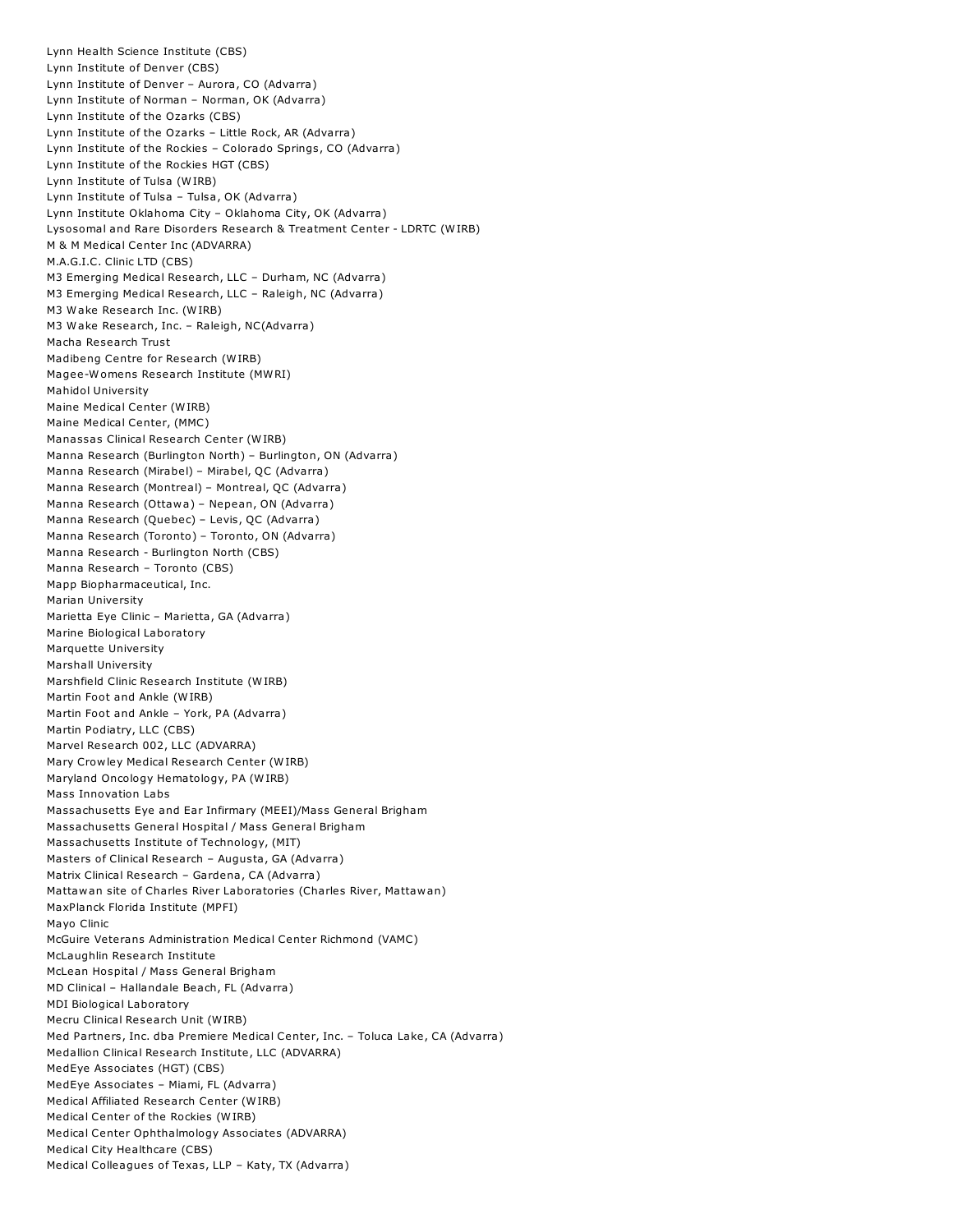Medical College of Wisconsin, (MCW) Medical Oncology Associates, PS (Advarra) Medical Trust Clinics – Oshawa, ON (Advarra) Medical University of South Carolina, (MUSC) Medication Management, LLC – Greensboro, NC (Advarra) Medis-Express Sp. z.o.o (WIRB) MediSphere Medical Research Center, LLC (CBS) MediSphere Medical Research Center, LLC (WIRB) MediSync Clinical Research Hattiesburg Clinic (Advarra) Medpace Clinical Pharmacology LLC – Cincinnati, OH (Advarra) MedPharmics – Lafayette, LA (Advarra) MedPharmics LLC – Gulfport, MS (Advarra) MedPharmics, LLC (WIRB) MedPharmics, LLC - Albuquerque (WIRB) MedPharmics, LLC - Metairie (CBS) MedPharmics, LLC – Albuquerque (CBS) Medpharmics, LLC – Albuquerque, NM (Advarra) Medpharmics, LLC – Biloxi, MS (Advarra) MedPharmics, LLC – Covington (CBS) MedPharmics, LLC – Gulfport (CBS) Medpharmics, LLC – Metairie, LA (Advarra) MedPharmics, LLC – Mobile (CBS) MedPharmics, LLC – Mobile, AL (Advarra) MedPharmics, LLC – Phoenix (CBS) Medpharmics, LLC – Phoenix, AZ (Advarra) MedPharmics, LLC – Slidell (CBS) MedPharmics, LLC – Slidell, LA (Advarra) MedPharmics. LLC - Gulfport (WIRB) MedResearch, Inc (CBS) MedStar Georgetown University Hospital (WIRB) MedStar Health Research Institute HGT Site (CBS) MedStar Washington Hospital Center (CBS) Medvin Clinical Research (ADVARRA) Meharry Medical College Meharry Medical College (CBS) Memorial Care Health System (WIRB) Memorial Healthcare System (WIRB) Memorial Hermann Surgery Center - Kirby Glen (WIRB) Memorial Hermann Surgery Center-Kirby Glen – Houston, TX (Advarra) Memorial Hospital of South Bend, South Bend, IN (WIRB) Memorial Sloan-Kettering Cancer Center, (MSKCC) MemorialCare Medical Foundation – Fountain Valley, CA (Advarra) Memphis VA Medical Center Merck & Co., Inc. Durham Merck & Co., Inc., West Point Mercury Street Medical Group, PLLC (WIRB) Mercy Medical Center (WIRB) Mercy St. Vincent Medical Center Meredian Bioplastics, Inc Meridian Bioscience Inc. (MBI) Meridian Clinical Research - Portsmouth, VA (Advarra) Meridian Clinical Research – Baton Rouge, LA (Advarra) Meridian Clinical Research – Binghamton, NY (Advarra) Meridian Clinical Research – Charleston, SC (Advarra) Meridian Clinical Research – Dakota Dunes, SD (Advarra) Meridian Clinical Research – Endwell, NY (Advarra) Meridian Clinical Research – Hastings, NE (Advarra) Meridian Clinical Research – Johnson City, NY (Advarra) Meridian Clinical Research – Norfolk, NE (Advarra) Meridian Clinical Research – Norfolk, VA (Advarra) Meridian Clinical Research – Omaha, NE (Advarra) Meridian Clinical Research – Overland Park, KS (Advarra) Meridian Clinical Research – Rockville, MD (Advarra) Meridian Clinical Research – Savannah, GA (Advarra) Meridian Clinical Research, LLC - Endwell (WIRB) Meridian Clinical Research, LLC - Grand Island (WIRB) Meridian Clinical Research, LLC - Hastings (WIRB) Meridian Clinical Research, LLC - Portsmouth (WIRB) Meridian Clinical Research, LLC - Rockville (WIRB) Meridian Clinical Research, LLC - Sioux City (WIRB)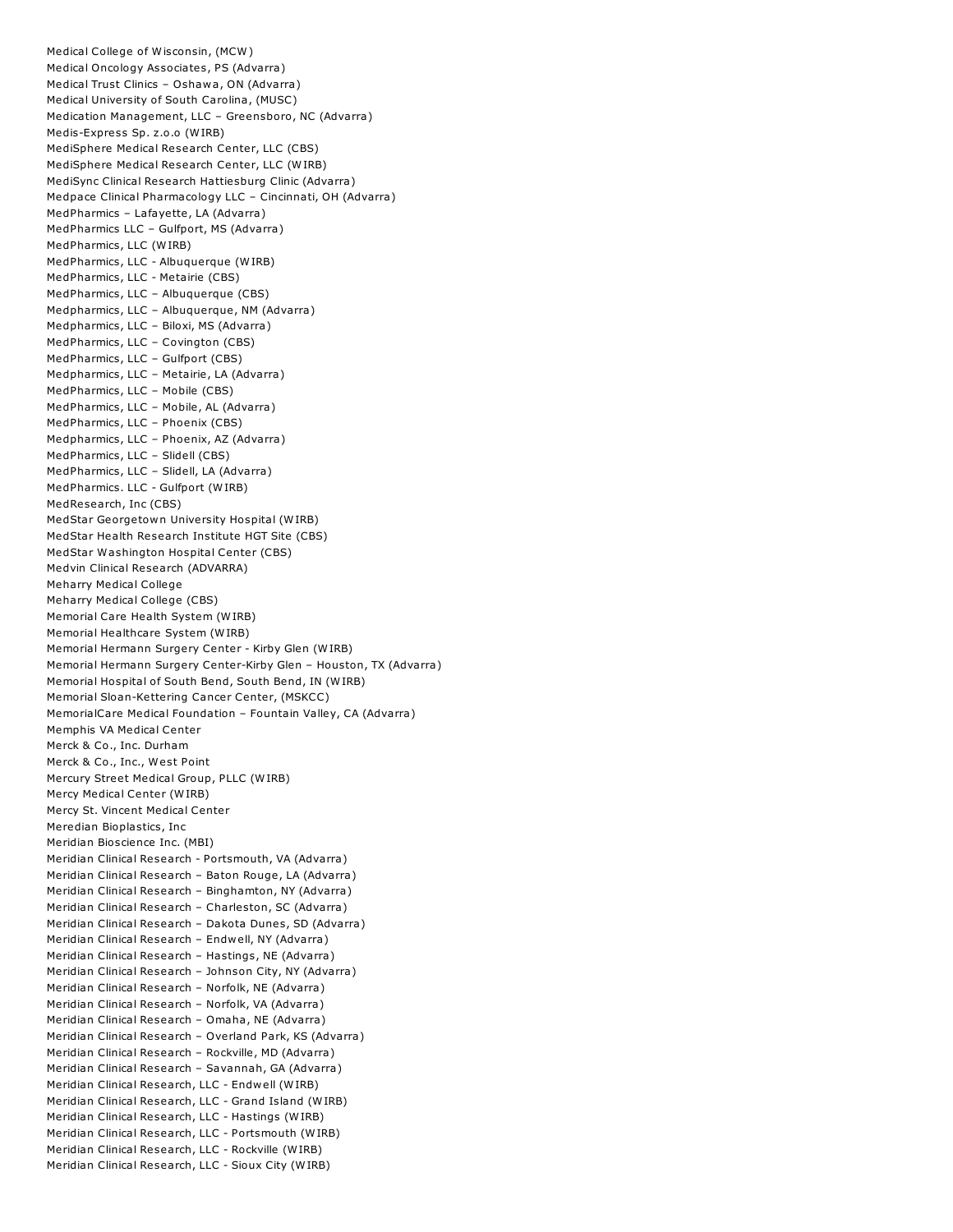Meridian Clinical Research, LLC – Binghamton (CBS) Meridian Clinical Research, LLC – Cincinnati, OH (Advarra) Meridian Clinical Research, LLC – Eisenhower Dr, Savannah (CBS) Meridian Clinical Research, LLC – Endwell (CBS) Meridian Clinical Research, LLC – Goodwood Blvd, Baton Rouge (CBS) Meridian Clinical Research, LLC – Grand Island (CBS) Meridian Clinical Research, LLC – Grand Island, NE (Advarra) Meridian Clinical Research, LLC – Hastings (CBS) Meridian Clinical Research, LLC – Lincoln (CBS) Meridian Clinical Research, LLC – Lincoln, NE (Advarra) Meridian Clinical Research, LLC – Macon, GA (Advarra) Meridian Clinical Research, LLC – Norfolk (CBS) Meridian Clinical Research, LLC – O'Donovan Dr, Baton Rouge (CBS) Meridian Clinical Research, LLC – Omaha (CBS) Meridian Clinical Research, LLC – Rockville (CBS) Meridian Clinical Research, LLC – Sioux City (CBS) Meridian Clinical Research, LLC – Sioux City, IA (Advarra) Meridian Clinical Research, LLC – Washington, DC (Advarra) Meridian Clinical Research, LLC – Waters Ave, Savannah (CBS) Meridian Clinical Research, LLC –Johnson City (CBS) Meridian Clinical Research, LLC in Binghamton (WIRB) Meridian Clinical Research, LLC, Norfolk NE (WIRB) Meridian Clinical Research, LLC, Omaha, NE (WIRB) Meridian Clinical Research, Savannah, GA (WIRB) Meridian Life Science- Memphis, TN Mesa Obstetricians and Gynecologists (WIRB) Meta Medical Research Institute – Dayton, OH (Advarra) Methodist Healthcare – Methodist Hospitals (WIRB) Methodist Healthcare System of San Antonio (WIRB) Methodist Healthcare system of San Antonio, LTD, dba Methodist Hospital HGT (CBS) Methodist Hospital Research Institute (TMHRI) Methodist Medical Center of Illinois – Peoria, IL (ADVARRA) Methodist Physicians Clinic/CCT Research (CBS) Methodist Physicians Clinic/CCT Research – Fremont, NE (Advarra) Metroplex Clinical Research Center – Dallas, TX (Advarra) MGH Institute of Health Professions / Mass General Brigham Miami Cancer Institute at Baptist Health Inc. (CBS) Miami Cancer Institute at Baptist Health South Florida (ADVARRA) Miami Cancer Institute at Baptist Health, Inc. (WIRB) Miami Clinical Research (Advarra) Miami Dade Medical Research Institute (CBS) Miami Research Associates (Advarra) Miami University Michael E. DeBakey Department of Veteran Affairs Medical/ Baylor College of Medicine Michael W. Simon, M.D., PSC – Lexington, KY (Advarra) Michigan Center of Medical Research (WIRB) Michigan State University, (MSU) Michigan Technological University Microbiotix, Inc. Microsensor Labs Mid Atlantic Retina at Willis Eye Hospital – Philadelphia, PA (Advarra) Middlebury College MidLantic Urology (WIRB) Midwest Cardiovascular Research Foundation – Davenport, IA (Advarra) Midwest Children's Health Research Institute – Lincoln, NE (Advarra) Midwest Clinical Research Center, LLC – Dayton, OH (Advarra Midwest Eye Institute (ADVVARA) Midwest Regional Health Services, LLC/CCT Research (CBS) Midwest Vision Research Foundation – Chesterfield, MO (Advarra) Midwestern Regional Medical Center, dba CTCA Chicago (WIRB) Midwestern University Millennium Clinical Trials – Thousand Oaks, CA (Advarra) Millennium Clinical Trials, LLC – Simi Valley, CA (Advarra) Millennium Oncology Red Oak (WIRB) Millennium Pharmaceuticals, Inc. Miller Children's & Women's Hospital Long Beach – Long Beach, CA (Advarra) Mills Clinical Research (ADVARRA) Minneapolis VA Medical Center MiraVista Diagnostics LLC Mississippi Center for Advanced Medicine (WIRB)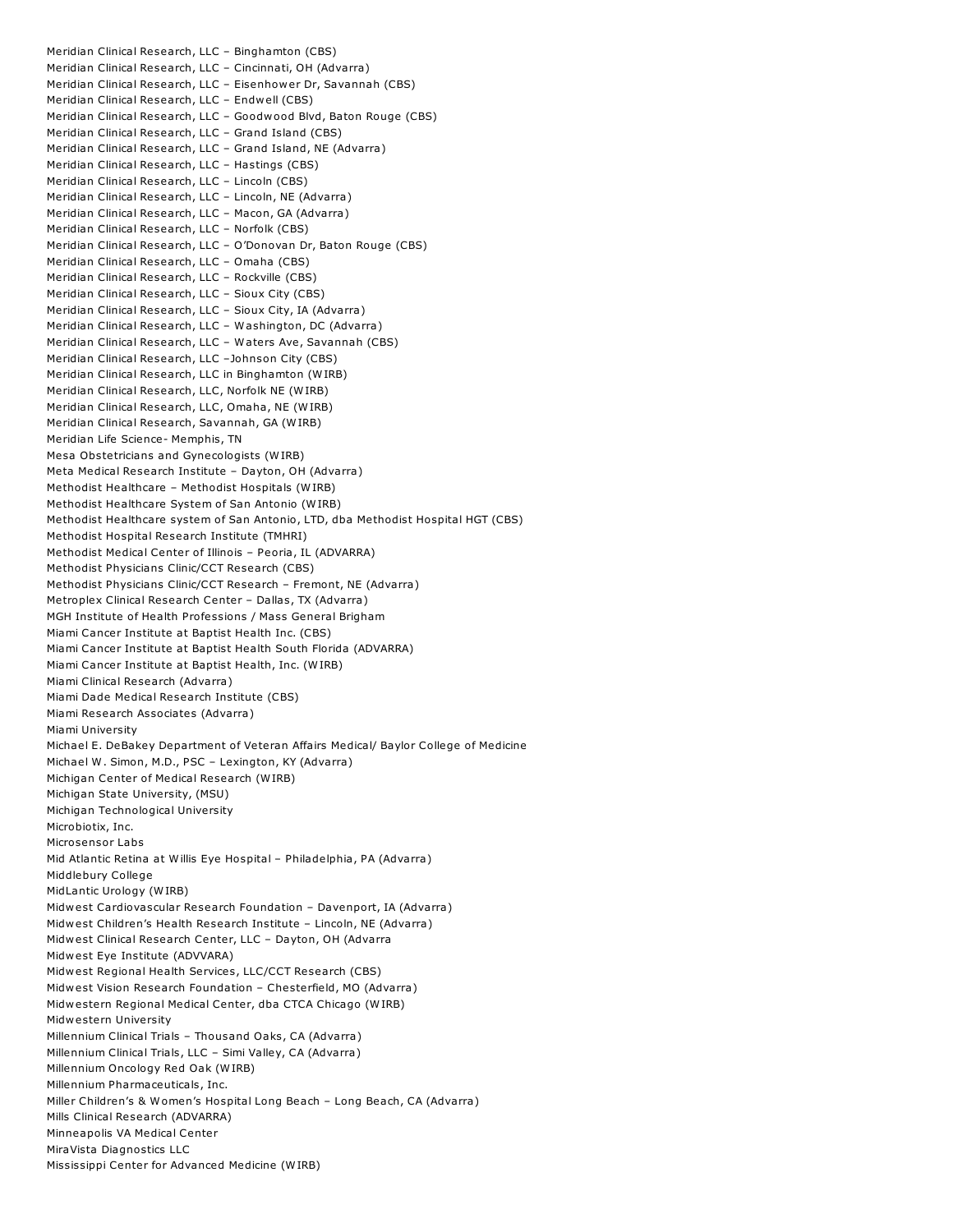Mississippi Center for Advanced Medicine – Madison, MS (Advarra) Mississippi State University, (MSU) Missouri State University, (MSU) Missouri University of Science and Technology Moffitt Cancer Center (ADVARRA) MolecularMD Corporation (CBS) Monell Chemical Senses Center Montana Medical Research, Inc. – Missoula, MT (Advarra) Montana State University Billings Montana State University, (MSU) Montclair State University Montefiore Medical Center Montefiore Medical Center/BRANY MOORE Clinical Research, Inc. – Brandon (CBS) MOORE Clinical Research, Inc. – Tampa (CBS) MOORE Clinical Research, Inc. – Temple Terrace (CBS) Morristown Medical Center (CBS) Mount Sinai Medical Center (Miami Beach and Aventura, FL) (WIRB) Mountain View Clinical Research – Denver, CO (Advarra) Mt. Olympus Medical Research (WIRB) Mt.Olympus Medical Research – Sugar Land, TX (Advarra) Multi-Specialty Research Associates, Inc. – Lake City, FL (Advarra) Multicare Deaconess Hospital (WIRB) MultiCare Deaconess Hospital – Spokane, WA (Advarra) MultiCare Health System (WIRB) Multicare Health System – Multicare Institute for Research & Innovation – Tacoma, WA (ADVARRA) MultiCare Health Systems-Rockwood Pediatrics – Spokane, WA (Advarra) Mystic Aquarium & Institute for Exploration (a division of Sea Research Foundation, Inc.) Najit Technologies, Inc./ Oregon Health & Science University (OHSU). Nanoscope Technologies LLC. Nathan S. Kline Institute for Psychiatric Research National Cancer Institute,(NCI) Frederick National Clinical Research, Inc – Richmond, VA (Advarra) National Institute of Environmental Health Sciences National Institutes of Health, (NIH) National Jewish Health National Ophthalmic Research Institute (CBS) Nature Coast Clinical Research (Crystal River) Nature Coast Clinical Research (Inverness) (CBS) Nature Coast Clinical Research – Crystal River, FL (Advarra) Nature Coast Clinical Research – Inverness, FL (Advarra) Nature Technology Corporation Naval Medical Center San Diego (WIRB) Naval Medical Research Center-Frederick Ndlovu Research Centre (WIRB) Nebraska Methodist Hospital (WIRB) Nelson Mandela Clinical Academic Hospital (WIRB) Nemours Children's Clinic/ Alfred I. duPont Hospital for Children, Jacksonville, FL Nemours Children's Hospital, Orlando, Florida Neostart Corporation d.b.a., AGA Clinical Trials (CBS) Nerve and Muscle Center of Texas (WIRB) Neuro-Pain Medical Center – Fresno, CA (Advarra) Neuro-Pain Medical Center, Inc. (CBS) Neurology Center of North Orange County (CBS) Neutrum Lekarze M. Hlebowicz I partnerzy spolka partnerska (WIRB) New England BioLabs, Inc. New England Retina Consultants, PC – Springfield, MA (Advarra) New Experimental Therapeutics of San Antonio, LLC dba NEXT Oncology (CBS) New Horizons Clinical Research – Cincinnati, OH (Advarra) New Jersey Instituteof Technology New Jersey Urology (WIRB) New Life Medical Research Center, Inc. – Hialeah, FL (Advarra) New Mexico Consortium New Mexico State University, (NMSU) New Mexico VA Health Care System New Phase Research & Development – Knoxville, TN (Advarra) New Tampa Health, Inc. – Tampa, FL (Advarra) New York Blood Center, Lindsey F. Kimball Research New York Genome Center New York Harbor Veteran Administration Medical Center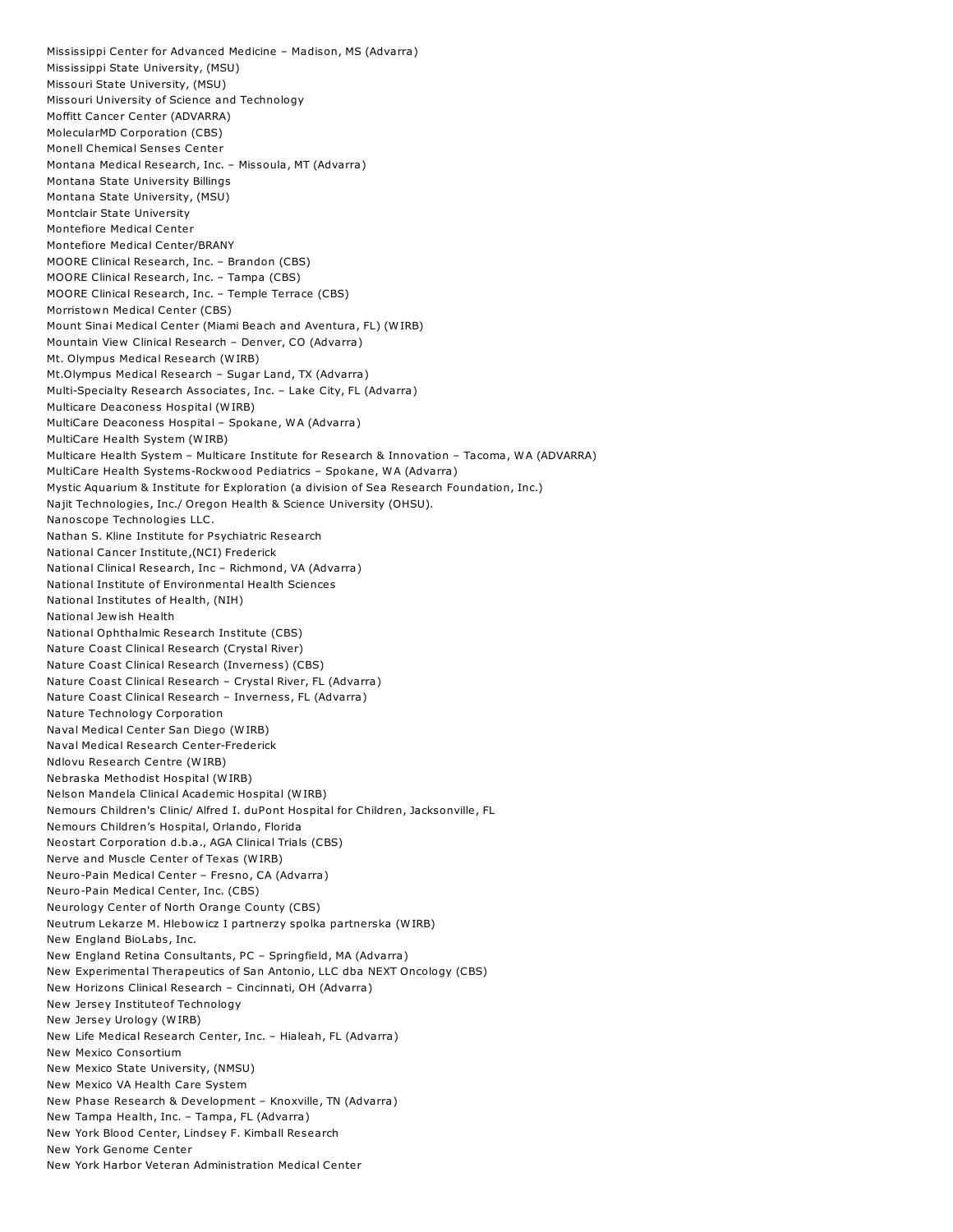New York Medical College New York Oncology Hematology, P.C. (WIRB) New York Oncology Hematology, PC – HGT (Advarra) New York State Department of Health, Wadsworth Center New York State Institute for Basic Research in Developmental Disabilities New York University New York University Abu Dhabi New York University School of Medicine, (NYU) Next Phase Research Alliance, LLC (CBS) NEXT Virginia (CBS) NIMR-Mbeya Medical Research Programme NIMR-MMRP /United States Military HIV Research Program (MHRP) NJ Heart – Linden, NJ (Advarra) NJ Retina (Advarra) NJ Retina (WIRB) Noble Clinical Research LLC – Tucson, AZ (Advarra) Noble Clinical Research, LLC (CBS) North Alabama Research Center, LLC (WIRB) North Atlantic Area-Eastern Regional Research Center, NAA-ERRC North Atlantic Area-Foreign Disease-Weed Science Research Unit, (NAA-FDWSRU) North Atlantic Area-National Center for Cool and Cold Water Research Center / Appalachian Fruit Research Station, (NAA-NCCCWA/AFRS) North Carolina Agricultural & Technical State University North Carolina Central University North Carolina Clinical Research – Raleigh, NC (Advarra) North Carolina State University, (NCU) North Dakota State University (NDSU) /USDA-ARS-Fargo North Dakota State University, (NDCU) North Florida Regional Freestanding Surgery Center, PL, d.b.a. North Florida Surgical Pavilion (WIRB) North Florida/South Georgia Veterans Health System North Shore Hematology Oncology Associates (ADVARRA) North Shore Hematology Oncology Associates dba New York Cancer and Blood Specialists (WIRB) North Texas Infectious Diseases Consultants, PA (WIRB) Northeast Arkansas Clinic, Charitable Foundation Inc., DBA: NEA Baptist Clinic (CBS) Northeast Clinical Research of San Antonio, LLC – San Antonio, TX (Advarra) Northeast Medical Research Associates, Inc. – North Dartmouth, MA (Advarra) Northeast Ohio Medical University (NEOMED) Northeastern University Innovation Campus Northeastern University, (NEU) Northern Arizona University, (NAU) Northern California Research (WIRB) Northern California Research – Sacramento, CA (Advarra) Northern California Research Corporation (CBS) Northern California Retina Vitreous Associates Medical (ADVARRA) Northern California Retina Vitreous Associates Medical Group, Inc. (WIRB) Northern Illinois University, (NIU) Northern Kentucky University, (NKU) Northern Nevada Medical Center (WIRB) NorthShore University Health System Northside Hospital (WIRB) Northwest Cancer Specialists, dba Compass Oncology (CBS) Northwest Medical Specialties, PLLC., HGT (CBS) Northwest Nazarene University Northwest Research Center – Portland, OR (Advarra) Northwestern University Northwestern University (WIRB) Northwestern University Feinberg School of Medicine (CBS) Norton Hospital (WIRB) Nova Research Institute, LLC – Miami, FL (Advarra) Nova Southeatern University Novant Health Presbyterian Medical Center (Advarra) NovoBiotic Pharmaceuticals, LLC Nueces County Women's Clinic – Corpus Christi, TX (Advarra) NY Scientific – Brooklyn, NY (Advarra) NYU Grossman School of Medicine (BRANY) Oak Ridge National Laboratory Oakland Medical Research – Troy, MI (Advarra) Oakland University OB.GYN Associates of WNY (CBS) Obstetrics and Gynecology Associates, Inc. (WIRB) Occidental College Oceane7 Medical & Research Center, Inc.– Miami, FL (Advarra)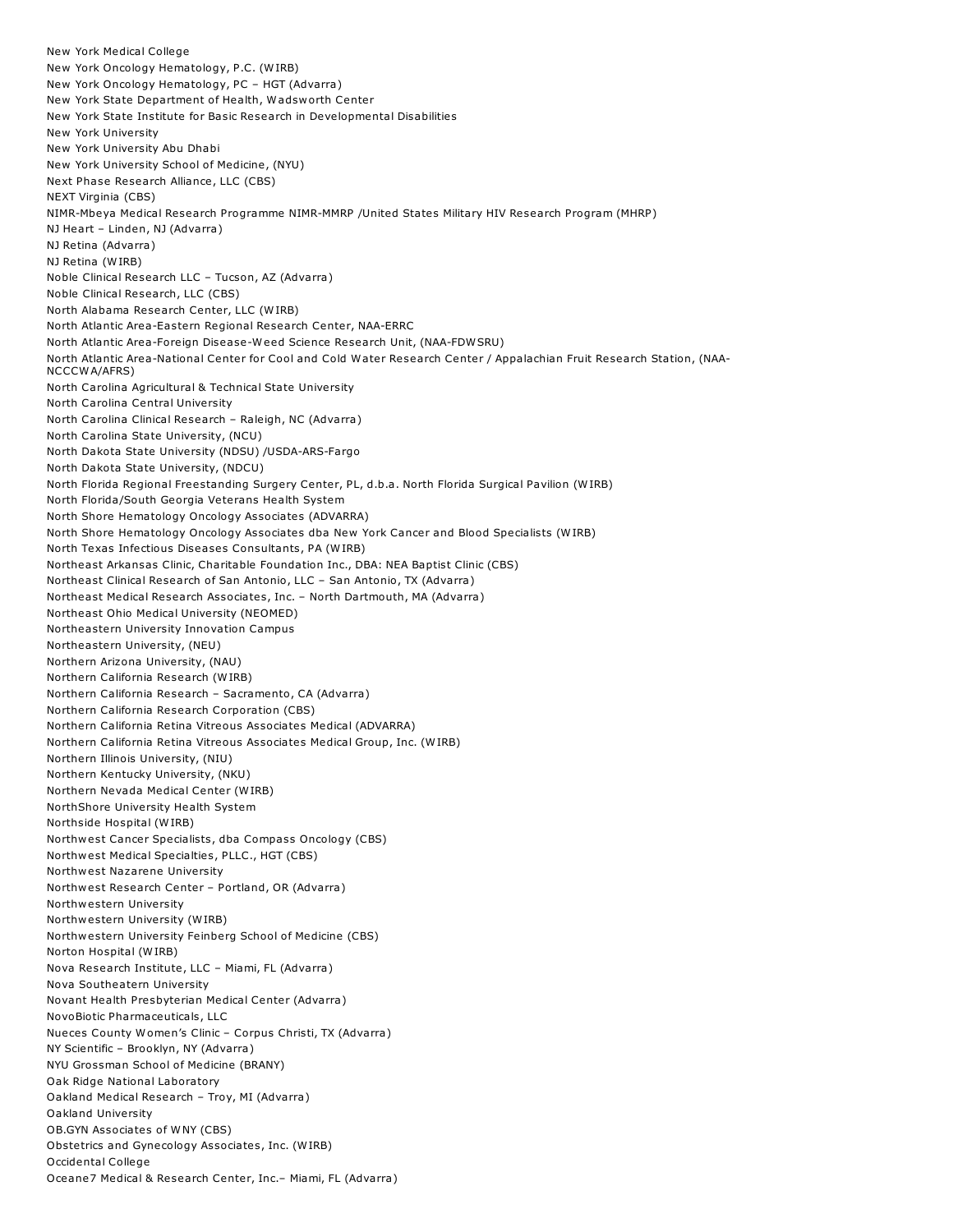Ochsner Clinic Foundation OCT Research ULC – Kelowna, BC (Advarra) Ohio State University, (OSU) Ohio University OhioHealth Physician Group, Nonsurgical Orthopedics (WIRB) Oklahoma City VA Health Care System Oklahoma Medical Research Foundation, (OMRF) Oklahoma State University Center for Health Sciences Oklahoma State University, (OSU) Old Dominion University, (ODU) Olive View–UCLA Education and Research Institute HGT (CBS) Olivio Medical & Wellness Centers – Chicago, IL (Advarra) Olympus Family Medicine/CCT Research (CBS) Omega Medical Research – Warwick, RI (Advarra) Oncology Hematology Care, Inc – HGT (Advarra) Oncology Hematology West PC dba Nebraska Cancer Specialists (WIRB) Oncology Hematology West PC, dba Nebraska Cancer Specialists - Grand Island (WIRB) One Health Research Clinic Atlanta, LLC – Atlanta, GA (Advarra) OnSite Clinical Solutions, LLC (CBS) OnSite Clinical Solutions, LLC – Salisbury, NC (Advarra) Ophthalmic Consultants of Boston and Boston Eye Surgery and Laser Center (Advarra) Ophthalmic Consultants of Boston, MA (WIRB) Ophthalmic Consultants of Long Island (BRANY) Ophthalmic Consultants of Long Island (WIRB) Ophthalmology Associates (ADVARRA) Optimal Research (Advarra) Optimal Research – Huntsville, AL (Advaarra) Optimal Research – Peoria, IL (Advarra) Optimal Research LLC – Huntsville (WIRB) Optimal Research LLC., Peoria (WIRB) Optimal Research, LLC - Austin, TX HGT (CBS) Optimal Research, LLC - Huntsville, AL HGT (CBS) Optimal Research, LLC - Melbourne, FL HGT (CBS) Optimal Research, LLC - Peoria, IL HGT (CBS) Optimal Research, LLC - Rockville, MD HGT (CBS) Optimal Research, LLC - San Diego, CA HGT (CBS) Optimal Research, LLC – Austin, TX (Advarra) Optimal Research, LLC – Melbourne, FL (Advarra) Optimal Research, LLC – San Diego, CA (Advarra) Optimed Research – Columbus, OH (Advarra) Optimum Clinical Research Group – Albuquerque, NM (Advarra) OptumCare Cancer Care (WIRB) Orange Coast Memorial Medical Center – Fountain Valley, CA (Advarra) Orange County Research Institute – Anaheim, CA (Advarra) Orange County Retina Medical Group (WIRB) Orchard Healthcare Research Inc. (WIRB) Orchard Park Family Practice, PC (CBS) Oregon Health & Science University, (OHSU) Oregon Oncology Specialists (CBS) Oregon State University, (OSU) Orlando Immunology Center (WIRB) Orlando Immunology Center – Orlando, FL (Advarra) Orthopaedic Pain Specialists (Advarra) OSF Saint Francis Medical Center (WIRB) Ospedale San Raffaele (WIRB) Osteoporosis Medical Center (Advarra) Otrimed Clinical Research – Edgewood, KY (Advarra) Ottawa Hospital Research Institute (WIRB) Our Lady of Lourdes Memorial Hospital, Inc. (CBS) Our Lady of the Lake Children's Health – Baton Rouge, LA (Advarra) OyaGen, Inc. P&I Clinical Research, LLC – Lufkin, TX (Advarra) Pacific Northwest National Laboratory Pacific Northwest Research Institute Pacific University Paddington Testing Co, Inc. (ADVARRA) Palm Beach Research (CBS) Palm Beach Research Center (WIRB) Palm Beach Research Center – West Palm Beach, FL (Advarra) Palm Harbor Dermatology PA d/b/a MOORE Clinical Research, Inc. – Brandon, FL (Advarra)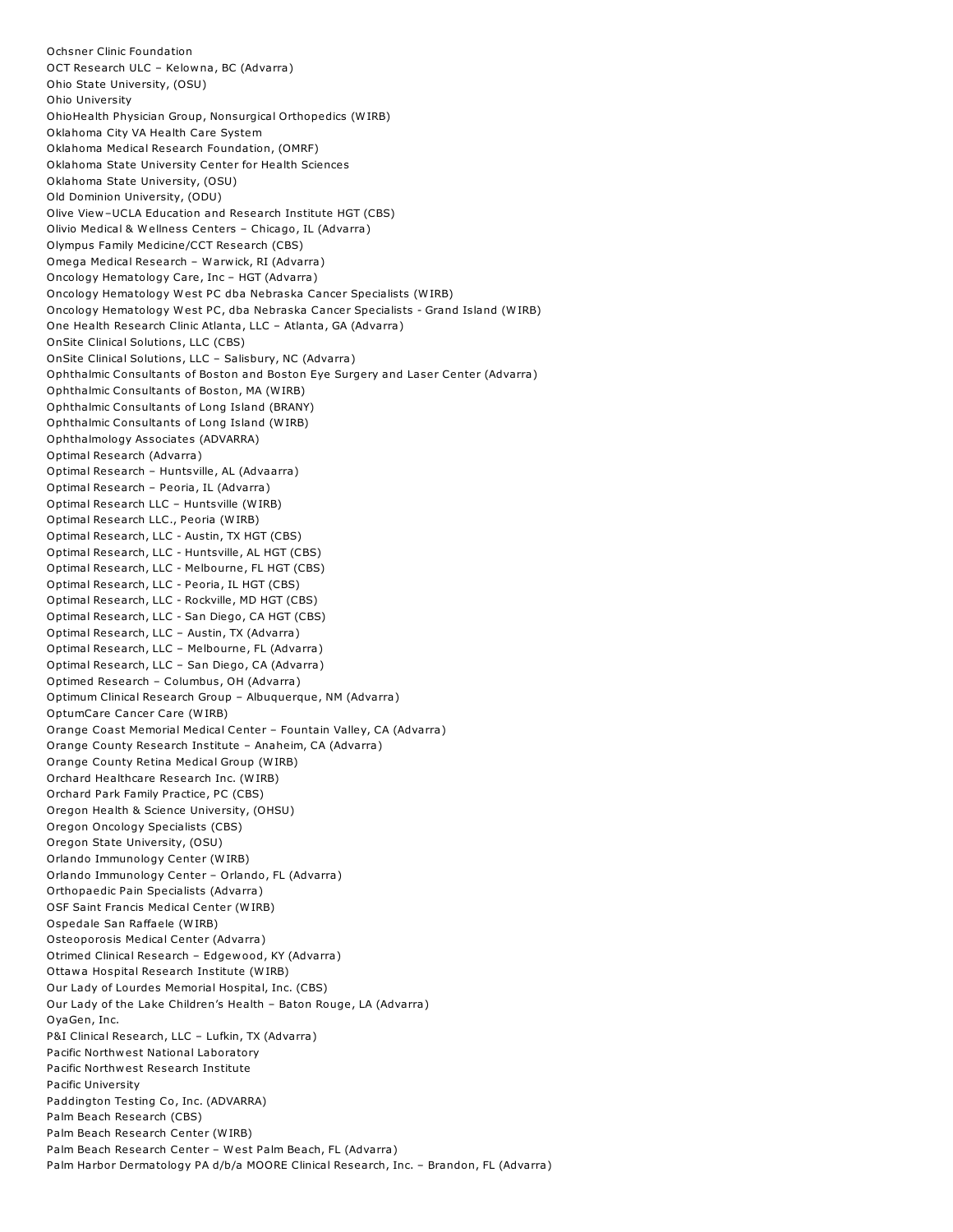Palmetto Pediatrics, PA – North Charleston, SC (Advarra) Palmetto Retina Center (WIRB) Palmetto Retina Center LLC – Florence (Advarra) Palmetto Retina Center, LLC (CBS) PanAmerican Clinical Research (WIRB) Papillion Research Center/CCT Research (CBS) Paradigm Clinical Research Centers, Inc – La Mesa (CBS) Paradigm Clinical Research Centers, Inc – Wheat Ridge (CBS) Paradigm Clinical Research Centers, Inc. HGT (CBS) Paradigm Research, Redding (WIRB) Paradigm Research, San Diego (WIRB) Paragon Rx Clinical – Garden Grove, CA (Advarra) ParaTech Corporation Parexel-Early Phase Clinical Unit, Los Angeles (CBS) Parkview Hospital, Inc. d/b/a Parkview Research Center (WIRB) PATH PeaceHealth ( CBS) Pediatric Associates of Fall River – Fall River, MA (Advarra) Pediatric Research of Charlottesville, LLC – Charlottesville, VA (Advarra) Peninsula Research Associates, Inc. (WIRB) Peninsula Research Associates, Inc. – Rolling Hills Estates, CA (Advarra) Penn State University, College of Medicine, Milton S. Hershey Medical Center Pennington Biomedical Research Center – Baton Rouge, LA (Advarra) Pennsylvania State University, (PSU) Personalized Orthopedic Research Institute (ADVARRA) Peters Medical Research, LLC (Advarra) Pfizer Centers for Therapeutic Innovation Pharma Research Associates, LLC – Miami, FL (Advarra) Pharmaceutical Research Associates (Advarra) Pharmaceutical Research Associates, Inc. – Salt Lake City, UT (Advarra) Pharmaron CPC, Inc. (WIRB) Pharmaron CPC, Inc. (ADVARRA) Pharmaron CPC, Inc. HGT (CBS) Pharmax Research Clinic – Miami, FL (Advarra) PharmQuest, LLC (CBS) Phoenix Children's Hospital Phoenix Clinical, LLC (WIRB) Physician Care Clinical Research, LLC (WIRB) Physician Research Collaboration (Advarra) Physicians' Research Options, LLC (Advarra) PI-Coor Clinical Research – Burke, VA (Advarra) PI-Coor Clinical Research, LLC (CBS) Piedmont Cancer Institute, PC (WIRB) Piedmont Healthcare, Inc. (WIRB) Piedmont Research Partners, LLC (Advarra) Pines Care Research Center, LLC (WIRB) Pininos Pediatric Services – El Paso, TX (Advarra) Pinnacle Research Group, LLC – Anniston, AL (Advarra) Pioneer Research Solutions, Inc. – Houston, TX (Advarra) Planet Biotechnology Inc. Plant Genetics Research Unit at the Donald Danforth Plant Science Center Plum Island Animal Disease Center, United States Department of Homeland Security PMG Research of Charleston, LLC – Mount Pleasant, SC (Advarra) Podiatry 1st HGT (CBS) Polana Caniço Health Research and Training Center (CISPOC) Instituto Nacional de Saúde (INS) /United States Military HIV Research Program (MHRP) Ponce Medical School Foundation Inc. (WIRB) Ponce Medical School Foundation Inc. / CAIMED Center – Ponce, PR (Advarra) Port Therapeutics (WIRB) Portland State University, (PSU) Portland VA Medical Center/Medical School Oregon Health Sciences University PPD Clinic (Advarra) PPD Development, LP – Austin, TX (Advarra) Praetorian Pharmaceutical Research, LLC (WIRB) Prairie Eye Center Ltd. (CBS) Prairie View A&M University Precision Clinical Research – Sunrise, FL (Advarra) Precision Clinical Research, LLC (WIRB) Preferred Primary Care Physicians – Uniontown, PA (Advarra) Preferred Primary Care Physicians, Inc. (WIRB) Preferred Primary Care Physicians, Inc. – Pittsburgh, PA (Advarra)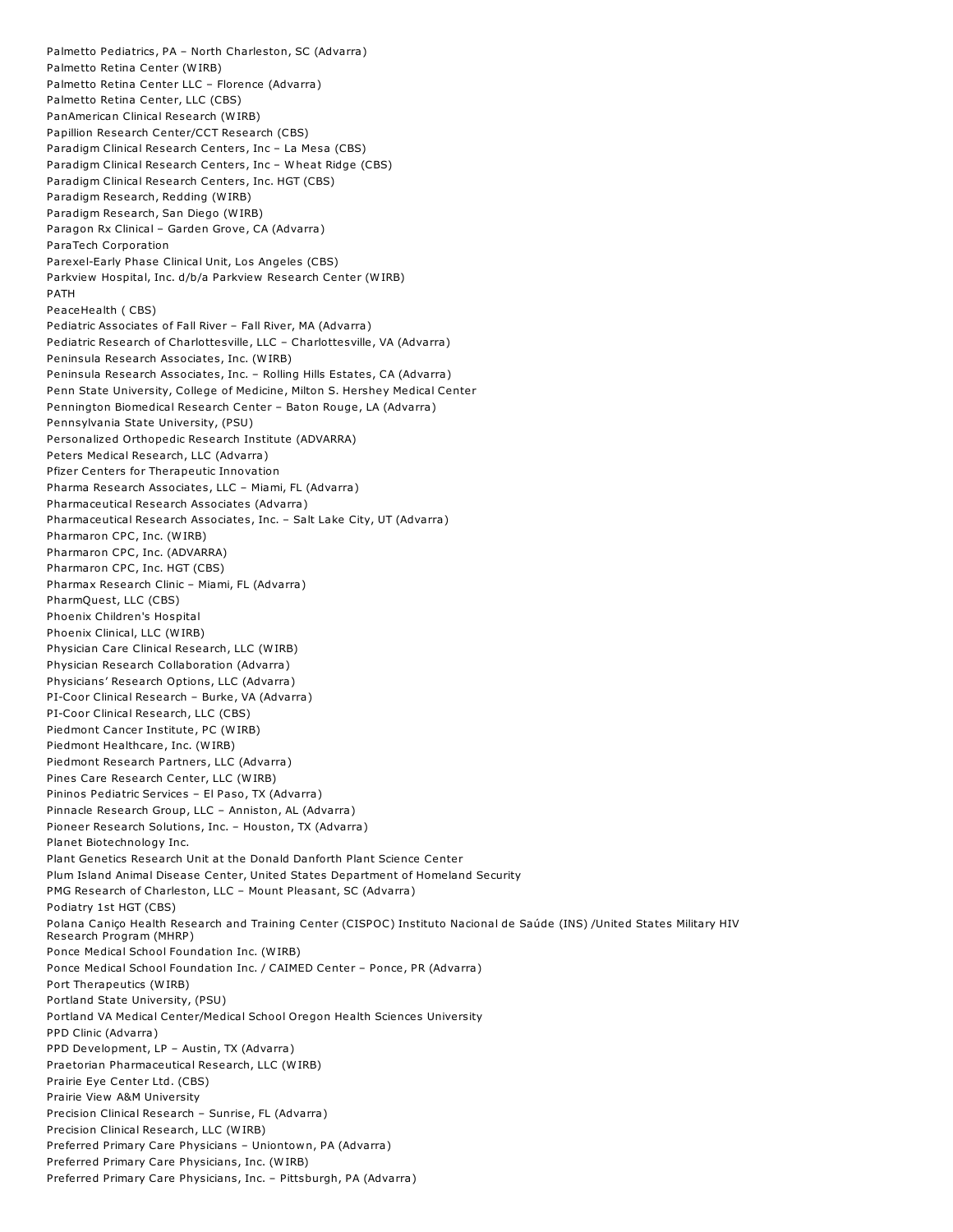Preferred Research Partners, Inc. – Little Rock, AR (Advarra) Premier Family Physicians – Austin, TX (Advarra) Premier Urology Group, LLC (Advarra) Premier Urology Group, LLC (CBS) Prestige Clinical Research Center, Inc. (CBS) Prestige Clinical Research Center, Inc. – Coral Gables, FL (Advarra) Prime Bio. Inc Prime Care Clinical Research – Laguna Hills, CA (Advarra) Prime Medical Group – Gilbert, AZ (Advarra) PriMED Clinical Research – Dayton, OH (Advarra) Princeton Center for Clinical Research – Skillman, NJ (Advarra) Princeton University Prisma Health-Upstate (WIRB) Proactive Clinical Research LLC - Sarasota (WIRB) Proactive Clinical Research LLC – Fort Lauderdale (WIRB) Probe Clinical Research Corporation – Riverside, CA (Advarra) Progressive Clinical Research – Bountiful, UT (Advarra) Progressive Clinical Research – San Antonio, TX (Advarra) Progressive Medicine of the Triad, LLC (WIRB) ProHEALTH Care Associates, LLP (WIRB) ProHealth Care, Inc. (WIRB) Prohealth Research Center – Doral, FL (Advarra) Prolato Clinical Research Center – Houston, TX (Advarra) Protein Advances Protein Potential, LLC Providea Health Partners – Evergreen, IL (Advarra) Providence Portland Medical Center, (PPMC) Providence Regional Cancer System (CBS) Providence Sacred Heart Medical Center & Children's Hospital (WIRB) Puget Sound Blood Center Pulmokine, Inc. Purdue University Qhakaza Mbokodo Research Clinic (WIRB) Quality Clinical Research Inc. – Omaha, NE (Advarra) Quality Clinical Research, Inc (CBS) Quality of Life Medical & Research Center, LLC – Tucson, AZ (Advarra) Qualmedica Research – Owensboro, KY (Advarra) Quantum Clinical Trials – Miami Beach, FL (Advarra) Quest Clinical Research (WIRB) Quinn Healthcare/SKYCRNG (WIRB) Quinn Healthcare/SKYCRNG – Ridgeland, MS (Advarra) Quinnipiac University Quotient Sciences – Miami, FL (Advarra) Raj K Maturi MD, PC (HGT) (CBS) Rand Eye Institute (HGT) (CBS) Rand Eye Institute (WIRB) Rand Eye Institute – Deerfield Beach, FL (Advarra) Rare Disease Research, LLC (Advarra) RCCA MD LLC (ADVARRA) Recombinetics Inc. Reddy Care Medical – Pomona, CA (Advarra) Reed College Regional Cancer Care Associates LLC (ADVARRA) Regional Clinical Research, Inc. HGT (CBS) Regis College Remington-Davis Clinical Research – Columbus, OH (Advarra) RenOVAte Biosciences Inc – Reisterstown, MD (Advarra Renown Regional Medical Center Rensselaer Polytechnic Institute, (RPI) Renstar Medical Research – Ocala, FL (Advarra) Research and Education, Inc (WIRB) Research Centers of America – South HGT (CBS) Research Centers of America, LLC (CBS) Research Institute for Children Research Institute for Health Sciences (RIHES) Chiang Mai University Research Institute Nationwide Children's Hospital Research Institute of South Florida, Inc. – Miami, FL (Advarra) Research Your Health (WIRB) Research Your Health – Plano, TX (Advarra) Research Your Health LLC (CBS)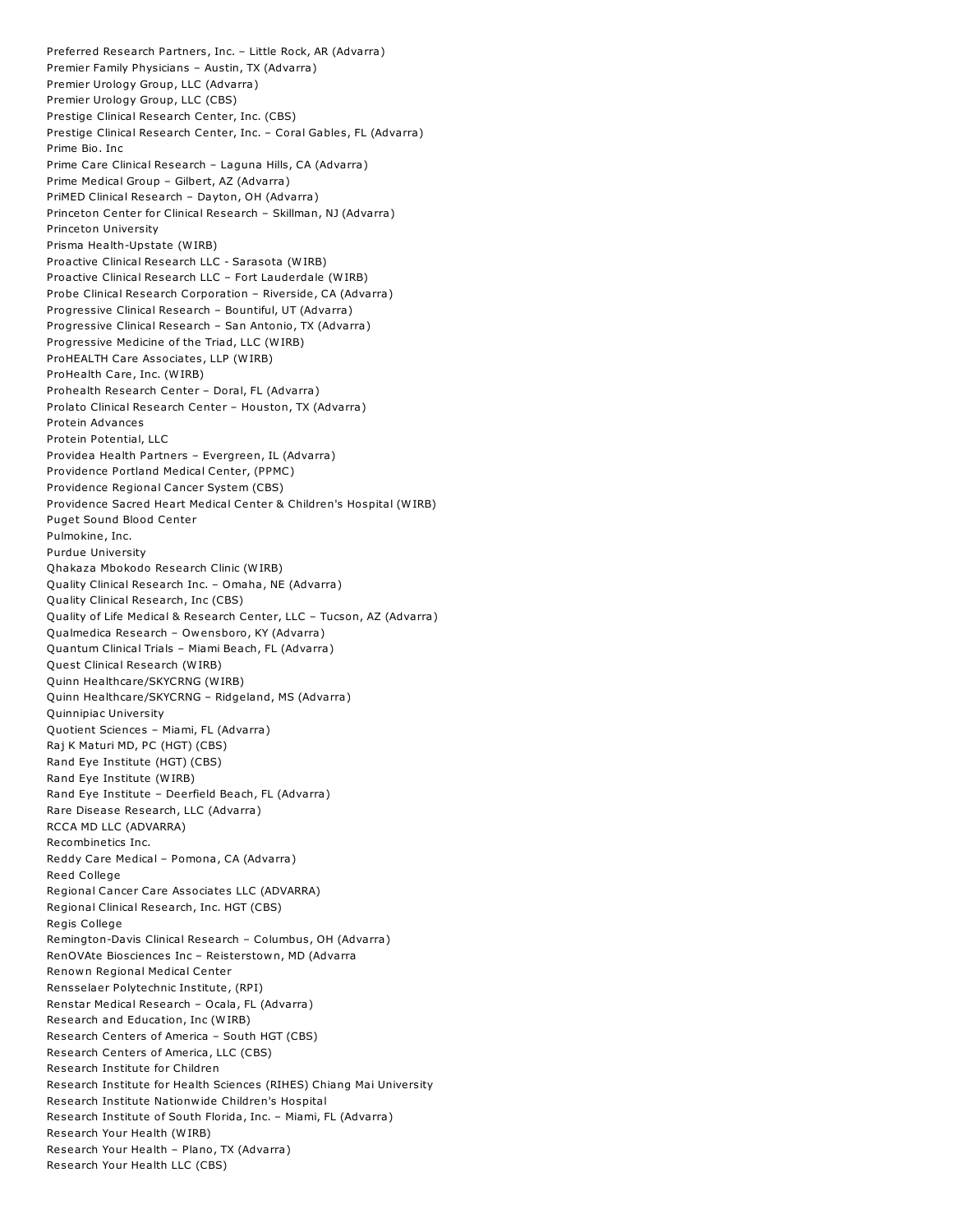Retina Associates – Tucson, AZ (Advarra) Retina Associates of Cleveland (WIRB) Retina Associates of Florida – Tampa, FL (Advarra) Retina Associates of South Texas (CBS) Retina Associates of Southern California – Huntington Beach, CA (Advarra) Retina Associates of Utah, PC (WIRB) Retina Associates of Utah, PC – Salt Lake City, UT (Advarra) Retina Associates of Western NY, P.C. (CBS) Retina Associates of WNY(Advarra) Retina Associates SW PC (WIRB) Retina Associates, LLC (WIRB) Retina Associates, LLC – Shawnee Mission, KS (Advarra) Retina Care Specialists, LLP – Palm Beach Gardens, FL (Advarra) Retina Center NW, PLLC – Silverdale, WA (Advarra) Retina Center of Texas (WIRB) Retina Consultants Medical Group – Sacramento, CA (Advarra) Retina Consultants of Charleston, LLC (CBS) Retina Consultants of Hawaii, Inc. (WIRB) Retina Consultants of Hawaii, Inc. – Aiea, HI (Advarra) Retina Consultants of Houston, PA (WIRB) Retina Consultants of Houston, PA (Advarra) Retina Consultants of Houston, PA - The Woodlands (WIRB) Retina Consultants of Orange County (WIRB) Retina Consultants of Orange County – Fullerton, CA (Advarra) Retina Consultants of Southern Colorado, PC (WIRB) Retina Consultants of Texas (CBS) Retina Consultants of Texas – Bellaire, TX (Advarra) Retina Consultants of Texas – The Woodlands, TX (Advarra) Retina Consultants San Diego (Advarra) Retina Consultants San Diego (WIRB) Retina Foundation of the Southwest (Advarra) Retina Foundation of the Southwest (WIRB) Retina Group of New England, PC (WIRB) Retina Group of New England, PC – Waterford, CT (Advarra) Retina Northwest, PC (WIRB) Retina Partners (WIRB) Retina Partners of Northwest Arkansas, PLLC – Springdale, AR (Advarra) Retina Research Center, PLLC – Austin, TX (Advarra) Retina Research Institute of Texas – Abilene, TX (Advarra) Retina Specialty Institute (ADVARRA) Retina Specialty Institute (CBS) Retina Specialty Institute - Pensacola (WIRB) Retina Vitreous Associates (Advarra) Retina Vitreous Associates Medical Group (CBS) Retina Vitreous Associates of Florida (WIRB) Retina Vitreous Center, PLLC (WIRB) Retina-Vitreous Associates Medical Group (WIRB) Retina-Vitreous Associates Medical Group – HGT (Advarra) Retina-Vitreous Associates Medical Group – Los Angeles (CBS) Retinal Consultants Medical Group (CBS) Retinal Consultants Medical Group (WIRB) Retinal Consultants Medical Group, Parkcenter Drive – Sacramento, CA Retinal Consultants of San Antonio – San Antonio, TX (Advarra) Retinal Diagnostic Center (WIRB) Retinal Research Institute, LLC (ADVARRA) Retinal Research Institute, LLC (WIRB) Revival Research – Doral, FL (Advarra) RG Biopharma LLC Rhodes College Rice University Richard L. Roudebush Veterans Affairs/Indiana-Purdue University Indianapolis Richard S. Cherlin MD (WIRB) Richmond Behavioral Associates (WIRB) Rider University Ridley-Tree Cancer Center at Sansum Clinic (WIRB) River City Clinical Research (CBS) Riverside Medical Group (CBS) Roanoke Heart Institute PLC – Roanoke, VA (Advarra) Robert E. Parnes MD, LLC dba Mid Atlantic Retina Specialists (CBS) Rochester Clinical Research (WIRB)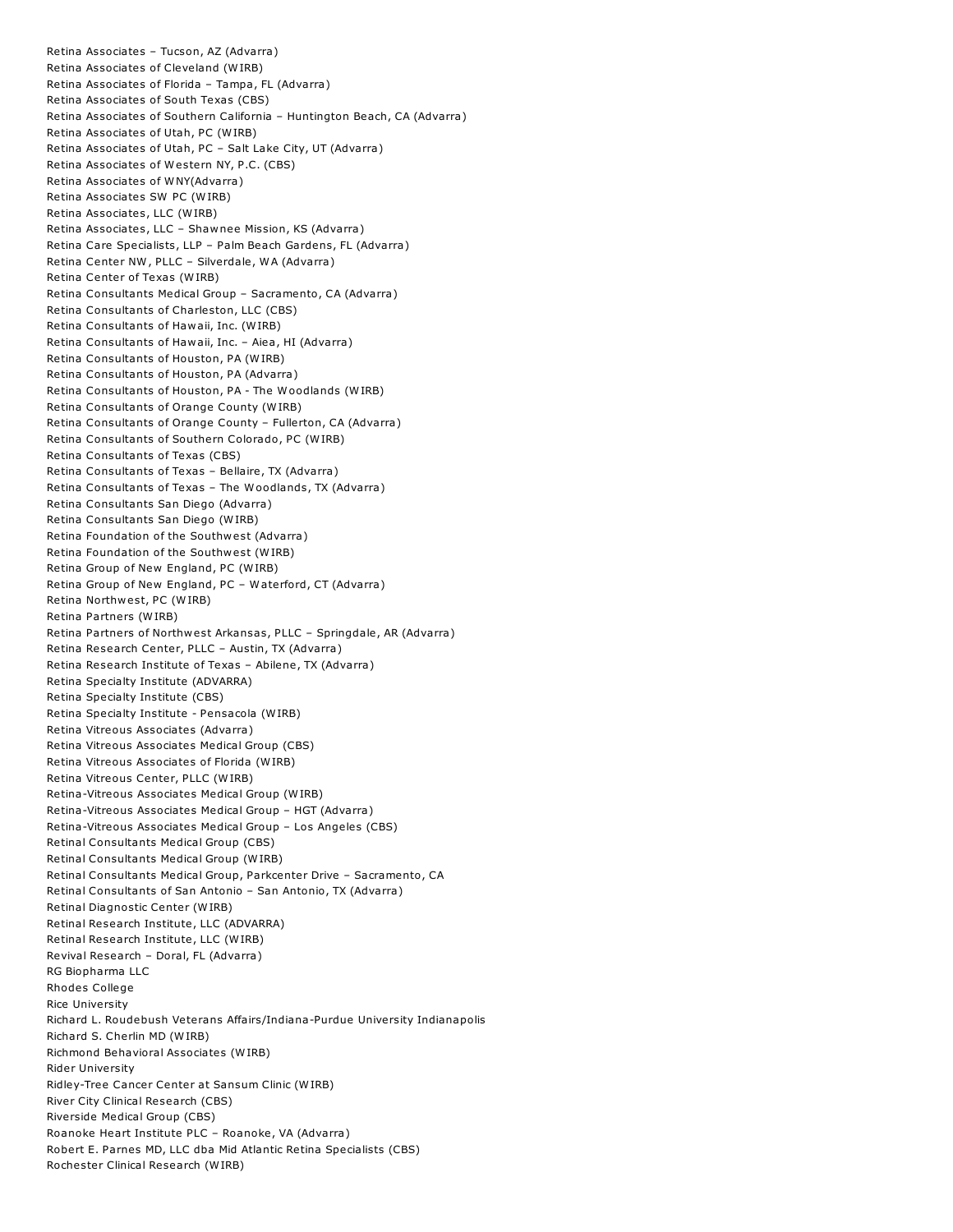Rochester Clinical Research, Inc (CBS) Rochester Clinical Research, Inc. – Rochester, NY (Advarra Rochester Institute of Technology Rockefeller University Rocky Mountain Cancer Centers (WIRB) Rocky Mountain Cancer Centers – HGT (Advarra) Rocky Mountain Laboratories Rocky Mountain Retina Consultants – Salt Lake City, UT (Advarra) Rocky Mountain Retina Consultants, PC (CBS) Rophe Adult and Pediatric Medicine (WIRB) Rosalind Franklin University of Medicine and Science Roskamp Institute Roskamp Institute/ James A Haley VA Hospital Roswell Park Cancer Institute Rothman Orthopaedic Institute (ADVARRA) Rothman Orthopaedic Specialty Hospital- Bensalem, PA (Advarra) Rowan University Ruane Clinical Research Group, Inc. (WIRB) Rush University Medical Center, (RUMC) Rutgers, The State University of New Jersey SAB Biotherapeutics, Inc, Saddleback Memorial Medical Center – Laguna Hills, CA (Advarra) CA 92653 Saginaw Valley Medical Research Group, LLC (WIRB) Saint Agnes Hospital – Baltimore, MD (Advarra) Saint Alphonsus Regional Medical Center (WIRB) Saint Francis Hospital Cancer Center (ADVARRA) Saint John's Cancer Institute (WIRB) Saint Joseph's University Saint Michael's Medical Center (CBS) Saint Peter's University Hospital (WIRB) Saint Peter's University Hospital (ADVARRA) Salk Institute for Biological Studies, San Diego, CA SalomTangir, LLC (WIRB) Sam Houston State University Samaritan Center for Medical Research – Los Gatos, CA (Advarra) Samuel Roberts Noble Foundation San Diego Biomedical Research Institute San Diego State University, (SDSU) San Francisco Department of Veterans Affairs Medical Center San Jose State University (SJSU) San Juan Hospital (WIRB) San Marcus Research Clinic, Inc. – Miami Lakes, FL (Advarra) Sanaria INC Sandia Laboratories, New Mexico Sandia National Laboratories Sanford Burnham Prebys Medical Discovery Institute Sanford Research/USD Sanofi US, Framingham Santa Barbara Cottage Hospital (WIRB) Santa Clara University Santa Rosa Medical Centers of Nevada/CCT Research (CBS) Sarah Cannon Cancer Research Institute - HealthONE (CBS) Sarah Cannon Research Institute d/b/a HCA Research Institute Sarasota Retina Institute (ADVARRA) Sarcoma Oncology Center Sarcoma Oncology Center (WIRB) Sargon Research (CBS) Savannah State University Saviers Medical Group – Port Hueneme, CA (Advarra) SCB Research Center – Bayamon, PR (Advarra) SCCR - Florida Cancer Specialists and Research Institute, Sarasota Cattlemen (CBS) SCCR - The Children's Hospital at TriStar Centennial (CBS) Schepens Eye Research Institute (SERI)/ Mass General Brigham School of Medicine, Federal University of Minas Gerais Scott & White Memorial Hospital Scripps Cancer Center-Torrey Pines (WIRB) Scripps Florida Research Institute Scripps Research Institute SDR Clinical Research, LLC – Miami, FL (Advarra) Seattle Children's Research Institute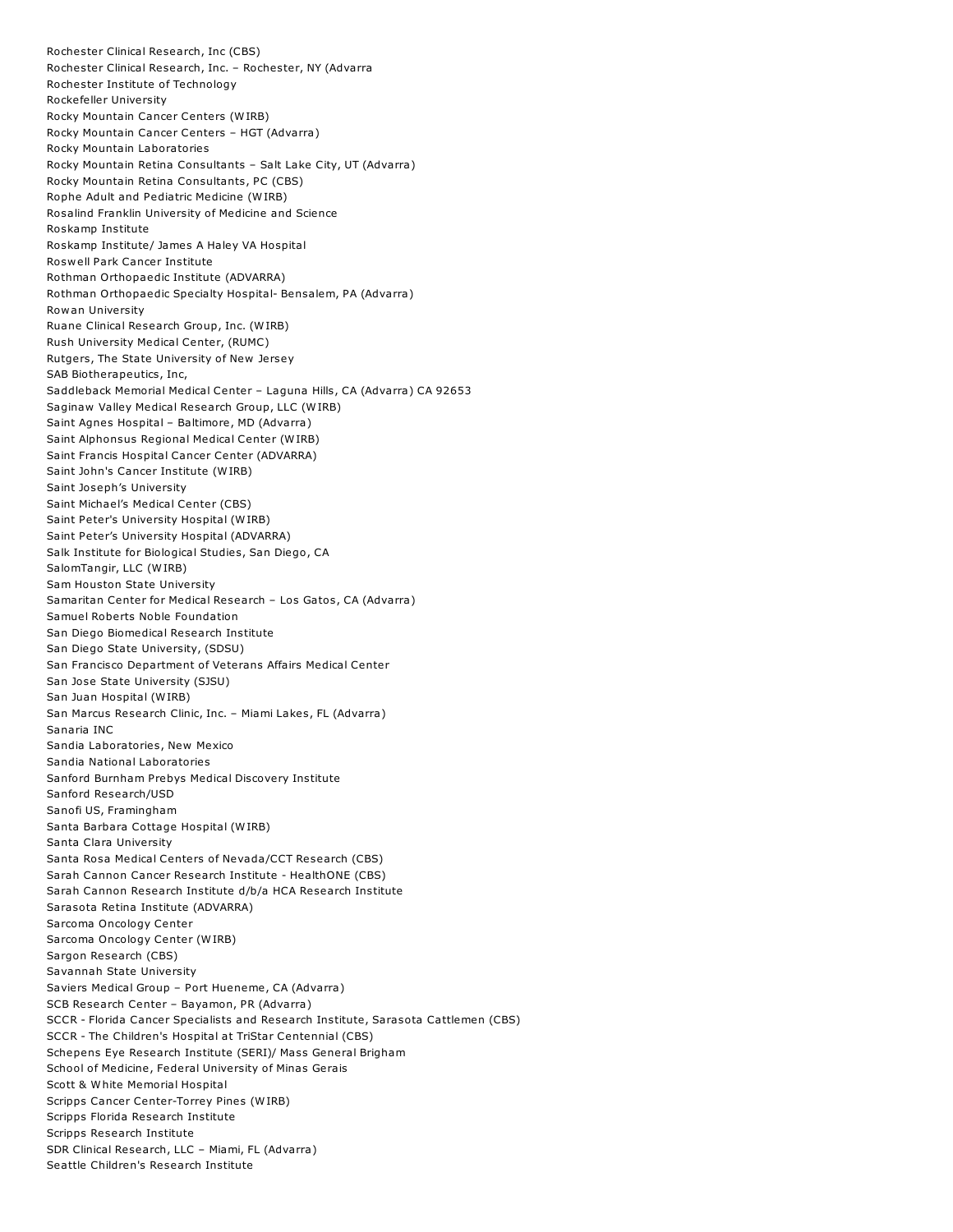Seattle Institute for Biomedical and Clinical Research SEC Clinical Research – Dothan 2 – Dothan, AL (Advarra) SEC Clinical Research, PNS Site- Pensacola, FL (Advarra) Senders Pediatrics (WIRB) Senders Pediatrics – South Euclid, OH (Advarra) Sentara Norfolk General Hospital Sharp Healthcare (WIRB) Sheldon Freedman MD, Ltd (Advarra) Shrock Orthopedic Research, LLC (Advarra) Sierra Eye Associates (Advarra) Sierra Eye Associates (WIRB) Simon Fraser University Sinai Hospital of Baltimore – HGT (Advarra) Sinai Hospital of Baltimore, LifeBridge Health Skyline Medical Center, PC / Cognitive Clinical Trials, LLC (CBS) Skyline Urology - Torrance (CBS) Skyline Urology – Sherman Oaks (CBS) Smith Allergy and Asthma of Central New York PLLC, DBA Corning Center for Clinical Research (WIRB) Smith College SMS Clinical Research, LLC (WIRB) Snake River Research – Idaho Falls, ID (Advarra) Snake River Research, PLLC (CBS) Solutions Through Advanced Research, Inc. (WIRB) SomaGenics, Inc. Sound Medical Research (WIRB) South Broward Hospital District d/b/a Memorial Healthcare System (ADVARRA) South Dakota State University, (SDSU) South Ogden Family Medicine Ogden Clinic/CCT Research (CBS) South Ogden Family Medicine Ogden Clinic/CCT Research – South Ogden, UT(Advarra) South Texas Accelerated Research Therapeutics HGT (CBS) South Texas Clinical Research – Corpus Christi, TX (Advarra) South Texas Pediatric Research Group – Del Rio, TX (Advarra) South Texas Veterans Health Care System Southeast Clinical Research Associates, LLC (CBS) Southeast Clinical Research Center – Dalton, GA (Advarra) Southeast Clinical Research, LLC – Chiefland, FL (Advarra) Southeast Louisiana Veterans Health Care System Southeast Retina Center, PC (ADVARRA) Southeast Retina Center, PC (WIRB) Southeastern Regional Medical Center, Inc. DBA Cancer Treatment Centers of America, Atlanta (WIRB) Southeastern Retina Associates, PC – Knoxville, TN (Advarra) Southern Arizona Veterans Administration Health Care System (SAVAHCS) Southern California Hospital Culver City (WIRB) Southern California Permanente Medical Group (WIRB) Southern Connecticut State University Southern Illinois University at Carbondale, (SIUC) Southern Illinois University Edwardsville Southern Illinois University School of Medicine, Springfield, (SIUSCS) Southern Methodist University, (SMU) Southern Research Institute, Birmingham Southern Vitreoretinal Associates, P.L. (CBS) Southern Vitreoretinal Associates, P.L. (WIRB) Southwest Retina Research Center (WIRB) Southwest Retina Research Center – Durango, CO (Advarra) Southwest Retina Research Center, LLC (CBS) Southwestern Oklahoma State University, (SOSU) Spartanburg Medical Research – Spartanburg, SC (Advarra) Spaulding Clinical Research, LLC (ADVARRA) Spaulding Rehabilitation Hospital / Mass General Brigham Specialty Eye Institute (HGT) (CBS) Specialty Eye Institute – Jackson, MI (Advarra) Spectra Eye Institute, LLC (Advarra) Spectra Eye Institute, LLC (WIRB) Spectrum Health (WIRB) Spectrum Medical, Inc. – Danville, VA (Advarra) Spokane Eye Clinical Research (CBS) Spokane Eye Clinical Research – Spokane, WA (Advarra) Spokane Urology, P.S. – Spokane, WA (Advarra) Spokane Urology, PS (CBS) Springfield Clinic – Springfield, IL (Advarra)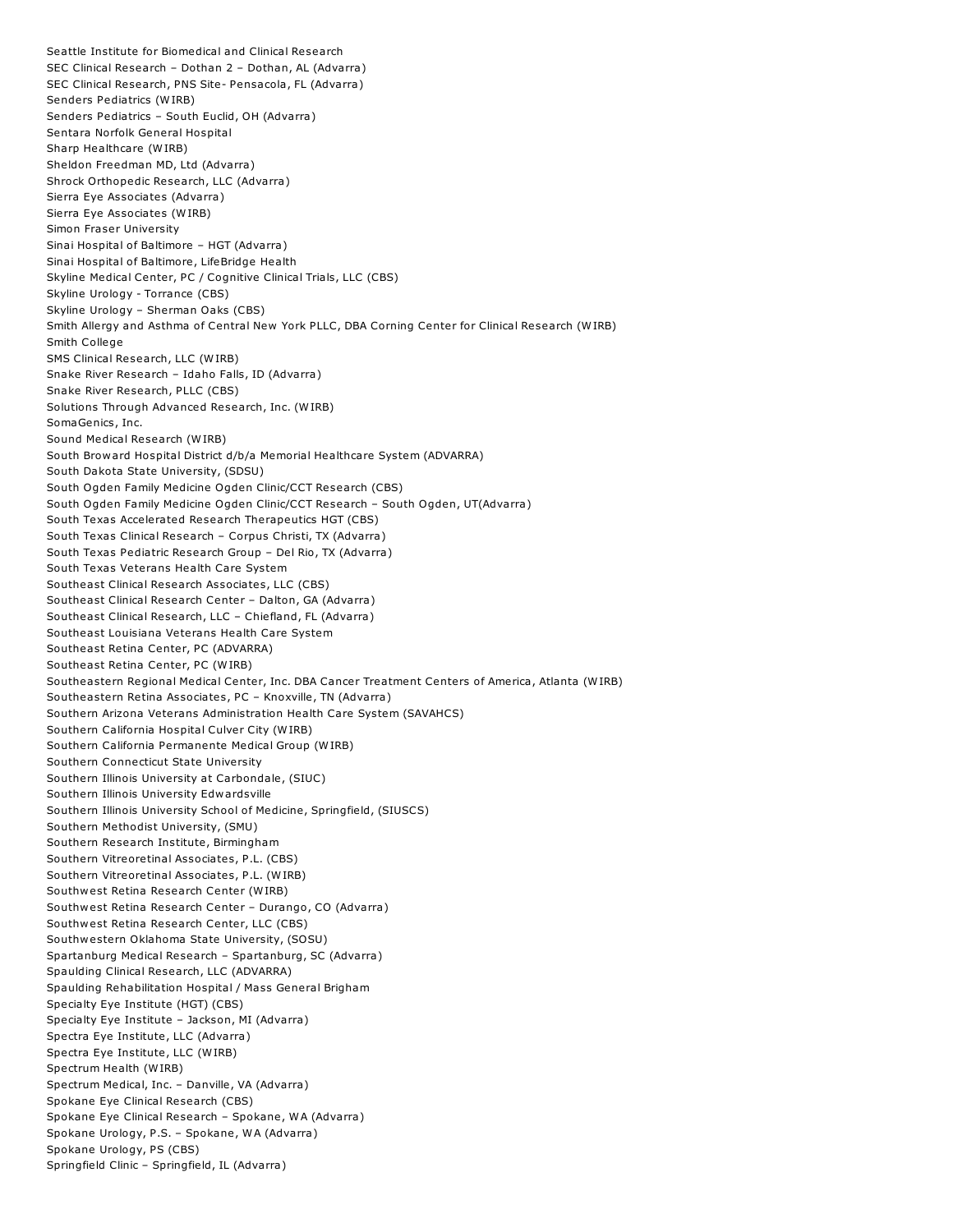Springfield Clinic, LLP (CBS) Springville Dermatology/CCT Research (CBS) SRI International St. David's South Austin Medical Center (CBS) St. Edward's University St. Elizabeth Healthcare – Edgewood, KY (Advarra) St. Elizabeth's Healthcare (CBS) St. John Health Providence Hospitals and Medical Centers St. John's University St. Johns Center for Clinical Research (CBS) St. Johns Center for Clinical Research – St. Augustine, FL (Advarra) St. Joseph Hospital of Orange, CA (WIRB) St. Joseph's Hospital and Medical Center St. Joseph's Hospital, Inc. (WIRB) St. Joseph's/Candler Health System, Inc. St. Jude Children's Research Hospital St. Louis Cancer Center (CBS) St. Louis University, (SLU) St. Luke's Roosevelt Hospital Center - Icahn School of Medicine at Mount Sinai IBC St. Luke's Health System – Boise, ID (Advarra) St. Vincent Hospital and Health Care Center, Inc. St. Vincent's Hospital, Melbourne St. Vincent's Health System – Birmingham, AL (Advarra) Stamford Hospital (WIRB) Stanford University Stanford University/Palo Alto Veterans Institute for Research Star Retina (CBS) Star Vision Research (WIRB) State University of New York (SUNY) Polytechnic Institute State University of New York (SUNY) Upstate Medical University State University of New York, (SUNY) Albany State University of New York, (SUNY) Binghamton State University of New York, (SUNY) Brockport State University of New York, (SUNY) Stony Brook Steadman Philippon Research Institute, Fort Collins (WIRB) Steadman Philippon Research Institute, Vail (WIRB) Stedman Clinical Trials – Tampa, FL (Advarra) Stellenbosch University Stephen F. Austin State University Sterling Research Group (Advarra) Sterling Research Group (WIRB) Sterling Research Group – Auburn Ave, Cincinnati (CBS) Sterling Research Group – Glensprings Dr, Cincinnati (CBS) Stevens Institute of Technology Stony Brook University (Advarra) Stony Brook University (WIRB) Storks Research (WIRB) Stowers Institute for Medical Research Stratatech Corporation Su Clinica (WIRB) Suffolk Multispecialty Research (CBS) Sugar Lakes Family Practice – Sugar Land, TX (Advarra) Summa Health System(WIRB) Summit Headlands, LLC – Portland, OR (Advarra) Summit Medical Group (WIRB) Summit Medical Group P.A. (CBS) Sun Research Institute – San Antonio, TX (Advarra) Sun Research Institute, LLC (CBS) Sunbeam Clinical Research – 10640 Riverside Dr, Fort Worth, TX (Advarra) Sunbeam Clinical Research – 1325 Pennsylvania Ave, Fort Worth, TX (Advarra) Sunbeam Clinical Research – 4004 Medical Pkwy/Greenville, TX (Advarra) Sunbeam Clinical Research – 403 Campbell Rd, Richardson, TX (Advarra) Sunbeam Clinical Research – 409 Ridgecrest Rd/Greenville, TX (Advarra) Sunbeam Clinical Research – Grapevine, TX (Advarra) Sunbeam Clinical Research – Lewisville, TX (Advarra) Sunbeam Clinical Research – McKinney, TX (Advarra) Sunbeam Clinical Research – Sherman, TX (Advarra) Sunbright Health Medical Center – Homestead, FL (Advarra) Suncoast Clinical Research, Inc. – New Port Richey, FL (Advarra) Suncoast Research – North Miami Beach (CBS)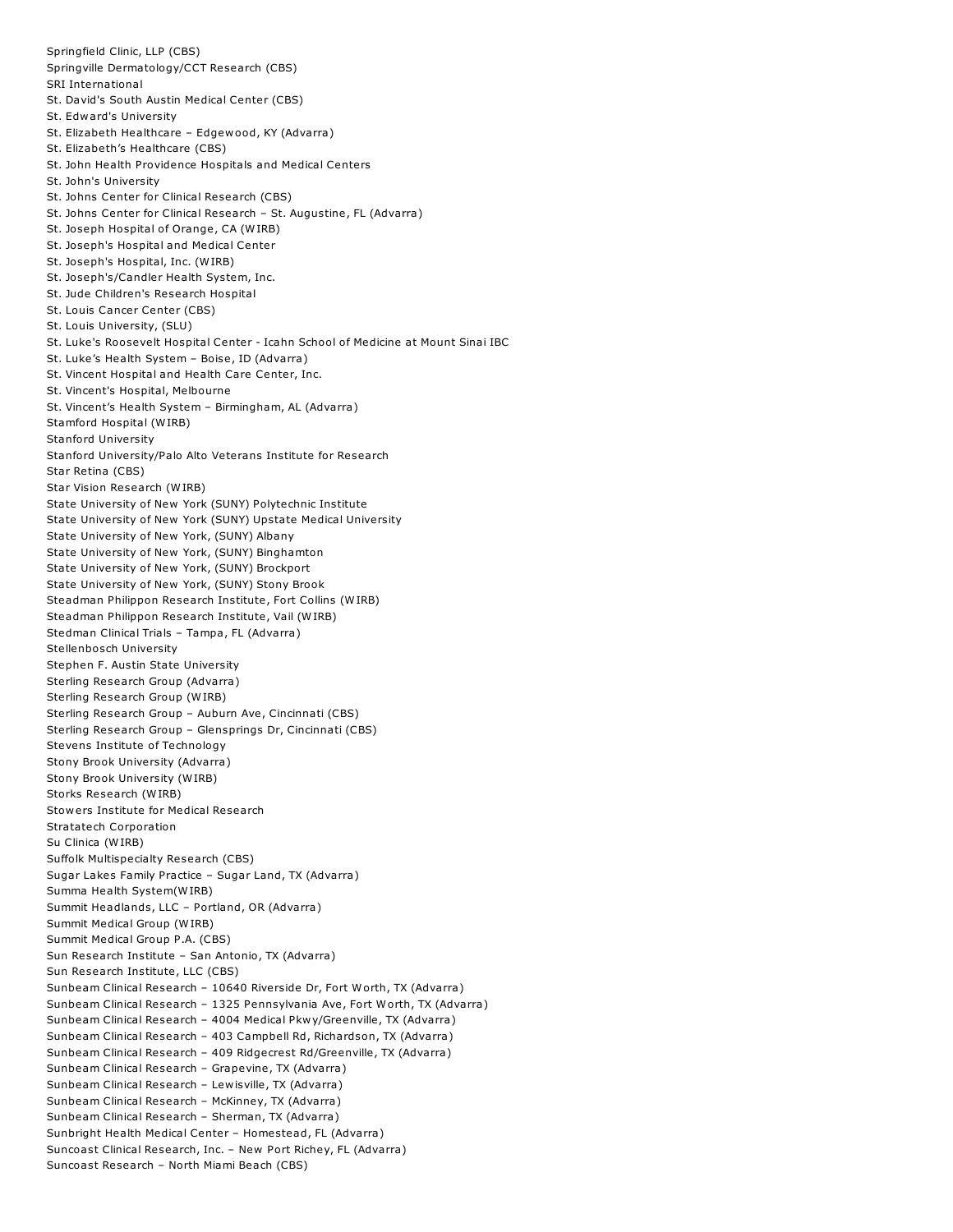Suncoast Research Associates - Hallandale (CBS) Suncoast Research Associates – Miami (CBS) Suncoast Research Associates – Miami Lakes (CBS) Suncoast Research Associates, LLC – Miami, FL (Advarra) Suncoast Research Group, LLC (CBS) Suncoast Research Group, LLC – Miami, FL (Advarra) Sundance Clinical Research (ADVARRA) Sundance Clinical Research, LLC (WIRB) Sundance Clinical Research, LLC HGT (CBS) Sunnybrook Research Institute (WIRB) Sunrise Research Institute – Sunrise, FL (Advarra) SUNY Upstate Medical University – Syracuse, NY (Advarra Sutter Valley Hospitals d/b/a Sutter Institute for Medical Research (ADVARRA) Swarthmore College Swedish Health Services (WIRB) Sweet Hope Research Specialty, Inc. – Hialeah, FL (Advarra) Synexus Clinical Research US, Inc – Anderson, SC (Advarra - HGT) Synexus Clinical Research US, Inc – Phoenix, AZ (Advarra - HGT) Synexus Clinical Research US, Inc. - Chicago (CBS) Synexus Clinical Research US, Inc. - Colorado Springs (CBS) Synexus Clinical Research US, Inc. - Dallas (CBS) Synexus Clinical Research US, Inc. - Phoenix Southeast (CBS) Synexus Clinical Research US, Inc. - San Antonio (CBS) Synexus Clinical Research US, Inc. - St. Petersburg (CBS) Synexus Clinical Research US, Inc. - The Villages (CBS) Synexus Clinical Research US, Inc. -New York (CBS) Synexus Clinical Research US, Inc. – E. Southern Ave, Mesa (CBS) Synexus Clinical Research US, Inc. – Layton (CBS) Synexus Clinical Research US, Inc. – Akron, OH (Advarra) Synexus Clinical Research US, Inc. – Akron, OH HGT (CBS) Synexus Clinical Research US, Inc. – Anderson (CBS) Synexus Clinical Research US, Inc. – Anderson, SC (Advarra) Synexus Clinical Research US, Inc. – Atlanta (CBS) Synexus Clinical Research US, Inc. – Atlanta, GA (Advarra) Synexus Clinical Research US, Inc. – Birmingham (CBS) Synexus Clinical Research US, Inc. – Birmingham, AL (Advarra) Synexus Clinical Research US, Inc. – Centennial (CBS) Synexus Clinical Research US, Inc. – Centennial, CO (Advarra) Synexus Clinical Research US, Inc. – Cerritos (CBS) Synexus Clinical Research US, Inc. – Cerritos, CA (Advarra) Synexus Clinical Research US, Inc. – Chandler, AZ (Advarra) Synexus Clinical Research US, Inc. – Chicago, IL (Advarra) Synexus Clinical Research US, Inc. – Cincinnati, OH (Advarra) Synexus Clinical Research US, Inc. – Cincinnati, OH HGT (CBS) Synexus Clinical Research US, Inc. – Colorado Springs, CO (Advarra) Synexus Clinical Research US, Inc. – Columbus (CBS) Synexus Clinical Research US, Inc. – Columbus, OH (Advarra) Synexus Clinical Research US, Inc. – Dallas, TX (Advarra) Synexus Clinical Research US, Inc. – E Greenville Street, Anderson (CBS) Synexus Clinical Research US, Inc. – East Brown Rd, Mesa (CBS) Synexus Clinical Research US, Inc. – Evansville, IN HGT (CBS) Synexus Clinical Research US, Inc. – Evansville, IN (Advarra) Synexus Clinical Research US, Inc. – Glendale, AZ (Advarra) Synexus Clinical Research US, Inc. – Glendale, AZ (CBS) Synexus Clinical Research US, Inc. – Greer (CBS) Synexus Clinical Research US, Inc. – Henderson (CBS) Synexus Clinical Research US, Inc. – Henderson, NV (Advarra) Synexus Clinical Research US, Inc. – Jamaica, NY (Advarra) Synexus Clinical Research US, Inc. – Layton, UT (Advarra) Synexus Clinical Research US, Inc. – Mesa, AZ (Advarra) Synexus Clinical Research US, Inc. – Murray, UT (Advarra) Synexus Clinical Research US, Inc. – Murray, UT HGT (CBS) Synexus Clinical Research US, Inc. – Oklahoma City (CBS) Synexus Clinical Research US, Inc. – Oklahoma City, OK (Advarra) Synexus Clinical Research US, Inc. – Omaha, NE (Advarra) Synexus Clinical Research US, Inc. – Omaha, NE HGT (CBS) Synexus Clinical Research US, Inc. – Orlando (CBS) Synexus Clinical Research US, Inc. – Orlando, FL (Advarra) Synexus Clinical Research US, Inc. – Papillion (CBS) Synexus Clinical Research US, Inc. – Papillion, NE (Advarra)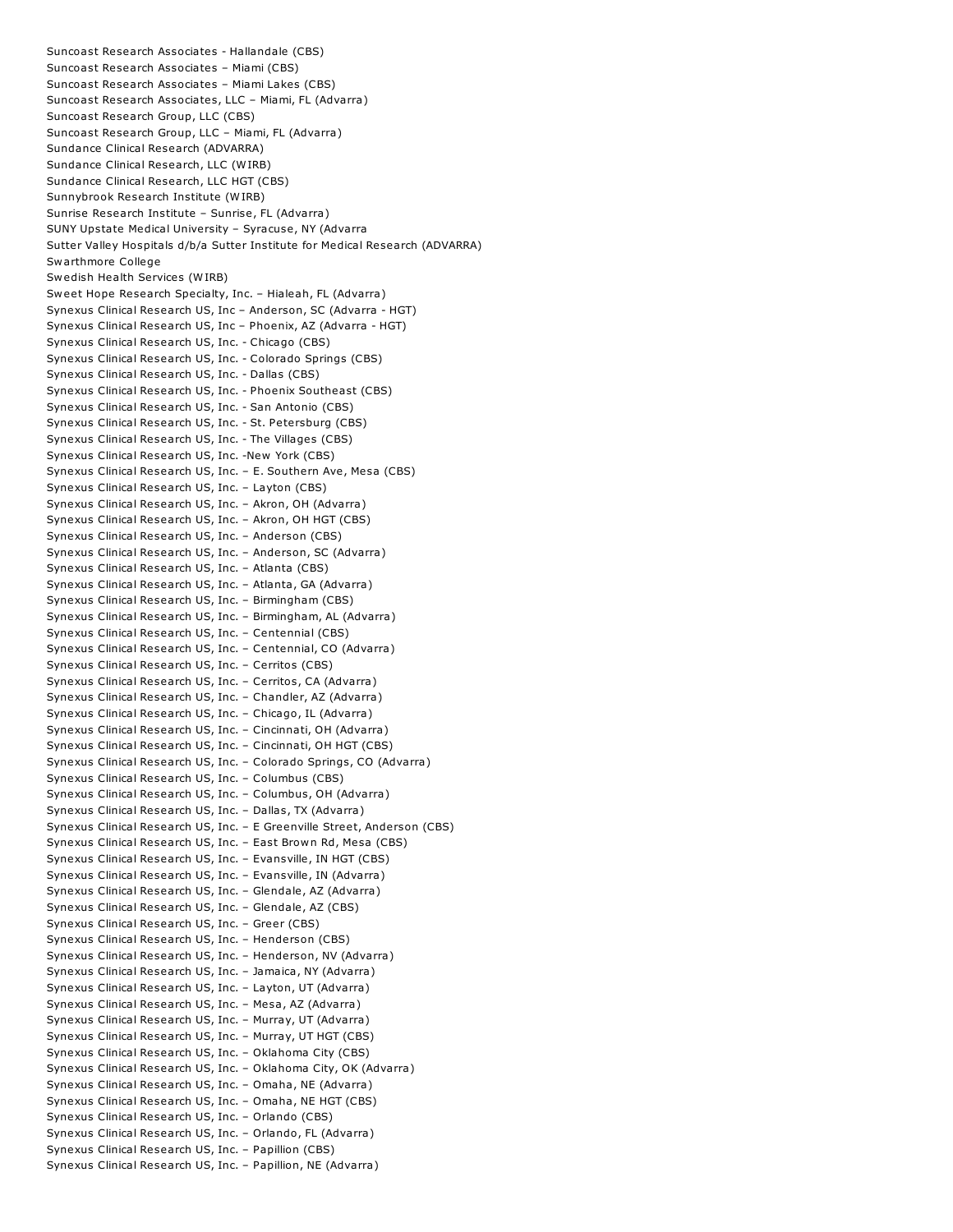Synexus Clinical Research US, Inc. – Phoenix Central (CBS) Synexus Clinical Research US, Inc. – Phoenix, AZ (Advarra) Synexus Clinical Research US, Inc. – Pinellas Park, FL (Advarra) Synexus Clinical Research US, Inc. – Plano (CBS) Synexus Clinical Research US, Inc. – Plano, TX (Advarra) Synexus Clinical Research US, Inc. – Richfield, MN (Advarra) Synexus Clinical Research US, Inc. – Richfield, MN HGT (CBS) Synexus Clinical Research US, Inc. – San Antonio, TX (Advarra) Synexus Clinical Research US, Inc. – Santa Rosa, CA (Advarra) Synexus Clinical Research US, Inc. – St. Louis, MO (Advarra) Synexus Clinical Research US, Inc. – St. Louis, MO HGT Synexus Clinical Research US, Inc. – Tucson (CBS) Synexus Clinical Research US, Inc. – Tucson, AZ (Advarra) Synexus Clinical Research US, Inc. – Vista (CBS) Synexus Clinical Research US, Inc. – Vista, CA (Advarra) Synexus Clinical Research US, Inc. – W Horizon Ridge Pkwy, Henderson (CBS) Synexus US (WIRB) Synexus-Stanza Clinical Research Centre (WIRB) Syracuse University Tallahassee Memorial HealthCare, Inc. (CBS) Tampa Bay Research Institute Tampa General Hospital – Tampa, FL (Advarra) Tandem Clinical Research GI, LLC – Marrero, LA (Advarra) Tanner Clinic (CBS) Tanner Clinic – Layton, UT (Advarra) Tanner Memorial Clinic DBA Tanner Clinic (CBS) Tarleton State University-Texas A&M Tarrant County Hospital District dba John Peter Smith Health Network – Fort Worth, TX (Advarra) TASK Central (WIRB) TechLab TechnoVax Inc. Tekton Research (Advarra) Tekton Research - Austin (CBS) Tekton Research - Chamblee (CBS) Tekton Research – San Antonio (CBS) Tekton Research – Yukon (CBS) Tekton Research, Inc. - Austin (WIRB) Tekton Research, Inc. - Beaumont (WIRB) Tekton Research, Inc. - Chamblee (WIRB) Tekton Research, Inc. - Edmond (WIRB) Tekton Research, Inc. - Longmont (WIRB) Tekton Research, Inc. - San Antonio (WIRB) Tekton Research, Inc. – Yukon, OK (Advarra) Tekton Research, Inc– San Antonio, TX (Advarra) Temple University Tempus Biological Modeling Labs (Advarra) Tennessee Oncology PLLC: Franklin HGT (CBS) Tennessee Oncology, PLC (WIRB) Tennessee Oncology: Midtown HGT (CBS) Tennessee Retina PC (WIRB) Tennessee State University, (TSU) Teradan Clinical Trials – Brandon, FL (Advarra) Texas A & M University Texas A & M University, Kingsville Texas A&M , Amarillo Texas A&M , Kingsville (External) Texas A&M - San Antonio Texas A&M University - Corpus Christi Texas A&M University Central Texas Texas A&M University, Dallas Texas A&M University, Weslaco Texas A&M University, Houston Texas A&M University, Lubbock Texas A&M University, Stephenville Texas A&M University, Uvalde Texas A&M University-Commerce Texas Biomedical Research Institute Southwest National Primate Research Center Texas Center for Drug Development – Houston, TX (Advarra) Texas Center for Drug Development HGT/Sabai Global, LLC (CBS) Texas Christian University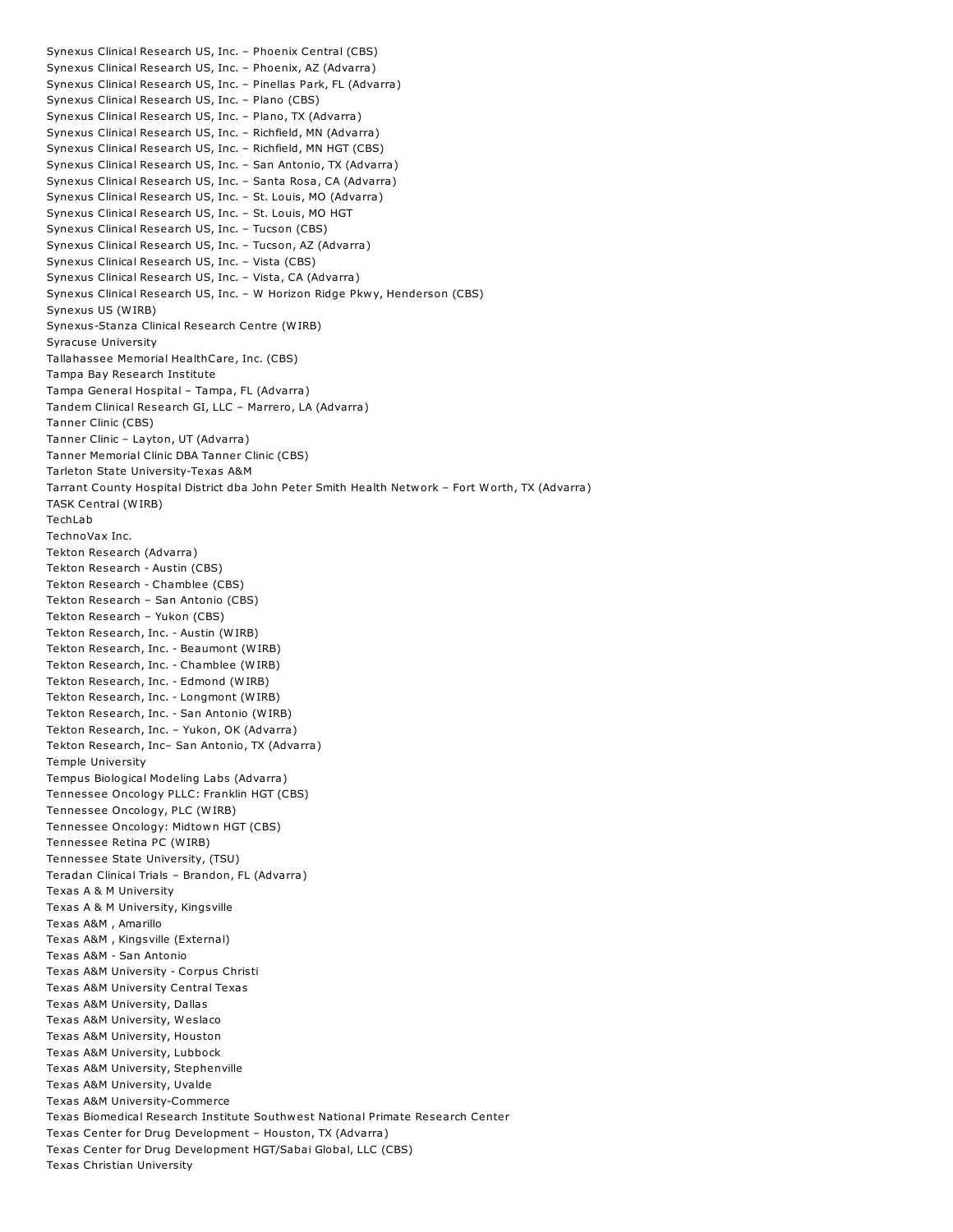Texas Heart Institute (WIRB) Texas Heart Institute HGT (CBS) Texas Oncology -Forth Worth, TX (WIRB) Texas Oncology Medical City Dallas ADVARRA) Texas Oncology, Midtown – HGT (Advarra) Texas Oncology, P.A. – Medical City Dallas (WIRB) Texas Oncology, P.A.; Texas Oncology Cancer Center- Abilene, TX (WIRB) Texas Oncology, PA (Austin, Midtown) (WIRB) Texas Oncology, PA – HGT (Advarra) Texas Oncology-Austin (Txo-A) (CBS) Texas Oncology-Sammons Cancer Center (WIRB) Texas Oncology-San Antonio (Txo-SA) (CBS) Texas Oncology-Tyler (WIRB) Texas Oncology-Tyler (Txo-T) (CBS) Texas Orthopedic Specialists, PLLC – Bedford, TX (Advarra) Texas Retina Associates (CBS) Texas Retina Associates (WIRB) Texas Retina Associates – Arlington, TX (Advarra) Texas Retina Associates – Dallas, TX (Advarra) Texas Retina Associates – Plano, TX (Advarra) Texas Southern University Texas State University, (TSU) -San Marcos Texas Tech University Texas Tech University Health Sciences Center El Paso Texas Tech University, Health Sciences Center (TTUHS) Texas Woman's University, (TWU) The Arthritis and Diabetes Clinic – Monroe, LA (Advarra) The Center for Diabetes and Endocrine Care (ADVARRA) The Center for Rheumatology and Bone Research (ADVARRA) The Children's Clinic of Jonesboro, P.A. – Jonesboro, AR (Advarra) The Christ Hospital (CBS) The Clinical Research Center, L.L.C. (WIRB) The Community Health Clinic, Inc. (Advarra) The Cooper Health System (WIRB) The CORE Center (WIRB) The Crofoot Research Center, Inc. (WIRB) The Crofoot Research Center, INC. – Houston, TX (Advarra) The Florida International University Board of Trustees (ADVARRA) The Institute for Female Pelvic Medicine and Reconstructive Surgery (Advarra) The Iowa Clinc HGT (CBS) The Iowa Clinic. PC (Advarra) The Jewish Hospital (Advarra) The Retina Care Center (WIRB) The Retina Care Center – Baltimore, MD (Advarra) The Retina Partners – Encino, CA (Advarra) The Ritedose Corporation The South Bend Clinic Center for Research – South Bend, IN (Advarra) The Texas A&M University System RELLIS Campus The University of Kansas Medical Center - HGT (Advarra) The University of Texas at Tyler The Urology Center of Colorado HGT (CBS) Thomas Jefferson University, (TJU) Tilda Research, Inc . – Irvine, CA (Advarra) Titan Clinical Research (Advarra) Titan Health Partners, LLC dba Astera Cancer Care (WIRB) Tonix Research & Development Center Torrey Pines Institute for Molecular Studies , Port St. Lucie, FL Touro College Touro University California TOWER UROLOGY (WIRB) Towson University TPMG Clinical Research Williamsburg (Advarra) TPMG Clinical Research Williamsburg (WIRB) Tranquil Clinical and Research Consulting Services (WIRB) Translational Genomic Research Institute (TGen) Tri Valley Urology Medical Group (Advarra) Trial Management Associates, LLC (Advarra) Trial Management Associates, LLC – Myrtle Beach, SC (Advarra) Tribe Clinical Research LLC – Greenville, SC (Advarra Trinity College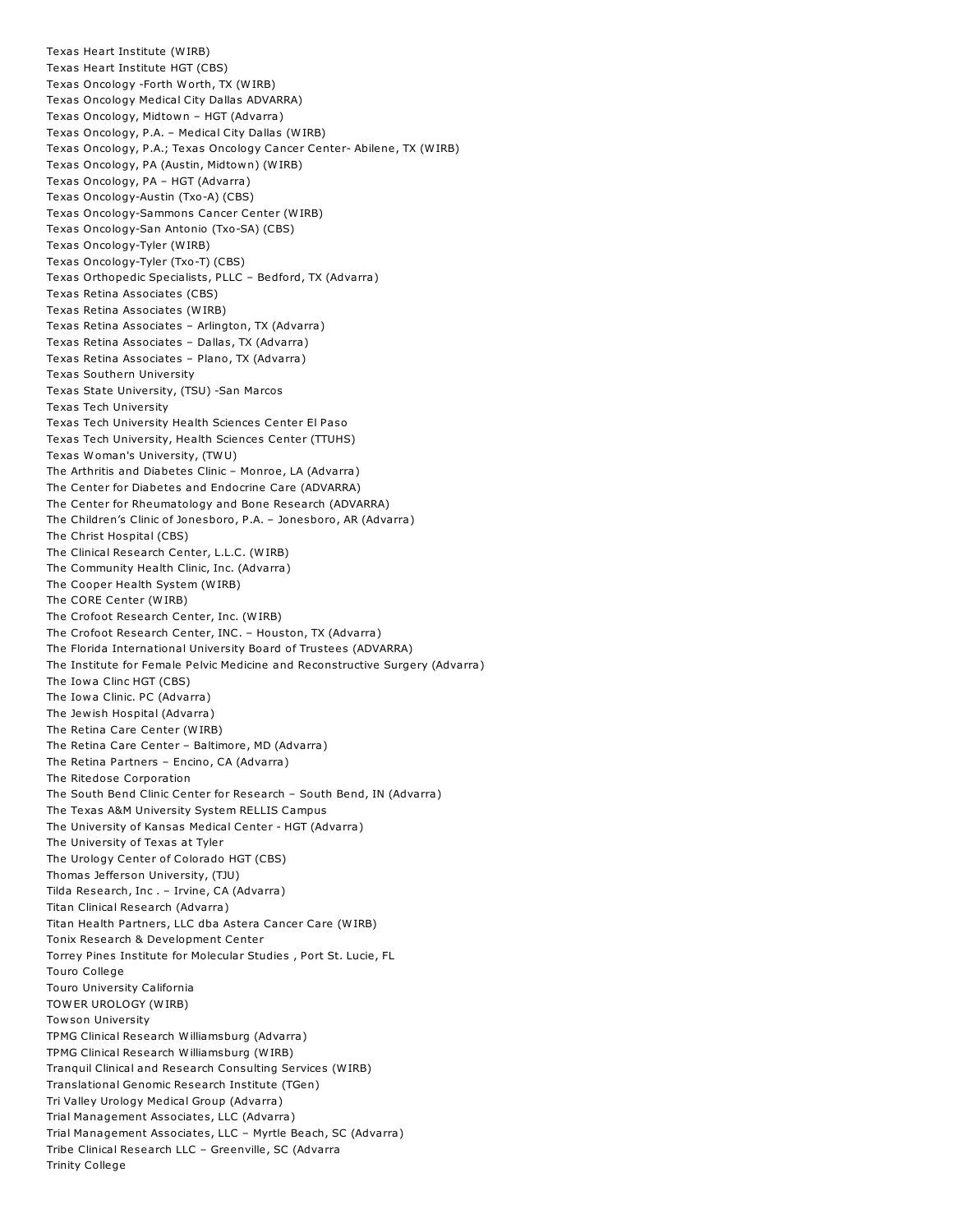Trinity Health & Wellness CRS/AIDS Arms, Inc. DBA Prism Health N. Tx (WIRB) Trinity Universal Research Associates, Inc. – Carrollton, TX (Advarra) Trinity University Triple O Research Institute, P.A. (Advarra) TriStar Centennial Medical Center (WIRB) Tristar Clinical Investigations, Inc. – Philadelphia, PA (Advarra) Tristar Clinical Investigations, P.C. (CBS) TriState Urologic Services PSC Inc (Advarra) TriWest Research Associates, LLC (ADVARRA) Trudeau Institute Truman Medical Center Lakewood – Kansas City, MO (Advarra) Tufts Cumming School of Veterinary Medicine (TCSVM) Tufts Medical Center Tufts University Tulane University Tulane University (WIRB) Tulane University – New Orleans, LA (Advarra) Tulsa Cancer Institute (CBS) U.S. Army Medical Research Institute of Infectious Diseases U.S. Military HIV Research Program U.S. Military HIV Research Program/ Makerere University, Walter Reed UCONN Health (WIRB) UConn Health Center – Farmington, CT (Advarra) UDSA-ARS, Grand Forks/University of North Dakota UF Health Cancer Center at Orlando Health Uganda Virus Research Institute /United States Military HIV Research Program (MHRP) UNC Lineberger Comprehensive Cancer Center (Advarra) UNC Project Lilongwe Malawi Unidad de Atención Médica e Investigación en Salud (UNAMIS) (WIRB Unified Women's Clinical Research-Greensboro (WIRB) Unified Women's Clinical Research – Raleigh (WIRB) Uniformed Services University of the Health Sciences United Medical Associates HGT (CBS) United Medical Research (CBS) University at Buffalo University Cancer & Blood Center, LLC (Advarra) University Cancer and Blood Center, LLC HGT (CBS) University Clinical Research-DeLand, LLC dba Accel Research Sites-DeLand Clinical Research Unit (CBS) University of Alabama University of Alabama at Birmingham, (UAB) University of Alaska Fairbanks University of Arizona University of Arkansas University of Arkansas at Monticello University of Arkansas at Pine Bluff, (UAPB) University of Arkansas for Medical Sciences, (UAMS) University of Bridgeport University of British Columbia, (UBC) University of California Merced University of California, Berkeley, (UCB) University of California, Davis, (UCD) University of California, Irvine HGT (CBS) University of California, Irvine, (UCI) University of California, Los Angeles, (UCLA) University of California, Riverside /USDA ARS, US Salinity Laboratory University of California, Riverside, (UCR) University of California, San Diego HGT (CBS) University of California, San Diego, (UCSD) University of California, San Francisco, (UCSF) University of California, Santa Barbara, (UCSB) University of California, Santa Cruz, (UCSC) University of Cape Town University of Central Florida, (UCF) University of Chicago University of Chicago, Division of Biological Sciences (Select Agent IBC) University of Cincinnati University of Cincinnati Medical Center – Cincinnati, OH (Advarra University of Colorado Denver - Anschutz Medical Campus (WIRB) University of Colorado Denver, (UCD) University of Colorado, Boulder, (UCB)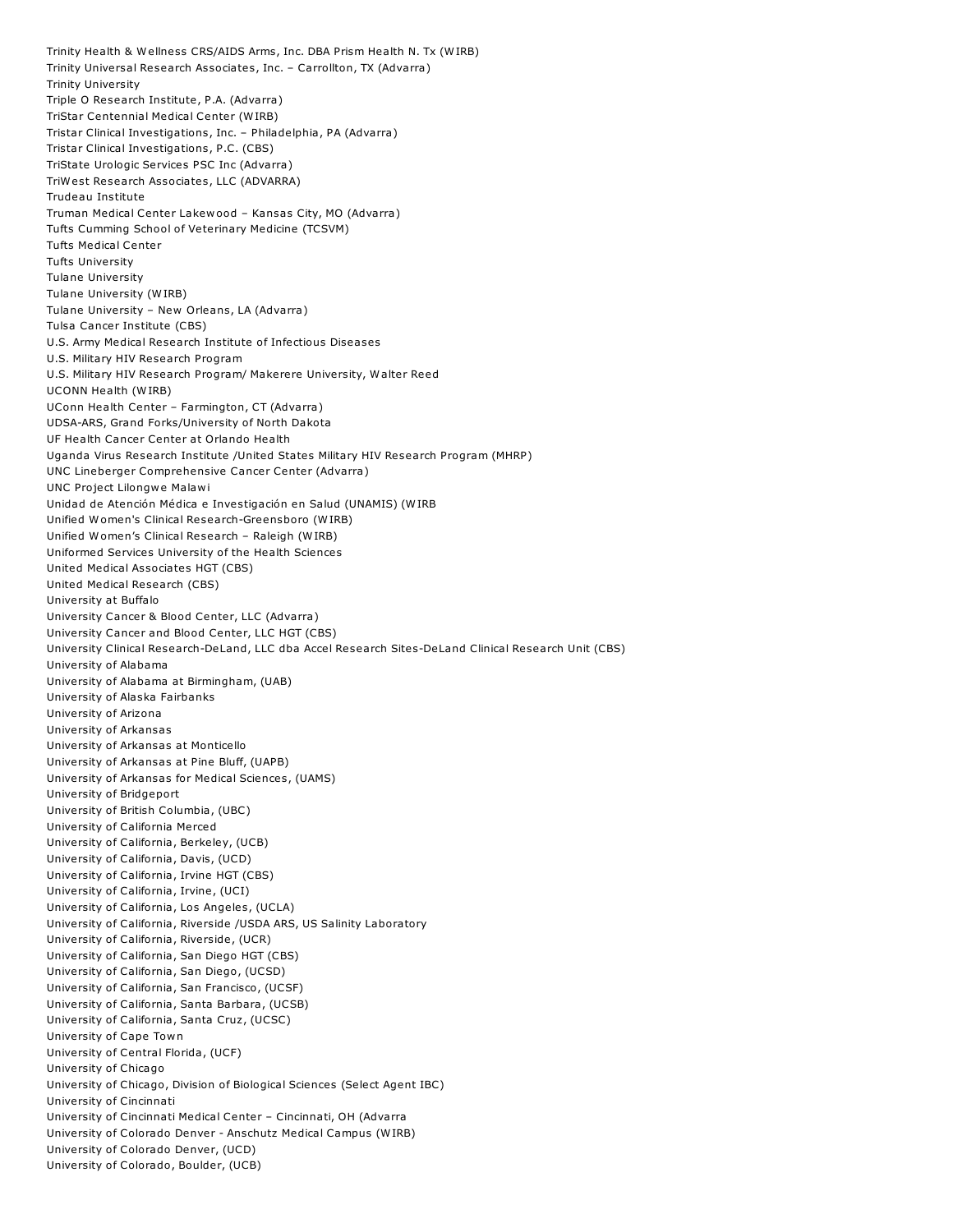University of Colorado, Colorado Springs, (UCCS) University of Connecticut Health Center, (UCHC) University of Connecticut, Storrs, (UCS) University of Delaware University of Denver University of Florida, Gainesville, (UFG) University of Florida, Jacksonville University of Georgia University of Hawaii at Manoa University of Houston University of Idaho University of Illinois at Chicago, (UIC) University of Illinois at Urbana, Champaign, (UIUC) University of Illinois College of Medicine at Peoria University of Illinois College of Medicine at Rockford, (UICMR) University of Iowa University of Kansas Medical Center, (UKMC) University of Kansas, Lawrence, (UKL) University of Kentucky University of KwaZulu Natal University of Louisiana at Lafayette University of Louisiana at Monroe University of Louisville University of Maine University of Maryland at Baltimore, (UMAB) University of Maryland, Baltimore County, (UMBC) University of Maryland, College Park, (UMCP) University of Massachusetts Boston, (UMB) University of Massachusetts Medical School (UMMS) University of Massachusetts, Amherst University of Massachusetts, Lowell Campus University of Memphis University of Miami School of Medicine University of Michigan University of Minnesota University of Mississippi University of Mississippi Medical Center/ VAMC Jackson University of Missouri (CBS) University of Missouri - Kansas City/Children's Mercy Hospital University of Missouri, Columbia University of Missouri, Kansas City University of Missouri, Kansas City/St. Luke's Hospital University of Missouri, Kansas City/Truman Medical Centers University of Montana University of Nebraska Medical Center/University of Nebraska, Omaha, (UNMC) University of Nebraska, Lincoln, (UNL) University of Nevada, Las Vegas, (UNLV) University of Nevada, Reno, (UNR) University of New England University of New Hampshire, (UNH) University of New Mexico, (UNM) University of North Carolina at Chapel Hill (WIRB) University of North Carolina, Chapel Hill, (UNC) University of North Carolina, Charlotte, (UNCC) University of North Carolina, Greensboro, (UNCG) University of North Dakota, (UND) University of North Texas Health Science Center at Fort Worth University of North Texas, (UNT) University of Notre Dame, (UND) University of Oklahoma Health Sciences Center University of Oklahoma, Health Sciences Center (WIRB) University of Oklahoma, Norman Campus University of Oregon University of Oregon – Eugene, OR (Advarra) University of Pennsylvania University of Pittsburgh University of Portland University of Puerto Rico, Medical Sciences Campus University of Puerto Rico, Molecular Science Research Center University of Rhode Island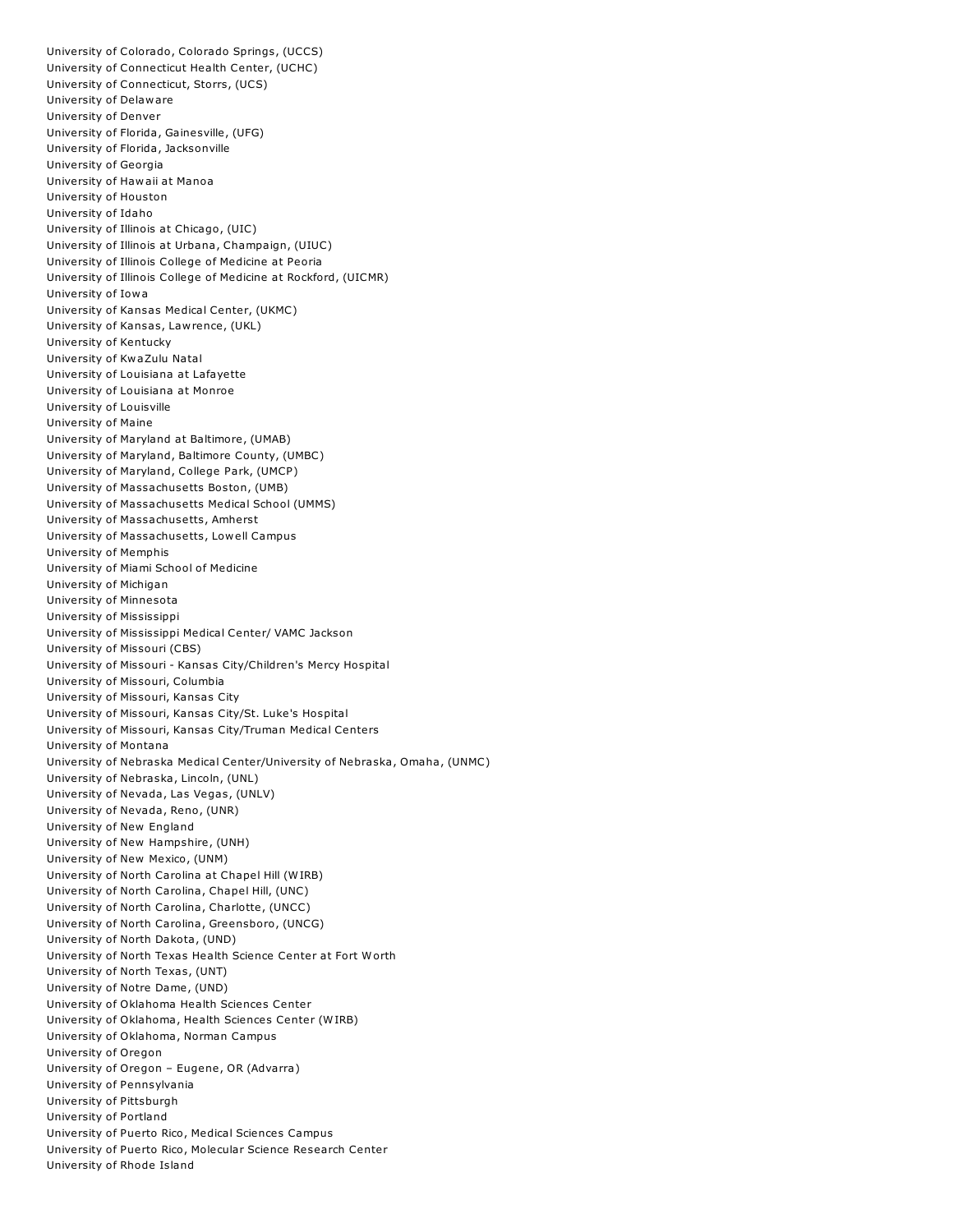University of Richmond University of Rochester University of Scranton University of South Alabama College of Medicine, (USACM) University of South Carolina, (USC) University of South Dakota, (USD) University of South Florida (WIRB) University of South Florida, (USF) University of Southern California HGT (CBS) University of Southern California, (USC) University of Southern Maine, (USM) University of Southern Mississippi, Hattiesburg University of Sydney University of Tennessee Health Science Center, (UTHSC) University of Tennessee Medical Center (WIRB) University of Tennessee, Knoxville, (UTK) University of Texas at Arlington, (UTA) University of Texas at Austin, (UTA) University of Texas at Dallas, (UTD) University of Texas at El Paso, (UTEP) University of Texas at San Antonio, (UTSA) University of Texas Health Center at Tyler, (UTHCT) University of Texas Health Science Center at Houston, (UTHSCH) University of Texas Health Science Center at San Antonio, (UTHSCSA) University of Texas MD Anderson Cancer Center University of Texas Medical Branch, (UTMB) University of Texas Rio Grande Valley (Harlingen, TX) University of Texas Southwestern Medical Center University of Texas Southwestern System/Children's Medical Center University of the Witwatersrand, Johannesburg University of Toledo HGT(CBS) University of Toledo, Health Sciences Campus (HSC) University of Tulsa University of Utah University of Vermont University of Virginia, (UVA) University of Washington University of Wisconsin - Green Bay University of Wisconsin -Stevens Point University of Wisconsin Oshkosh University of Wisconsin, Madison, (UWM) University of Wisconsin, Milwaukee, (UWM) University of Wisconsin, Parkside, (UWP) University of Wyoming University of Zimbabwe-University of California San Francisco University Orthopedics Center (Advarra) University Orthopedics Center – State College (Advarra) University Retina and Macula Associates – Lemont, IL (Advarra) University Retina and Macula Associates – Oak Forest, IL (Advarra) University Retina and Macula Associates, PC (WIRB) Universtity of the Free State Urban Family Practice (CBS) Urological Associates of Southern Arizona, PC (WIRB) Urological Associates of Southern Arizona, PC – Tucson, AZ (Advarra) Urological Associates of Southern Arizona, PLLC dba Arizona Urology Specialists (CBS) Urology Associates, P.C. - Nashville, TN (WIRB) Urology Cancer Center and GU Research Network (WIRB) Urology Center of Colorado (WIRB) Urology Center of Englewood – Englewood, NJ (Advarra) Urology Centers of Alabama (CBS) Urology Clinics of North Texas (WIRB) Urology Group of Southern California (WIRB) Urology of Virginia (Advarra) Urology of Virginia, PLLC (WIRB) Urology San Antonio, P.A. (CBS) Urology San Antonio, P.A. – San Antonio, TX (Advarra) Urology San Antonio, PA (WIRB) Urology Specialists-Carolinas – Huntersville, NC (Advarra) US Food and Drug Administration NCTR US Food and Drug Administration, (FDA) White Oak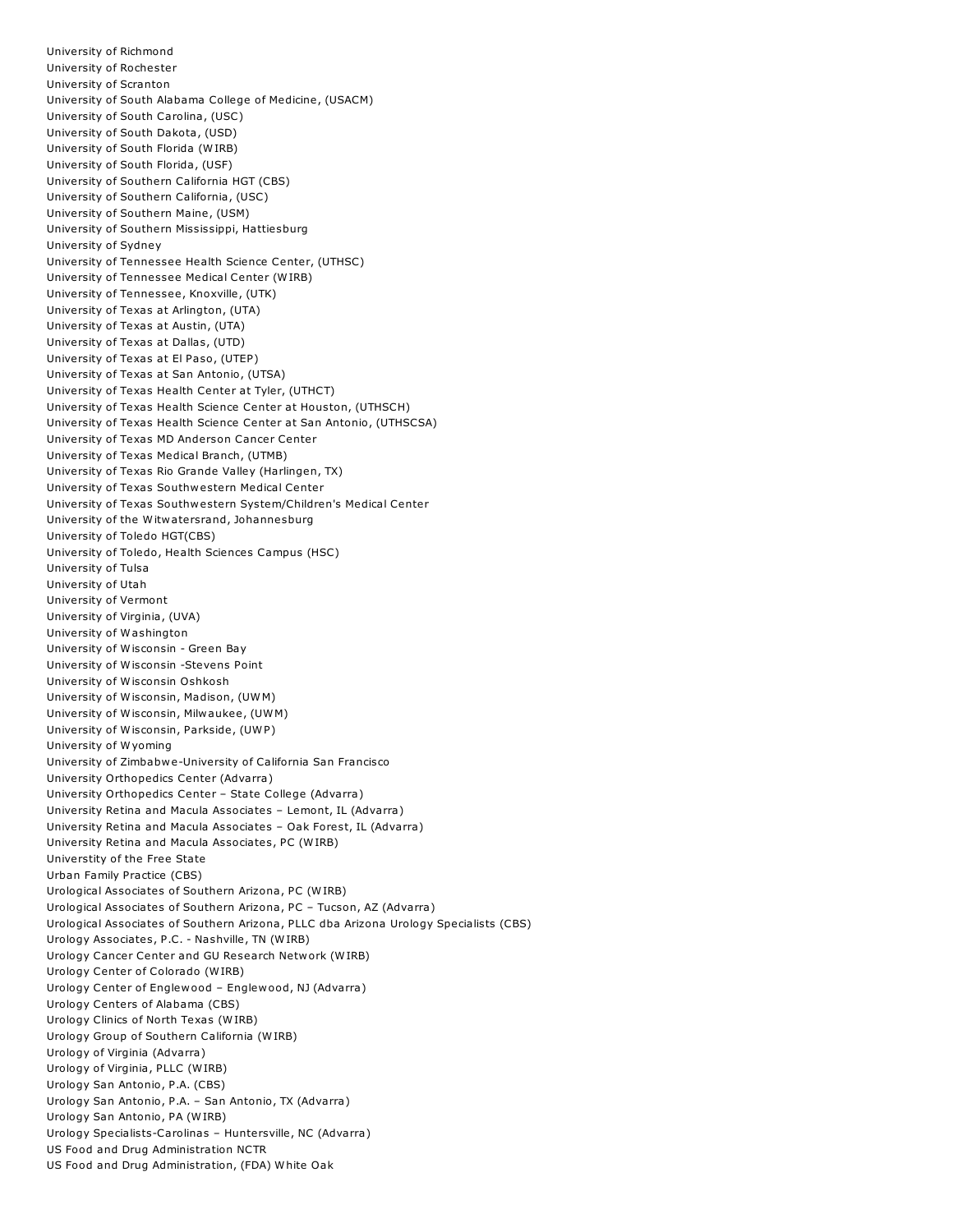USDA ARS Crop Improvement and Protection Research USDA ARS Tree Fruit Research Lab USDA ARS Urbana, IL/University of Illinois at Urbana, Champaign, (UIUC) USDA Cropping Systems Research Laboratory USDA National Veterinary Services Laboratories/Center for Veterinary Biologics USDA, Agricultural Research Service, Forage-Animal Production Research Unit/University of Kentucky USDA, Agricultural Research Service, Lincoln/UNL USDA, Agricultural Research Service, Mid South Area Southern Regional Research Center USDA, Agricultural Research Service, Pacific West Area, Western Regional Research Center USDA, Agricultural Research Service/Kansas State University USDA, ARS, Daniel K. Inouye Pacfic Basin Agricultural Research Center USDA, National Center for Agricultural Utilization Research (NCAUR) USDA, Research, Education and Economics Agricultural Research Service, Beltsville USDA, U.S. Horticultural Research Laboratory USDA-Agricultural Research Service, Coastal Plains Soil, Water and Plant Research Center USDA-Agricultural Research Service, San Joaquin Valley Agricultural Sciences Center USDA-Agricultural Research Service, U.S. Vegetable Laboratory USDA-Agricultural Research Service/Washington State University USDA-ARS Northwest Irrigation and Soils Research Laboratory USDA-ARS, Arid-Land Agricultural Research Center/University of Arizona USDA-ARS, Cattle Fever Tick Research Laboratory/ University of Texas Rio Grande Valley (UT-RGV) USDA-ARS, Columbia, MO / University of Missouri - Columbia USDA-ARS, Knipling-Bushland US Livestock Insects Research Laboratory USDA-ARS, Stillwater USDA-ARS, US Meat Animal Research Center USDA-ARS,Fort Collins USDA-ARS-TTFVRU USDA-ARS/Iowa State University USDA-ARS/Purdue University USDA-ARS/Texas A&M University USDA-ARS/University of Minnesota USDA-ARS/Western Kentucky University USDA-U.S. National Poultry Research Center USDA/ARS Children's Nutrition Research Center/ Baylor College USDA/ARS/ Michigan State University USDA/ARS/MWA National Animal Disease Center USRC Kidney Research – Plano, TX (Advarra) UT Medical Group, Inc. HGT (CBS) Utah State University VA Cancer Specialists HGT (CBS) VA Maryland Health Care System (VAMHCS) /University of Maryland Baltimore VA New Jersey Health Care System VA Western New York Healthcare System/ University at Buffalo Valkyrie Clinical Trials (WIRB) Valley Biosystems Valley Clinical Trials, Inc. – Northridge, CA (Advarra) Valley Retina Institute, PA (HGT) (CBS) Valley Retina Institute, PA – McAllen, TX (Advarra) Van Andel Institute Vanderbilt University Vanderbilt University Medical Center Vanderbilt University Medical Center (Human Subjects) Vassar Brothers Medical Center (CBS) Vasser College Velocity Clinical Research (WIRB) Velocity Clinical Research – Banning, CA (Advarra) Velocity Clinical Research – Cedar Park, TX (Advarra) Velocity Clinical Research – Chula Vista, CA (Advarra) Velocity Clinical Research – Cincinnati, OH (Advarra) Velocity Clinical Research – Cleveland, OH (Advarra) Velocity Clinical Research – Gaffney, SC (Advarra) Velocity Clinical Research – Gardena, CA (Advarra) Velocity Clinical Research – Grants Pass, OR (Advarra) Velocity Clinical Research – Hallandale Beach, FL (Advarra) Velocity Clinical Research – Huntington Park, CA (Advarra) Velocity Clinical Research – Medford, OR (Advarra) Velocity Clinical Research – North Hollywood, CA (Advarra) Velocity Clinical Research – Panorama City, CA (Advarra) Velocity Clinical Research – Santa Ana, CA (Advarra)

USAMD-AFRIMS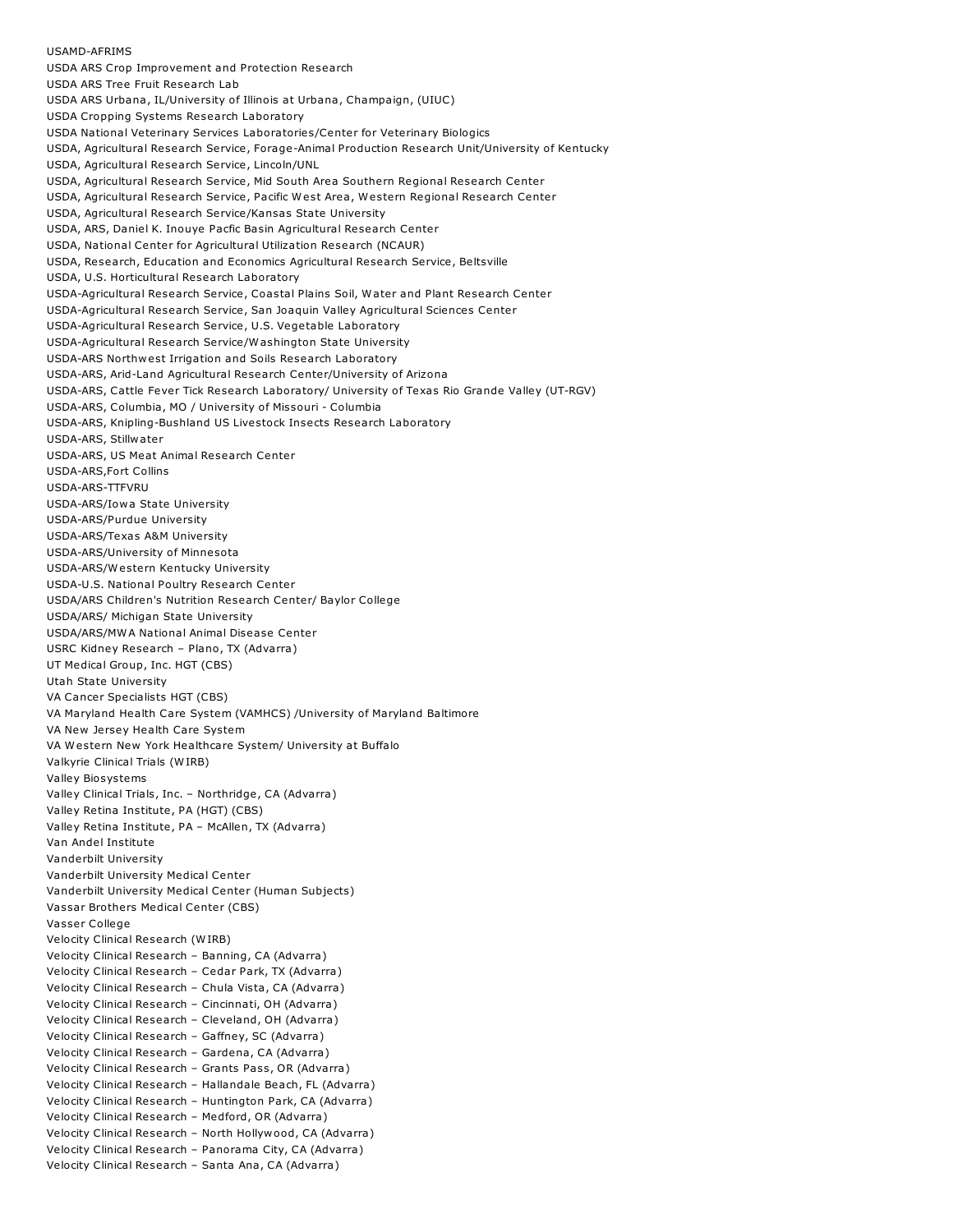Velocity Clinical Research – Union, SC (Advarra) Velocity Clinical Research – Valparaiso, IN (Advarra) Velocity Clinical Research – West Jordan, UT (Advarra) Velocity Clinical Research Denver– Denver, CO (Advarra) Velocity Clinical Research Spokane GI – Spokane, WA (Advarra) Velocity Clinical Research, Anderson (CBS) Velocity Clinical Research, Austin (CBS) Velocity Clinical Research, Banning (CBS) Velocity Clinical Research, Boise (CBS) Velocity Clinical Research, Boise – Meridian, ID (Advarra) Velocity Clinical Research, Chula Vista (CBS) Velocity Clinical Research, Cincinnati (CBS) Velocity Clinical Research, Cleveland (CBS) Velocity Clinical Research, Denver (CBS) Velocity Clinical Research, Grants Pass (CBS) Velocity Clinical Research, Greenville – Greenville, SC (Advarra) Velocity Clinical Research, Hallandale Beach (CBS) Velocity Clinical Research, Medford (CBS) Velocity Clinical Research, New Smyrna Beach (CBS) Velocity Clinical Research, New Smyrna Beach – Edgewater, FL (Advarra) Velocity Clinical Research, North Hollywood (CBS) Velocity Clinical Research, Providence (CBS) Velocity Clinical Research, Providence – East Greenwich, RI (Advarra) Velocity Clinical Research, Salt Lake City (CBS) Velocity Clinical Research, San Diego (CBS) Velocity Clinical Research, San Diego – La Mesa, CA (Advarra) Velocity Clinical Research, Spokane (CBS) Velocity Clinical Research, Syracuse – East Syracuse, NY (Advarra) Velocity Clinical Research, Valparaiso (CBS) Velocity Clinical Research, Westlake – Los Angeles, CA (Advarra) Ventavia Research Group HGT (CBS)-Fort Worth Ventavia Research Group HGT – Houston (CBS) Ventavia Research Group HGT – Keller (CBS) Ventavia Research Group, LLC - Fort Worth (WIRB) Ventavia Research Group, LLC – Fort Worth, TX (Advarra) Ventavia Research Group, LLC – HGT (Advarra) Ventavia Research Group, LLC – Houston (WIRB) Ventavia Research Group, LLC – Houston, TX (Advarra) Ventavia Research Group, LLC – Keller, TX (Advarra) Venus Gynecology, LLC (WIRB) Venus Gynecology, LLC – Myrtle Beach, SC (Advarra) Verum Research, LLC – Eugene, OR (Advarra) Veterans Administration, Long Beach Healthcare System Veterans Affairs Nebraska-Western Iowa Health Care System Veterans Medical Research Foundation/VA San Diego Healthcare System (VASDHS) Via Libre (WIRB) Victoria Clinical Research Group – Victoria, TX (Advarra) Village Health Partners/ACRC Trials – Frisco, TX (Advarra) Village Health Partners/ACRC Trials – Plano, TX (Advarra) Villanova University Vilo Research Group, Inc. – Houston, TX (Advarra) Vir Biotechnology (Portland) Vir Biotechnology (San Francisco) Virginia Commonwealth University, (VCU) Virginia Oncology Associates (WIRB) Virginia Oncology Associates (VOA) (CBS) Virginia Oncology Associates – HGT (Advarra) Virginia Polytechnic Institute & State University Virtus Research Consultants, LLC – Wellington, FL (Advarra) Vision Research Center Eye Associates of New Mexico (ADVARRA) Vision Research Center Eye Associates of New Mexico (WIRB) Visions Clinical Research-Tucson (WIRB) Vista Health Research – Miami, FL (Advarra) Vitae Research Center, LLC (Advarra) Vital Prospects Clinical Research Institute (VPCRI), P.C. – Tulsa, OK (Advarra) Vitalant dba Vitalant Research (WIRB) Vitalant Research Institute (VRI) Vitalink Research – Anderson, SC (Advarra) VitaLink Research – Columbia, SC (Advarra) VitaLink Research – Greenville, SC (Advarra)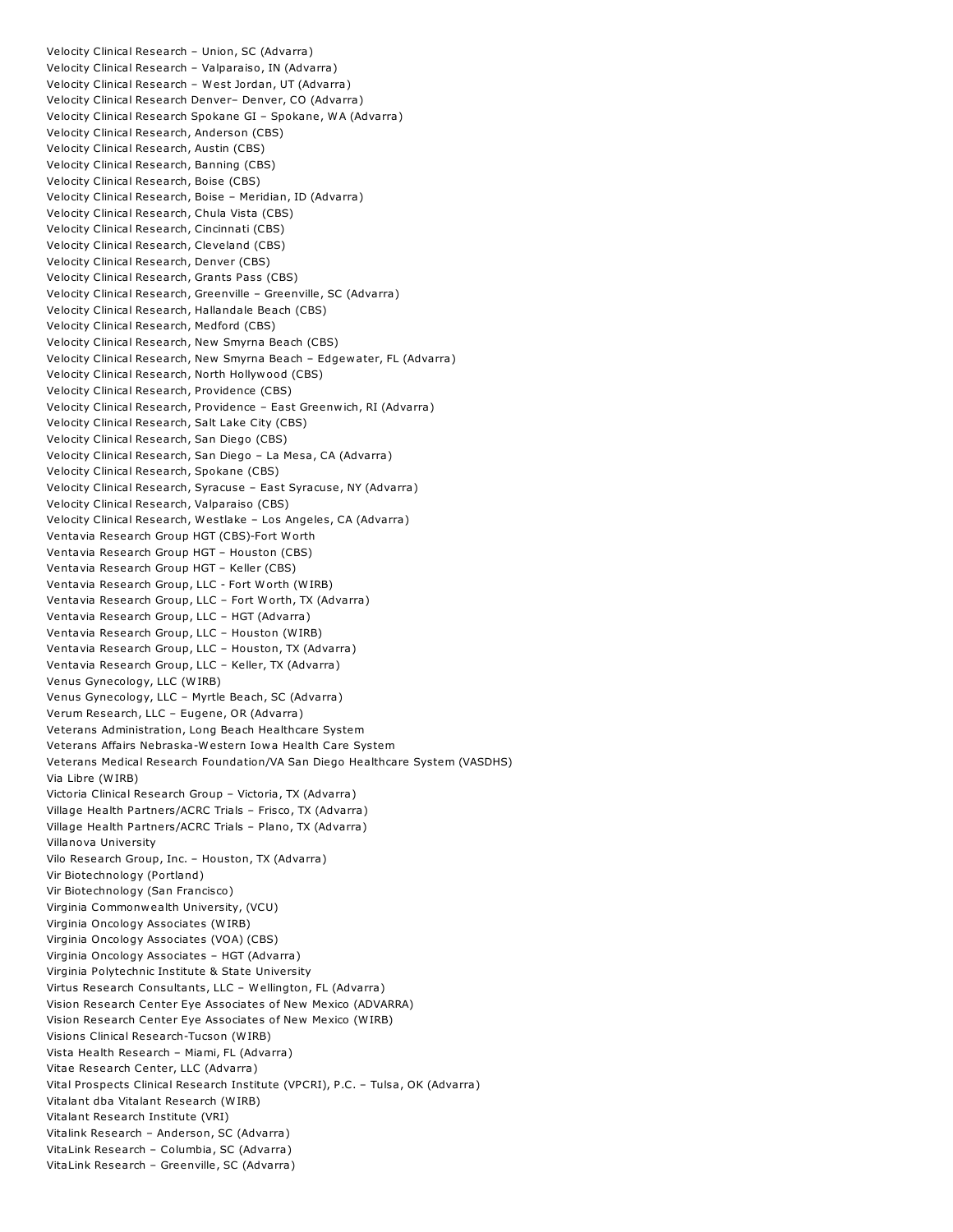Vitalink Research – Spartanburg, SC (Advarra) VitaLink Research-Greenville (WIRB) Vitreo-Retinal Associates (HGT) (CBS) Vitreo-Retinal Associates, PC (WIRB) VitreoRetinal Associates P.A. (CBS) VitreoRetinal Associates, P.A. – Gainesville, FL (Advarra) Vitreoretinal Surgery, PLLC – Edina, MN (Advarra) VitreoRetinal Surgery, PLLC DBA Retina Consultants of Minnesota (WIRB) Vitreous and Retina Consultants DBA Center for Retina and Macular Disease (HGT) (CBS) Wagner Macula & Retina Center (WIRB) Wake Forest Baptist Medical Center – Winston, Salem, Wake Forest University Wake Forest University/Department of Veterans Affairs Medical Center, Salisbury Wake Forest University/Reynolda Campus Wake Research (CBS) Walter Reed Army Institute of Research and Navy Medical Research Center Walter Reed National Military Medical Center Walter Reed National Military Medical Center (WIRB) Walter Reed Program-Nigeria Clinical Research Centre (CRC) / United States Military HIV Research Program (MHRP) Washington DC VA Medical Center/Children's National Medical Center (CNMC) Washington Health Institute – Washington, DC (Advarra) Washington State University Washington University in St. Louis Washington Urology & Urogynecology Associates (Advarra) Wayne State University Wayne State University (WIRB) WCCT Global, Inc. (WIRB) Webster University Wee Care Pediatrics – Syracuse, UT (Advarra) Weis Center for Research, Geisinger Health System Wellesley College Wellness Clinical Research – McKinney, TX (Advarra) West Clinic, Inc. (WIRB) West Coast Research LLC – Dublin, CA (Advarra) West Coast Retina Medical Group, Inc. (WIRB) West Houston Clinical Research Service – Houston, TX (Advarra) West Houston Clinical Research Service, LLC (WIRB) West Michigan Clinical Research Center – Wyoming, MI (Advarra) West Texas A&M University West Virginia Research Institute PLLC (WIRB) West Virginia School of Osteopathic Medicine West Virginia University Eye Institute – Morgantown, WV (Advarra) West Virginia University, (WVU) Western Carolina Retinal Associates P.A. (HGT) (CBS) Western Connecticut Health Network, Inc. Western Kentucky University, (WKU) Western Michigan University Homer Stryker MD School of Medicine Western Michigan University, (WMU) Western New York Urology Associates (Advarra) Western Regional Medical Center, dba CTCA Phoenix (WIRB) Western University of Health Sciences Western Washington Medical Group (WIRB) Western Washington University Westside Center for Clinical Research (CBS) Westside Center for Clinical Research – Jacksonville, FL (Advarra) Wheaton Franciscan Healthcare (WIRB) Whitehead Institute for Biomedical Research Whitman-Walker Institute, Inc. HGT (CBS) Whitworth University Wichita State University Wilford Hall Medical Center (WIRB) Wilkes University Willamette Valley Cancer Institute & Research Center (ADVARRA) Willamette Valley Cancer Institute and Research Center (CBS) Willamette Valley Clinical Studies (CBS) William Beaumont Hospital (WIRB) William Beaumont Hospital Research Institute Willis-Knighton Health System (WIRB) Wills Eye Hospital Wilmington Health – Wilmington, NC (Advarra)